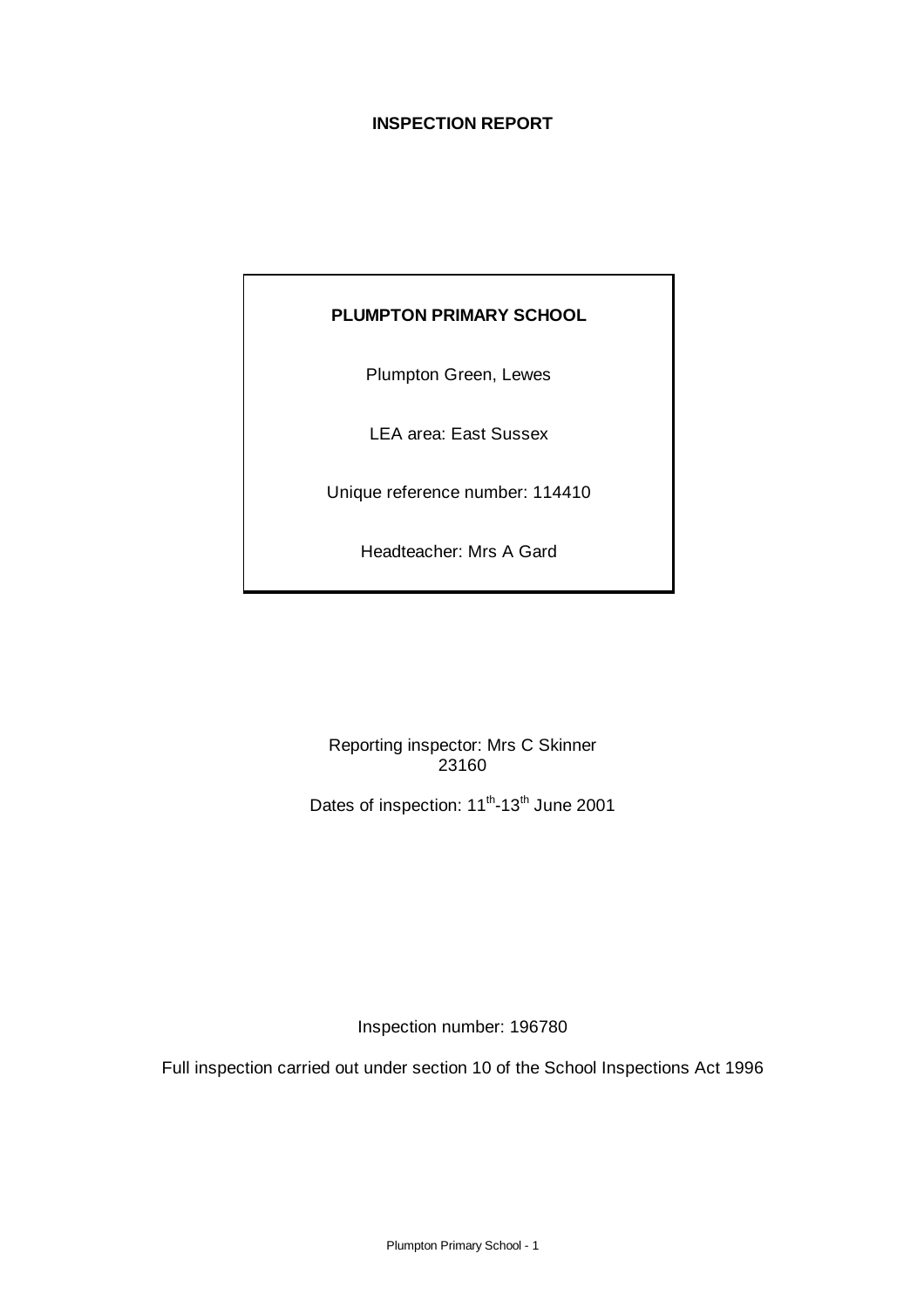## **INFORMATION ABOUT THE SCHOOL**

| Type of school:              | Infant and junior                                                  |
|------------------------------|--------------------------------------------------------------------|
| School category:             | Community                                                          |
| Age range of pupils:         | 4 to 11                                                            |
| Gender of pupils:            | Mixed                                                              |
| School address:              | Southdowns<br><b>Plumpton Green</b><br>Lewes<br><b>East Sussex</b> |
| Postcode:                    | BN7 3EB                                                            |
| Telephone number:            | 01273 890338                                                       |
| Fax number:                  | 01273 891147                                                       |
| Appropriate authority:       | The governing body, Plumpton Primary School                        |
| Name of chair of governors:  | Mr N Satchell                                                      |
| Date of previous inspection: | January 1997                                                       |

## © Crown copyright 2001

This report may be reproduced in whole or in part for non-commercial educational purposes, provided that all extracts quoted are reproduced verbatim without adaptation and on condition that the source and date thereof are stated.

Further copies of this report are obtainable from the school. Under the School Inspections Act 1996, the school must provide a copy of this report and/or its summary free of charge to certain categories of people. A charge not exceeding the full cost of reproduction may be made for any other copies supplied.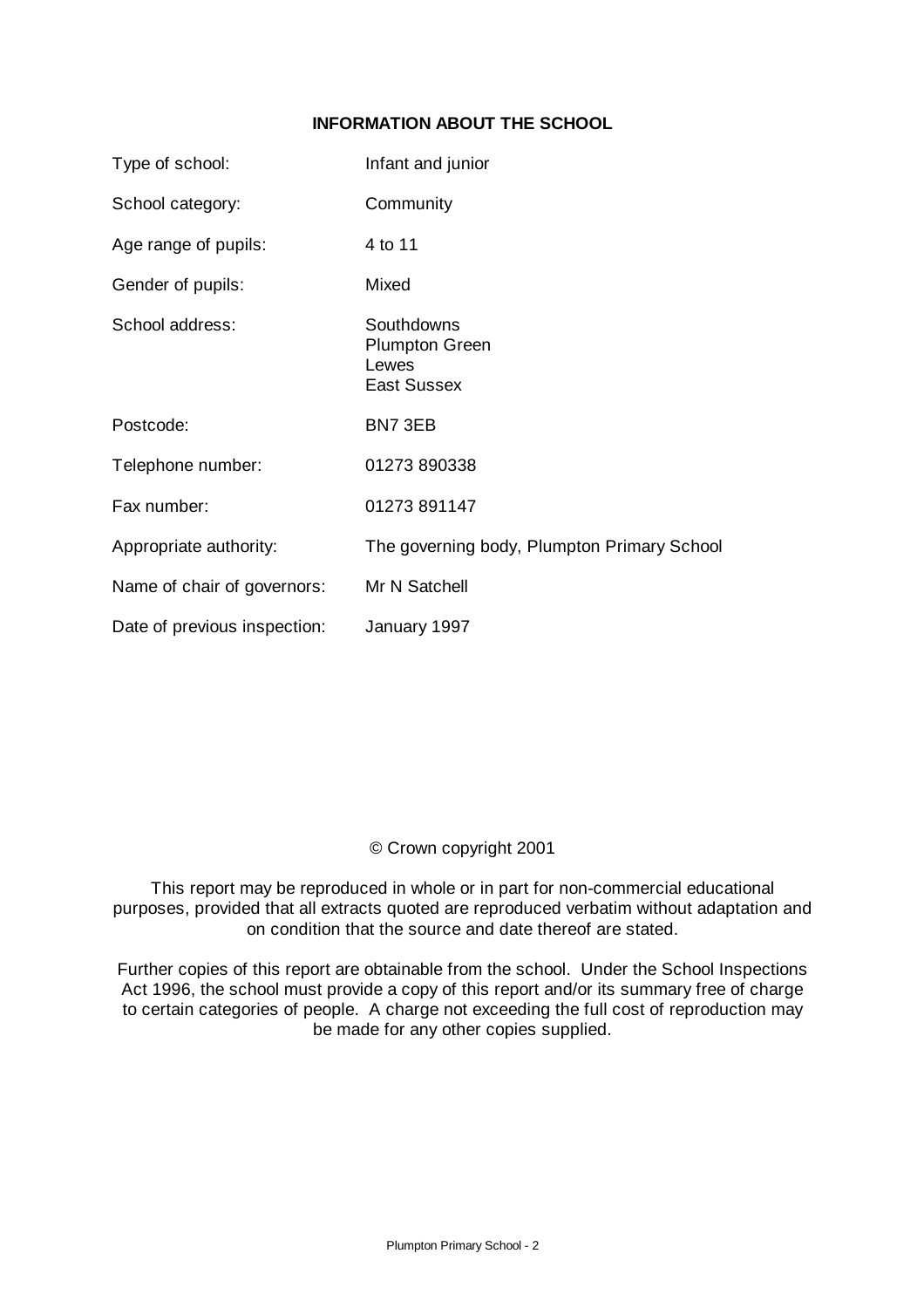## **INFORMATION ABOUT THE INSPECTION TEAM**

| <b>Team members</b> |                       |                         | <b>Subject</b><br>responsibilities                                                                                                                        | <b>Aspect responsibilities</b>                                                                                                                                                             |  |
|---------------------|-----------------------|-------------------------|-----------------------------------------------------------------------------------------------------------------------------------------------------------|--------------------------------------------------------------------------------------------------------------------------------------------------------------------------------------------|--|
| 23160               | <b>Carole Skinner</b> | Registered<br>inspector | English,<br>music,<br>English<br>as<br>an<br>additional language.                                                                                         | The school's results and<br>pupils'<br>achievements.<br>How<br>well<br>pupils<br>are<br>taught? How well is the<br>school<br>led<br>and<br>managed?                                        |  |
| 9977                | Fran Luke             | Lay inspector           |                                                                                                                                                           | Pupils' attitudes, values<br>and<br>personal<br>development. How well<br>does the school care for<br>its pupils?<br>How well<br>does the school work in<br>partnership<br>with<br>parents? |  |
| 10808               | <b>Alan Britton</b>   | Team inspector          | Mathematics, history,<br>physical<br>education,<br>the Foundation Stage<br>curriculum.                                                                    |                                                                                                                                                                                            |  |
| 17976               | John Francis          | Team inspector          | Science,<br>art<br>and<br>design,<br>religious<br>education.                                                                                              | How<br>the<br>good<br>are<br>curricular<br>opportunities<br>offered to pupils?                                                                                                             |  |
| 16492               | <b>Bob Lever</b>      | Team inspector          | Information<br>and<br>communication<br>technology,<br>design<br>technology,<br>and<br>geography,<br>equal<br>opportunities, special<br>educational needs. |                                                                                                                                                                                            |  |

The inspection contractor was:

Phoenix Educational Consultants "Thule" 60 Joy Lane Whitstable Kent<br>CT5 4LT 01227 273449

Any concerns or complaints about the inspection or the report should be raised with the inspection contractor. Complaints that are not satisfactorily resolved by the contractor should be raised with OFSTED by writing to:

The Complaints Manager Inspection Quality Division The Office for Standards in Education Alexandra House 33 Kingsway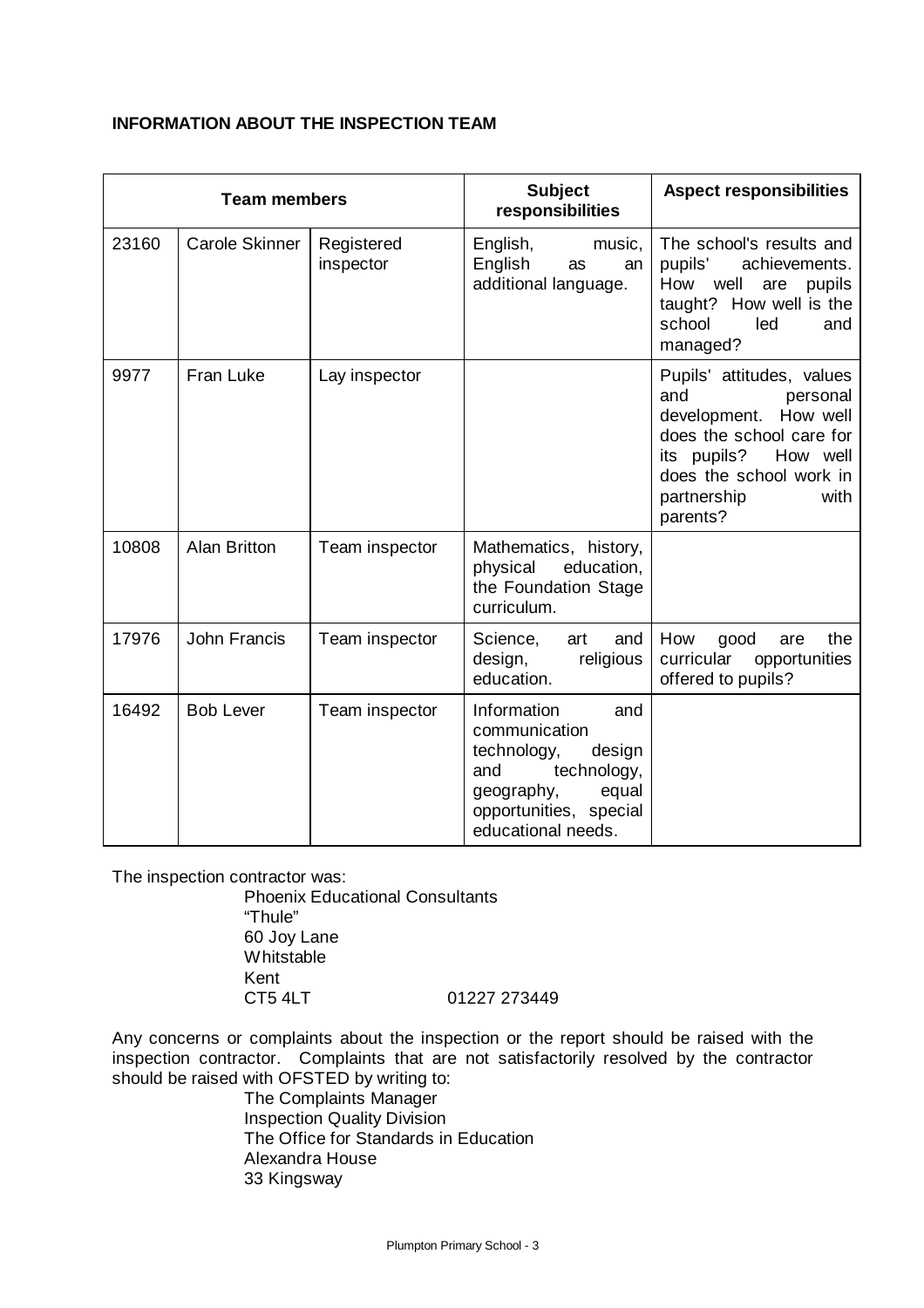London WC2B 6SE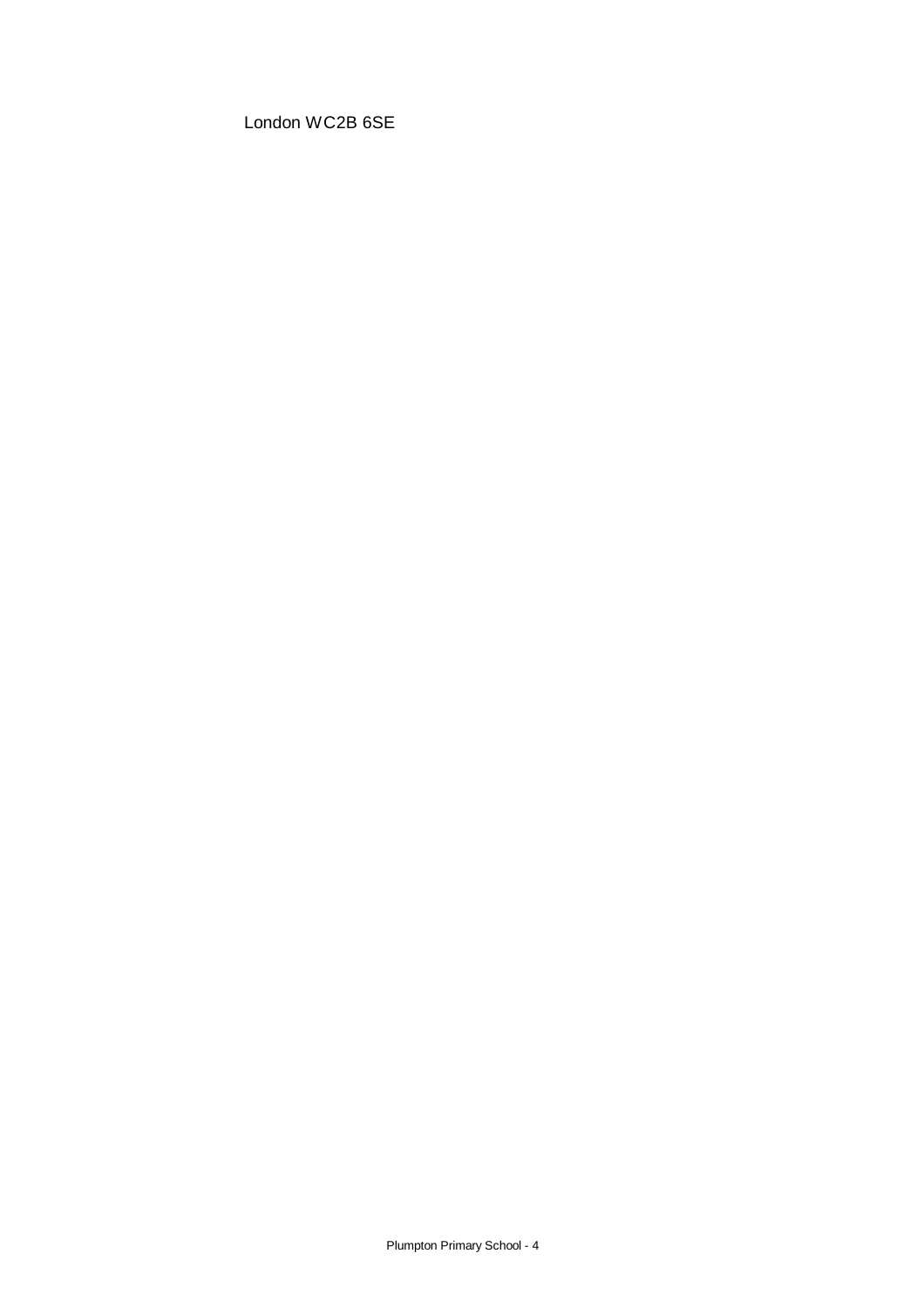#### **REPORT CONTENTS**

Page

# **PART A: SUMMARY OF THE REPORT 5**

Information about the school How good the school is What the school does well What could be improved How the school has improved since its last inspection **Standards** Pupils' attitudes and values Teaching and learning Other aspects of the school How well the school is led and managed Parents' and carers' views of the school

## **PART B: COMMENTARY**

| <b>HOW HIGH ARE STANDARDS?</b>                                                                           | 9  |
|----------------------------------------------------------------------------------------------------------|----|
| The school's results and pupils' achievements<br>Pupils' attitudes, values and personal development      |    |
| <b>HOW WELL ARE PUPILS TAUGHT?</b>                                                                       | 12 |
| <b>HOW GOOD ARE THE CURRICULAR AND OTHER</b><br><b>OPPORTUNITIES OFFERED TO PUPILS?</b>                  | 14 |
| HOW WELL DOES THE SCHOOL CARE FOR ITS PUPILS?                                                            | 17 |
| <b>HOW WELL DOES THE SCHOOL WORK IN</b><br><b>PARTNERSHIP WITH PARENTS?</b>                              | 18 |
| HOW WELL IS THE SCHOOL LED AND MANAGED?                                                                  | 19 |
| WHAT SHOULD THE SCHOOL DO TO IMPROVE FURTHER?                                                            | 21 |
| <b>PART C: SCHOOL DATA AND INDICATORS</b>                                                                | 22 |
| <b>PART D: THE STANDARDS AND QUALITY OF TEACHING IN</b><br>AREAS OF THE CURRICULUM, SUBJECTS AND COURSES | 27 |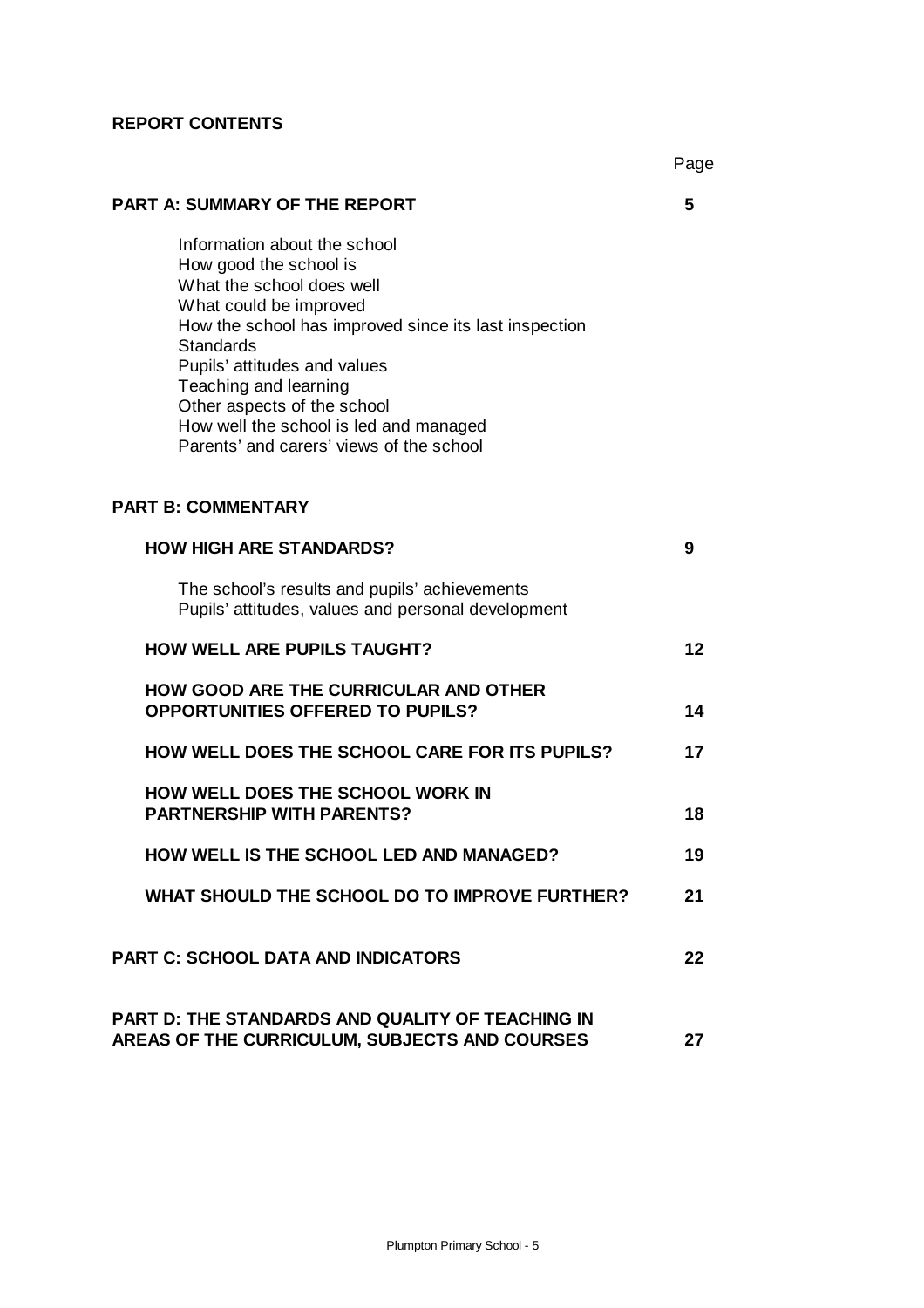#### **PART A: SUMMARY OF THE REPORT**

#### **INFORMATION ABOUT THE SCHOOL**

Plumpton Primary School educates boys and girls between the ages of four and 11 years. There are 190 pupils on roll, with equal numbers of boys and girls. The school is smaller than most other schools of the same type and its roll is falling. At the time of this inspection, 21 full-time pupils were being taught in the Reception class. There are 21 pupils (11 per cent) on the school's register of special educational needs, which is below average. Two pupils have a statement of special educational need. Approximately one per cent of the pupils come from minority ethnic backgrounds, which is broadly average. Two pupils speak English as an additional language and both are fluent. Approximately five per cent of pupils are eligible for free school meals, which is below the national average. During the last school year, 11 pupils joined the school and seven left it at times other than those of the normal admission or transfer. This represents an average turnover of pupils. The pupils' attainment on entry to the school has fallen recently from above average to broadly average.

#### **HOW GOOD THE SCHOOL IS**

This is an effective school. The leadership and management are good and are committed to improving the quality of education provided and raising standards. Pupils achieve well by the time they leave the school and there is much good teaching. However, standards in Year 6 have not been high enough for the past two years and the school is currently implementing a good range of strategies to address identified weaknesses. The school gives satisfactory value for money.

#### **What the school does well**

- The good leadership and management of the school by the headteacher, other staff with management responsibilities and the governors ensure that there is a shared commitment to raising standards of attainment.
- The quality of teaching and learning is good, overall, although there are variations between year groups.
- The school offers a varied and interesting range of learning opportunities for all pupils.
- The good provision for pupils' moral and social development contributes well to the good attitudes, behaviour and relationships that exist throughout the school.
- The school works well in partnership with parents to enhance pupils' learning.
- The good quality provision for pupils with special educational needs helps them to reach good standards relative to their previous attainment.

#### **What could be improved**

- Standards of attainment in English, mathematics and science at Key Stage 2, which, although now improving, have declined significantly over the past three years.
- Standards in religious education throughout the school, which do not meet the expectations of the locally Agreed Syllabus.
- The role of the subject co-ordinators in monitoring the quality of teaching and learning throughout the school and the pupils' academic progress.

*The areas for improvement will form the basis of the governors' action plan.*

#### **HOW THE SCHOOL HAS IMPROVED SINCE ITS LAST INSPECTION**

The school was last inspected in January 1997, since when its improvement has been satisfactory. The key issues from that inspection have been addressed well in most cases. For example, curricular planning is much better and schemes of work are now in place for all subjects. Standards have improved in music, information and communication technology and design and technology. However, although a marking policy is now in place, it is not being implemented consistently well by all teachers. Standards of attainment have improved at Key Stage 1 but those at Key Stage 2 have declined. The school has a good capacity to continue to improve because of the shared commitment to improvement amongst staff and governors.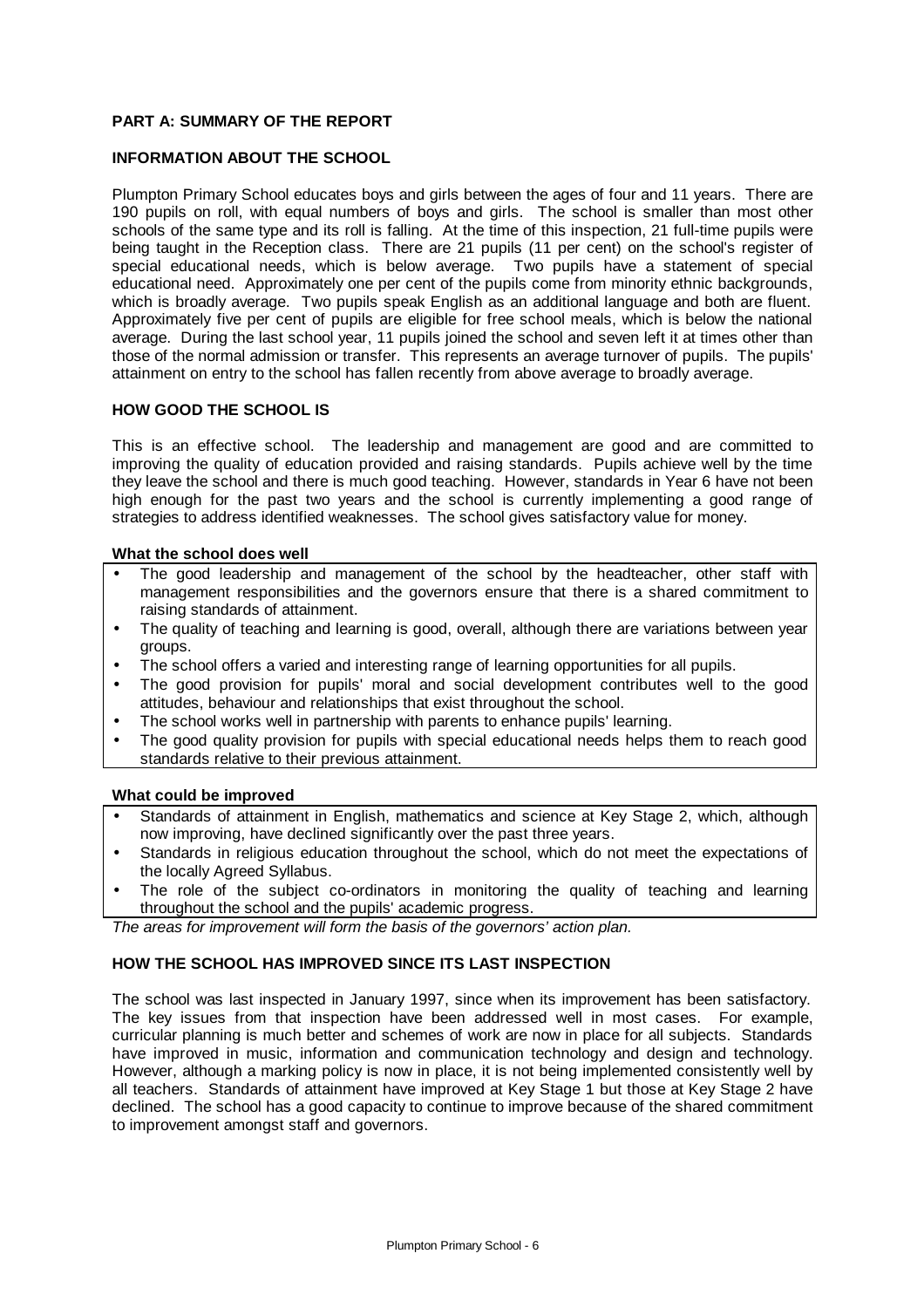#### **STANDARDS**

The table shows the standards achieved by 11 year olds based on average point scores in National Curriculum tests.

|                 |             |      | compared with |                    |                                                |  |  |
|-----------------|-------------|------|---------------|--------------------|------------------------------------------------|--|--|
| Performance in: | all schools |      |               | similar<br>schools | Key                                            |  |  |
|                 | 1998        | 1999 | 2000          | 2000               | very high                                      |  |  |
| English         | A           | С    | C             | Е                  | well above average<br>above average            |  |  |
| mathematics     | A*          | B    | D             | Е                  | average<br>below average<br>well below average |  |  |
| science         | A*          | B    | D             | Е                  |                                                |  |  |

As the information shows, there was a significant decline in standards between 1998 and 2000 in all three subjects. This was most marked in mathematics and science, where the school's results were in the highest five per cent of schools nationally in 1998 and dropped to below the national average in 2000. Although the drop in standards can be explained partly by the differences between year groups, it was mainly due to a decline in the percentage of pupils who reached higher than average standards (Level 5). The school has now begun to address this situation by providing suitably demanding work for the more able pupils. It has also identified weaknesses in writing and spelling and has introduced good strategies to raise attainment in these areas. In 2000, the school exceeded its targets in English and met those in mathematics. It has set much more challenging targets for 2001 in both subjects. The findings of the inspection show an improvement on the previous year's performance in mathematics and science, as standards in the present Year 6 are average. In English, they are average overall, as in 2000, but better in reading than in writing. Pupils attain above average standards in art and music, and average standards in all other subjects except religious education, where they do not meet the expectations of the locally agreed syllabus.

In Year 2, standards are above average in English, mathematics, art and music. They are average in all other subjects except religious education, where they do not meet the expectations of the locally Agreed Syllabus. Children in the Foundation Stage are on course to achieve the Early Learning Goals in all areas of learning. In mathematics, most children have already reached these. Throughout the school, pupils with special educational needs make good progress and reach good standards relative to their previous attainment. Pupils who speak English as an additional language also make good progress. By the time they leave the school, most pupils achieve well.

| <b>Aspect</b>                             | <b>Comment</b>                                                                                                                                                                                                    |  |  |  |
|-------------------------------------------|-------------------------------------------------------------------------------------------------------------------------------------------------------------------------------------------------------------------|--|--|--|
| Attitudes to the school                   | Good. Pupils show interest and enthusiasm in all activities and are<br>keen to work. Their positive attitudes support their learning well.                                                                        |  |  |  |
| Behaviour, in and out of<br>classrooms    | Good. Pupils behave very well around the school and at playtimes.<br>Behaviour in most lessons is good although, in some, a few pupils find<br>it hard to sit still and concentrate and wait their turn to speak. |  |  |  |
| Personal development and<br>relationships | Good. Pupils and adults get on well together and this creates a happy<br>learning environment. Pupils enjoy taking responsibilities and show<br>initiative when carrying them out.                                |  |  |  |
| Attendance                                | Good. Attendance is above the national average.<br>Lessons start<br>promptly and most pupils are punctual.                                                                                                        |  |  |  |

**PUPILS' ATTITUDES AND VALUES**

These factors have a positive effect on the quality of pupils' learning.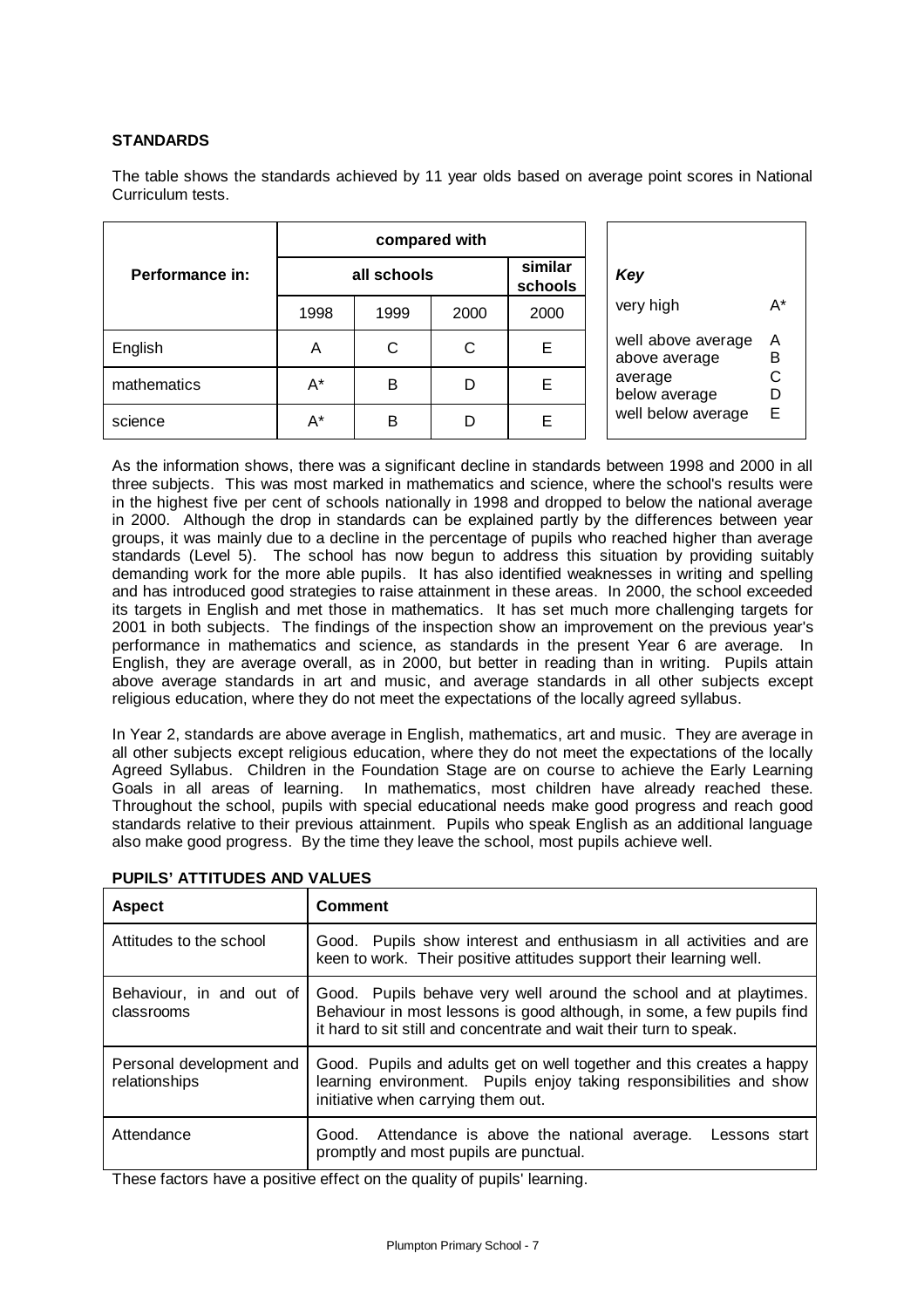#### **TEACHING AND LEARNING**

| <b>Teaching of pupils:</b> | aged up to 5 years | aged 5-7 years | aged 7-11 years |  |
|----------------------------|--------------------|----------------|-----------------|--|
| Lessons seen overall       | Good               | Satisfactory   | Good            |  |

*Inspectors make judgements about teaching in the range: excellent; very good; good; satisfactory; unsatisfactory; poor; very poor. 'Satisfactory' means that the teaching is adequate and strengths outweigh weaknesses.*

During the inspection, 20 per cent of the teaching observed was very good and all of it was at least satisfactory. Just under 70 per cent was good. Throughout the school, lessons are generally well paced and teachers make good use of support staff and resources to promote pupils' learning. Teachers' expectations of pupils are higher at Key Stage 2 than at Key Stage 1, which makes for better teaching and learning. The quality of teaching and learning in English is good at Key Stage 2 and satisfactory at Key Stage 1. In mathematics, it is good at both key stages. Literacy skills are taught satisfactorily at Key Stage 1 and well at Key Stage 2. At Key Stage 1, there are insufficient opportunities for pupils to develop literacy skills through other subjects. Numeracy skills are taught well throughout the school. The teaching of religious education has some weaknesses. In some classes, the management of pupils is not firm enough and pupils call out or interrupt the teacher during whole class sessions. The quality of teachers' marking is inconsistent and varies from class to class. Some is very constructive and shows pupils how to improve their work, whilst some is purely congratulatory. On the whole, teaching meets pupils' needs well as suitable work is planned for different groups to match their previous attainment. Overall, pupils apply themselves well to their work and this helps them to make progress.

| <b>Aspect</b>                                                                                           | <b>Comment</b>                                                                                                                                                                                                                                                                                                                                                             |
|---------------------------------------------------------------------------------------------------------|----------------------------------------------------------------------------------------------------------------------------------------------------------------------------------------------------------------------------------------------------------------------------------------------------------------------------------------------------------------------------|
| The quality and range of<br>the curriculum                                                              | Good. The school provides a varied and interesting range of learning<br>opportunities, with a good emphasis on developing pupils' literacy and<br>numeracy skills. Links with the community and other schools, visitors to the<br>school and visits to places of interest further enhance pupils' learning.                                                                |
| Provision for pupils with<br>special educational needs                                                  | Good. Pupils' individual education plans are effective in ensuring that their<br>needs are met whilst still enabling them to have access to the whole<br>curriculum. Pupils receive good support in lessons or when withdrawn for<br>additional help.                                                                                                                      |
| Provision for pupils with<br>English as an additional<br>language                                       | The few pupils who speak English as an additional language are fluent in<br>English and do not require additional help. They have full access to the whole<br>curriculum.                                                                                                                                                                                                  |
| Provision for pupils'<br>including<br>personal,<br>spiritual, moral, social and<br>cultural development | Good, overall. Provision for pupils' spiritual development is satisfactory, and<br>that for moral, social and cultural development is good. Pupils benefit from a<br>wide range of visits and visitors and the curriculum promotes personal<br>development effectively.                                                                                                    |
| How well the school cares<br>for its pupils                                                             | The school cares for its pupils well. It has good procedures for child protection<br>and health and safety. There are very good procedures for monitoring and<br>promoting good behaviour. Although assessment procedures are satisfactory<br>overall, they are better in English and mathematics than in other subjects,<br>which are in the early stages of development. |

#### **OTHER ASPECTS OF THE SCHOOL**

The school works well in partnership with parents. The school's curriculum fully meets statutory requirements. Subject 'focus weeks' are a particularly good feature of the curriculum.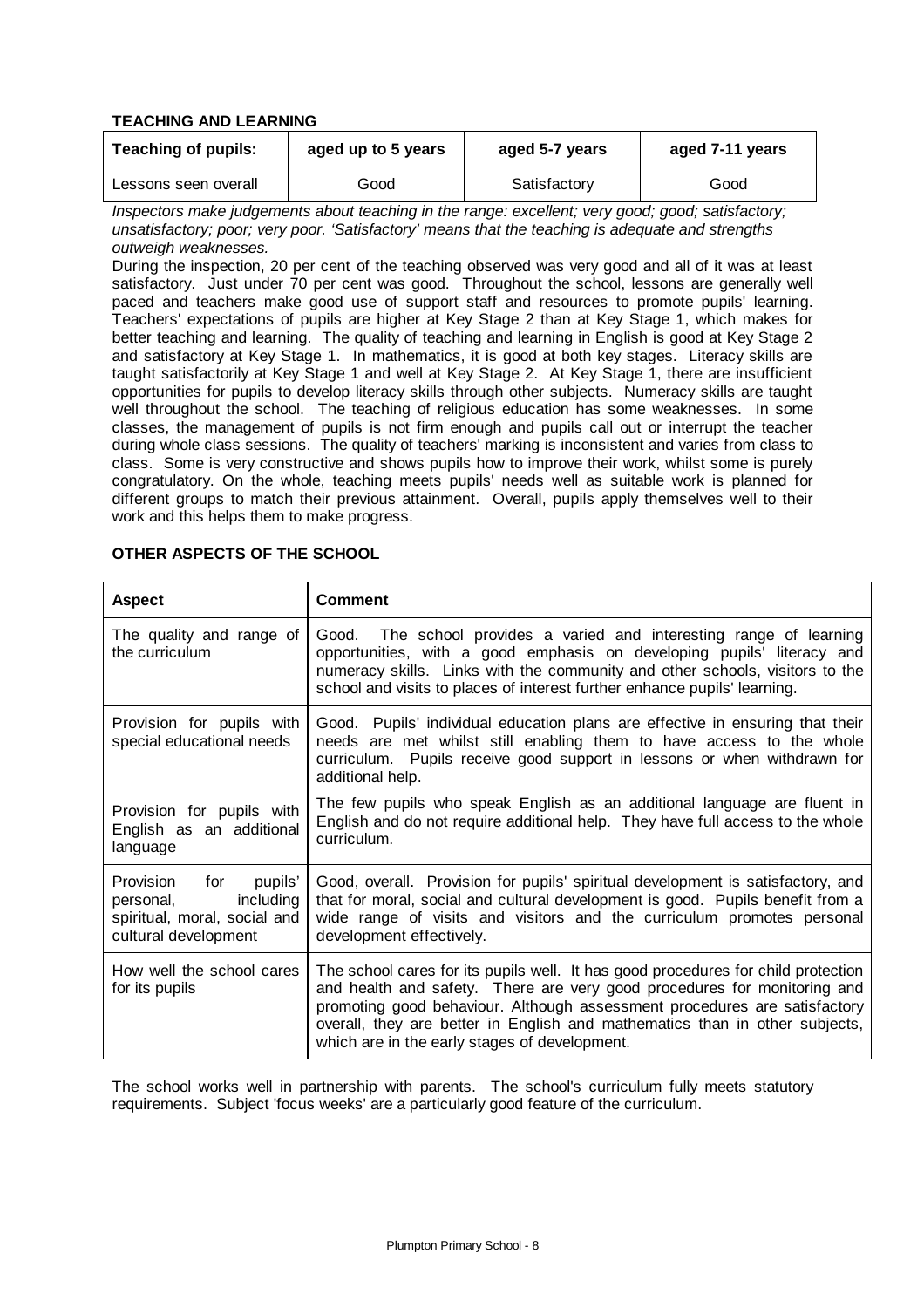#### **HOW WELL THE SCHOOL IS LED AND MANAGED**

| <b>Aspect</b>                                                                      | <b>Comment</b>                                                                                                                                                                                                                                                                                                                                                                                                                             |  |  |
|------------------------------------------------------------------------------------|--------------------------------------------------------------------------------------------------------------------------------------------------------------------------------------------------------------------------------------------------------------------------------------------------------------------------------------------------------------------------------------------------------------------------------------------|--|--|
| Leadership<br>and<br>management<br>the<br>bv<br>headteacher and other key<br>staff | Good. The headteacher provides good leadership and has a clear vision for<br>the school. She is well supported by the deputy head and other staff with<br>management responsibilities. There is a strong team spirit amongst the staff<br>and a shared commitment to raising standards.                                                                                                                                                    |  |  |
| How well the governors<br>fulfil their responsibilities                            | The governors make a good contribution to the management of the school and<br>are effective in fulfilling their statutory duties. They are well aware of the<br>school's strong points and where improvement is required. They use their<br>individual skills well to support the school.                                                                                                                                                  |  |  |
| The school's evaluation of<br>its performance                                      | Satisfactory. The headteacher has analysed pupils' test results and from this,<br>appropriate priorities for improvement have been identified. However, the analysis of<br>performance data is not fully effective in helping to raise standards or in tracking<br>individual pupils' progress through the school. Few subject co-ordinators have had the<br>opportunity to monitor the quality of teaching and learning in their subject. |  |  |
| The<br>strategic<br>οf<br>use<br>resources                                         | Good. Resources are used well to promote learning and expenditure is linked<br>carefully to the priorities in the school development plan. Teaching assistants<br>are used well to provide support for pupils with special educational needs.                                                                                                                                                                                              |  |  |

The school is well staffed, its accommodation is good and resources are adequate to support  $l$ earning. There are training needs for some staff in religious education. The governors have good strategies to ensure that the school receives the best possible value for money.

#### **PARENTS' AND CARERS' VIEWS OF THE SCHOOL**

| What pleases parents most                                                                                                                                                                                                                                                       | What parents would like to see improved                                                                                                                                                                                    |  |  |  |  |
|---------------------------------------------------------------------------------------------------------------------------------------------------------------------------------------------------------------------------------------------------------------------------------|----------------------------------------------------------------------------------------------------------------------------------------------------------------------------------------------------------------------------|--|--|--|--|
| They feel comfortable approaching the school with<br>questions or problems.<br>Their children like school.<br>The school helps their children to become mature<br>and responsible.<br>Their children make good progress.<br>The school has high expectations of their children. | The range of activities outside lessons.<br>$\bullet$<br>The way the school works with them.<br>The information they receive about their<br>٠<br>children's progress.<br>The amount of homework their children<br>receive. |  |  |  |  |

The findings of the inspection largely agree with the positive views of parents, although teachers' expectations are not always high enough in some classes. The findings also show that the school offers a good range of extracurricular activities. The school works closely with parents. However, the reports on their children's progress are not specific enough and do not give parents enough information about how well pupils have achieved. The amount of homework pupils receive is appropriate to their age.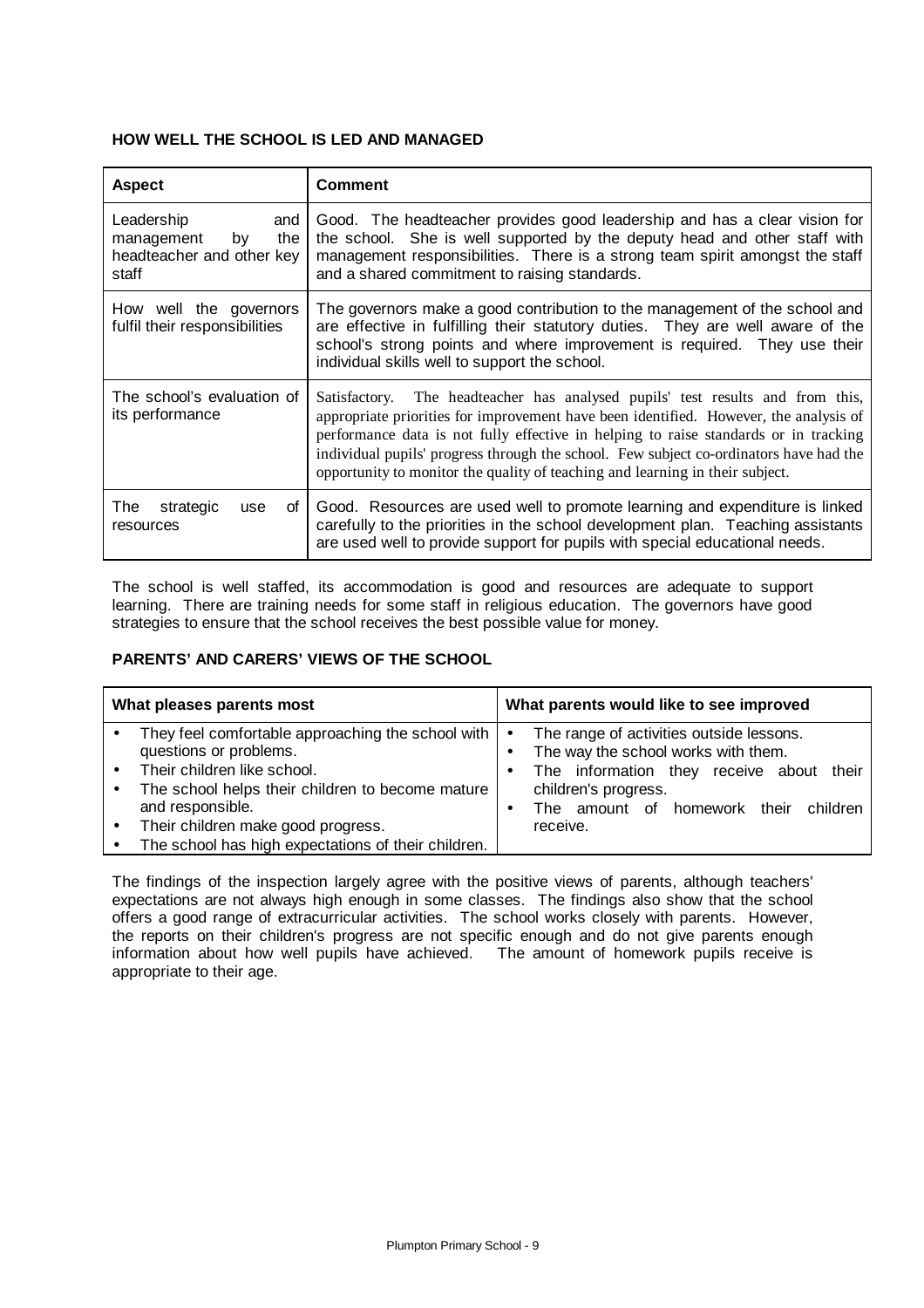## **PART B: COMMENTARY**

## **HOW HIGH ARE STANDARDS?**

#### **The school's results and pupils' achievements**

1. Children enter the Foundation Stage at average levels of attainment. The attainment of children on entry to the school has fallen from above average in 1998 to its current level. The quality of teaching and learning is good in the Reception class. As a result, most children are on course to achieve the Early Learning Goals in all areas of learning by the end of the Reception year, and a significant minority of them have already achieved these goals and are working within the early stages of the National Curriculum. This is similar to the findings of the previous inspection. Attainment in mathematics is particularly good. Children learn to socialise well with others and develop good relationships with adults. They concentrate on lessons and activities well and sit quietly and listen to the teacher when required. Children listen attentively to stories and most can talk about their favourite extracts and predict the end of the story. They show a sound awareness and understanding of number bonds to ten and use this knowledge for number operations such as simple addition and subtraction. In physical education, children use the space and equipment imaginatively and safely. In swimming, most children achieve standards above those expected for their age.

2. In the end of Key Stage 1 national tests in 2000, the pupils' results were above the national average in reading and writing, and well above average in mathematics. When compared with similar schools, they were average in reading and writing and well above average in mathematics. In science, the assessments made by teachers were above average overall. In reading and mathematics, the percentage of higher attainers was much higher than that seen in most schools, whilst in science it was lower. In writing, it was similar to the national average. Standards have risen significantly since 1997, when they were below average in reading, and well below average in writing and mathematics. The results have fluctuated from year to year, mostly because of differences between the groups of pupils involved and the relatively small year groups. However, standards overall have improved at a greater rate over four years than that seen nationally.

3. The findings of the inspection are that, in Year 2, standards are above average in English, including literacy, mathematics, including numeracy, art and music. They are average in all other subjects except religious education, where they do not meet the requirements of the locally agreed syllabus for religious education. Compared with the findings of the school's previous OFSTED inspection in 1997, standards are higher in English and music, lower in religious education and similar in all other subjects. When the pupils in the present Year 2 entered the school, their attainment was above average in language, literacy and mathematics. They have made sound progress during their time in school and their achievement is satisfactory.

4. In Year 2, standards in speaking and listening are average, overall, although better in speaking than listening. Pupils are keen to respond to the teachers but do not always listen carefully to what others are saying. Some pupils speak confidently and audibly, using interesting vocabulary, but others remain passive and allow the more talkative pupils to dominate the lesson. Standards in reading are above average in Year 2. Pupils read simple texts accurately and show a good understanding of what they have read. They express opinions about events and characters in a story, and use a range of strategies when reading unfamiliar words. A higher than average proportion of pupils attain good standards, reading more complex texts independently and showing a good understanding of the content. In writing, standards are above average. Almost all of the pupils are attaining the standards expected of seven year olds and a significant minority exceed them. Pupils generally have a good understanding of how to structure a story and are imaginative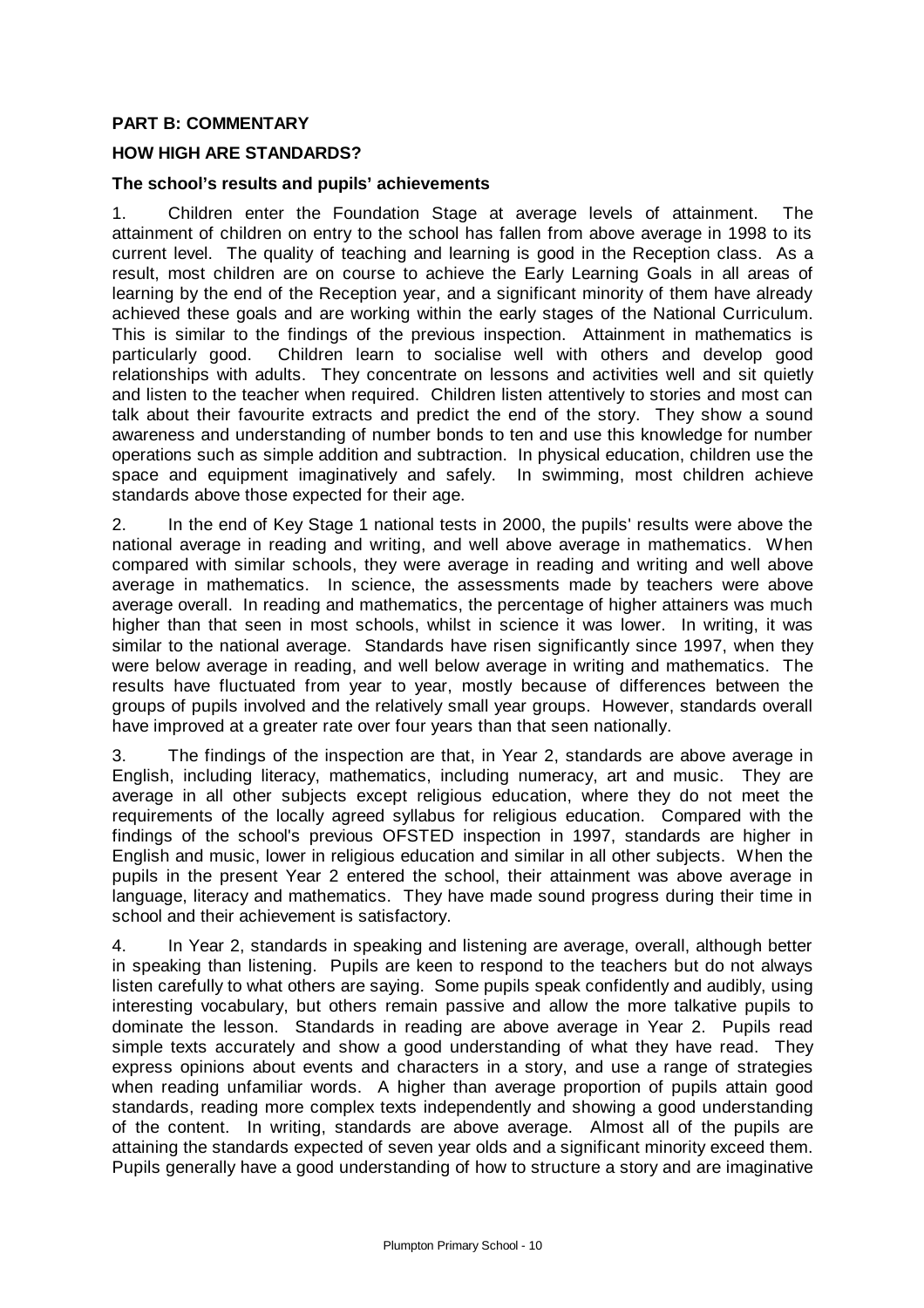when retelling stories with a 'twist'. For the most part, pupils have a sound grasp of spelling and punctuation rules, and more able pupils are already using speech marks accurately in some pieces of writing. The quality of pupils' handwriting is variable. Although they are taught to write in a neat, joined style, this is not used consistently in all writing. In mathematics, in Year 2, pupils use their knowledge of money to solve problems involving the purchase of items for a holiday. They add and subtract money accurately using correct decimal notation and work out a quarter of one pound and how many ten pence pieces make two pounds. They explain their mental strategies well using correct mathematical language. They classify two and three-dimensional shapes, for example, by the number of sides and corners. Pupils collect data and represent it in block graphs and pictograms, sometimes using information and communication technology.

5. In science, pupils know and name the different parts of a plant and explain the conditions needed for a seed to grow. They name materials and recognise that some are better suited to a particular purpose than others. Pupils carry out experiments and investigations, make observations and explain their findings. However, there is insufficient recording of work to communicate their findings. In art and design, pupils show good attention to detail and mix colours effectively to produce different tones of skin colour. In design and technology, they use models and pictures to develop and communicate their designs for a playground. They select from a range of materials, tools and techniques and learn to join various materials. In geography, pupils explain what is attractive about Plumpton and how it differs from nearby towns. They explain how it changes on race days. In history, they have a sound knowledge of what seaside holidays were like in the past and understand the changes that have taken place over the past 100 years. In information and communication technology, pupils use computer simulations to explore imaginary situations, program controllable toys and collect and record data competently. Good attainment in music in Year 2 is evident in pupils' knowledge and understanding of musical notation and pitch. They use chime bars and glockenspiels to compose their own music, follow a rhythm well and respond appropriately to symbols, notation and hand signals. In physical education, pupils show a sound understanding of simple games tactics. They achieve good standards in swimming. In religious education, there was very little evidence on which to base judgements, but indications are that pupils' knowledge and understanding are limited and that they are confused about aspects of different religions.

6. In the end of Key Stage 2 national tests in 2000, the pupils' results were in line with the national average in English, but below average in mathematics and science. When compared with similar schools, the results were well below average. Standards have declined significantly since 1997 and 1998, when they were well above average in English, and in the top five per cent of schools nationally for mathematics and science. The fall in standards over the past two years can be explained partly by differences between successive year groups. For example, in 2000, approximately one third of the pupils had joined the school at various times during the key stage. Also, when relatively small numbers of pupils are involved, variations from year to year are not uncommon. Nevertheless, during the past two years, there has been a significant decline in the proportion of pupils who achieved higher than average standards in the tests (Level 5). This has had an adverse effect on the school's overall results. The school exceeded its targets for 2000 in English and met them in mathematics. Challenging targets have been set for the pupils to achieve in the 2001 tests. In response to the falling standards, the headteacher and staff have put a number of effective strategies in place, which are reversing the downward trend. There has been a good emphasis on raising the achievement of more able pupils and on developing pupils' writing skills.

7. The findings of the inspection are that, in Year 6, standards are average in English, mathematics and science. This represents an improvement on the results of the 2000 tests in mathematics and science. There are no significant variations in attainment between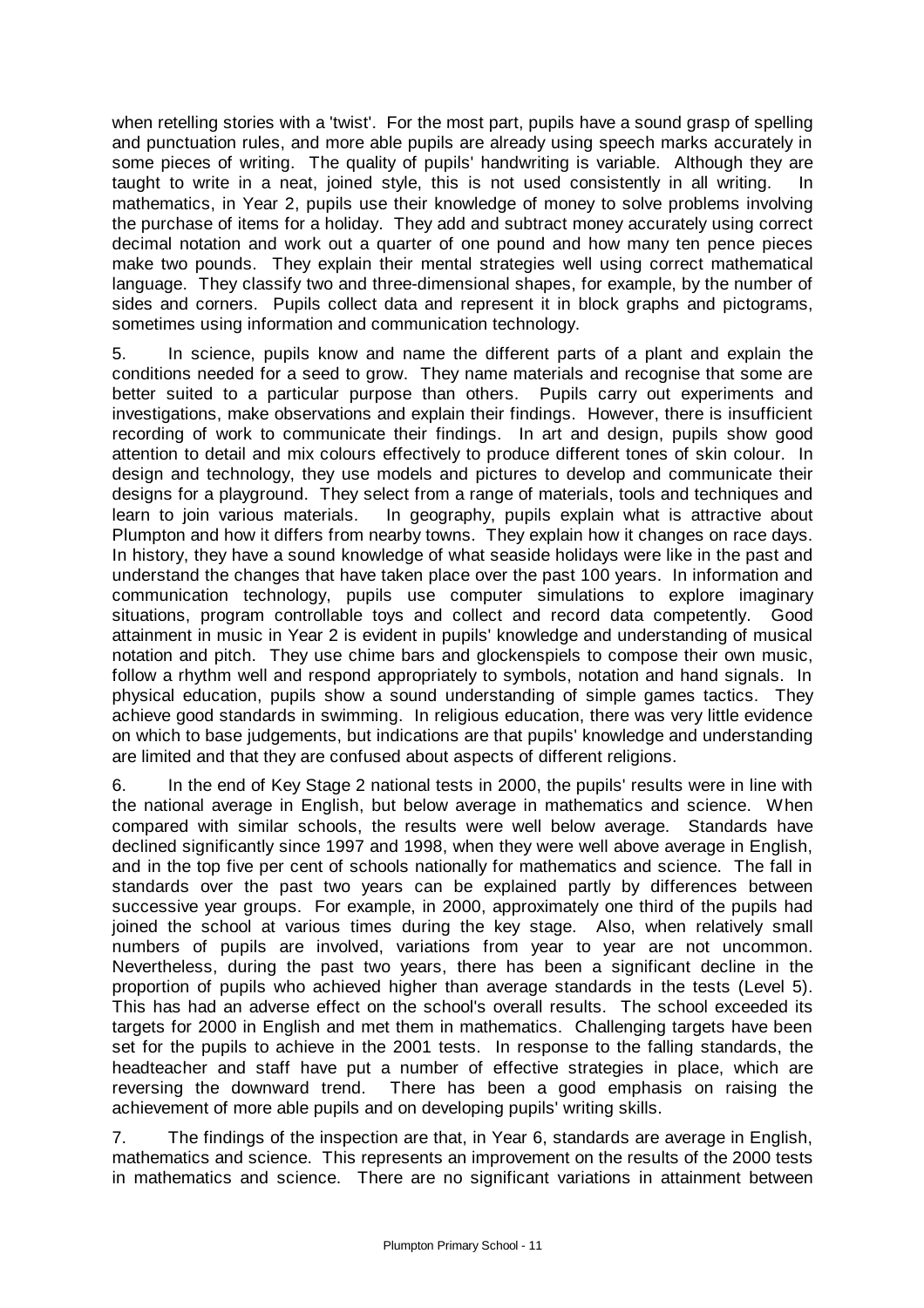boys and girls. In English, standards are similar because standards in writing are still lower than those in reading. The strategies that have been introduced to improve writing have not had time to have sufficient impact on standards in Year 6. However, standards in Year 5 are above average in writing and show clearly the effect of very good teaching strategies. In art and music, standards are above average. They are average in all other subjects, except in religious education, where they do not meet the requirements of the locally agreed syllabus. Since the school's last inspection, standards have fallen in English, mathematics, science, history and religious education. They have improved in design and technology, information and communication technology and music. In other subjects, they are similar to those seen four years ago. Pupils in the present Year 6 class achieved below average standards in reading, and well below average standards in writing and mathematics in the national tests when they were in Year 2. They have made good progress and achieved well to reach average standards by the time they leave the school.

8. In English in Year 6, standards in speaking and listening are average. Pupils listen well to the teacher and to each other in class discussions. More able pupils express their ideas confidently and thoughtfully, varying their expression and using a wide vocabulary. Average pupils convey their opinions clearly and speak audibly, but less able pupils are often reluctant to offer ideas or contribute to discussions. In Year 6, pupils achieve good standards in reading. Most pupils read with fluency and accuracy and evaluate the texts they read with increasing competence. They express preferences in their choice of authors and explain why they like them. They use their reading skills to carry out research and find information to support learning across the curriculum. Standards in writing are barely average. Pupils write in an appropriate range of forms, including stories, poems, instructional and persuasive writing. The best writing shows a good command of style and expression, and often imaginative and adventurous choices of vocabulary. Most pupils organise their writing in a logical sequence and show a sound understanding of grammatical structure. However, a high proportion of pupils in Year 6 lack sufficient command of style and expression in their writing. Spelling is often inaccurate and punctuation is not always used correctly. In mathematics, pupils demonstrate sound understanding of mathematical operations and explain the strategies they use to work things out mentally. They understand the concept of rotational symmetry and are able to rotate various shapes. Pupils use number patterns, including negative numbers and square numbers, to find out what number comes next. Their mental recall of multiplication tables is well developed.

9. In science, pupils carry out experiments and investigations and determine what makes a fair test. They record their findings in charts, tables and graphs. They test fabrics to analyse their waterproof qualities and understand that gravity and friction are forces that affect moving objects. Pupils demonstrate a sound understanding of different food groups and how they affect health. In art and design, pupils are knowledgeable about various styles of painting, such as Impressionism, some famous artists and the characteristics of their style, for example, Van Gogh's use of thick paint. In design and technology, pupils generate ideas to produce a final design that meets the requirements of the task. They pay attention to the quality of finish and function and adapt their work as they learn from their mistakes. In geography, pupils have sound skills in interpreting a range of maps and use co-ordinates correctly. They understand the geographical features of Egypt and explain the importance of the Nile today and in ancient times. In history, Year 6 pupils use sources of information to find out about different aspects of the way of life of people living in Ancient Egypt. They handle and examine artefacts in order to classify them in different ways. In information and communication technology, pupils use formulae accurately when using a spreadsheet to calculate pocket money and use multimedia applications to present their work for different audiences. Standards are good in music because pupils have been taught very well over a period of time. They sing with confidence and a very good sense of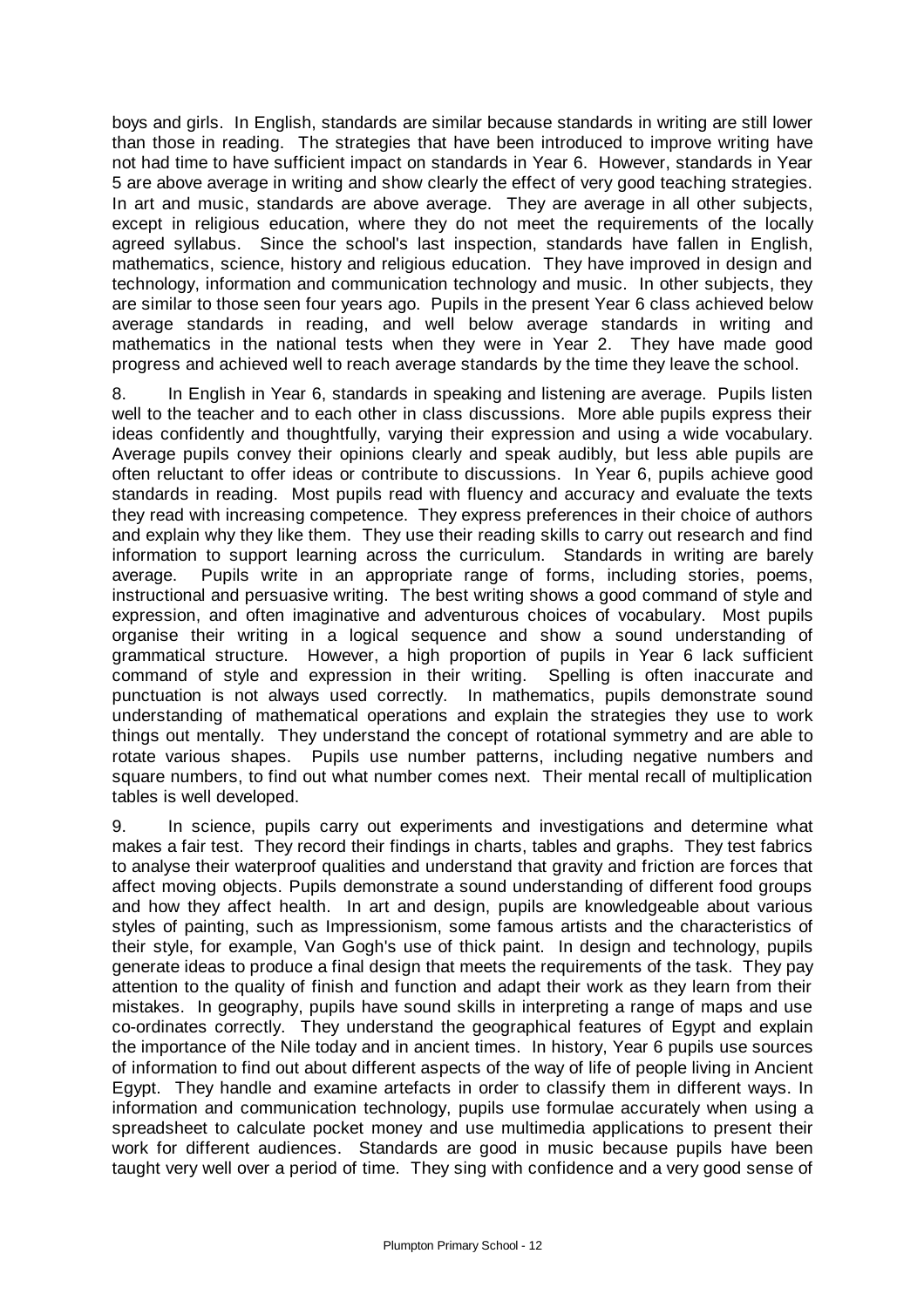rhythm and pitch, understand musical terminology and notation and respond appreciatively to different types of music. In physical education, pupils demonstrate sound running techniques and an awareness of pacing and stride patterns when running different distance races. Their attainment in swimming is good. In religious education, although pupils know about the important festivals of Christianity, and its principal beliefs, their knowledge and understanding of other faiths are confused and lack sufficient depth.

10. Pupils with special educational needs make good progress and reach good standards compared with their previous attainment. They make good progress towards the specific targets and goals in their individual education plans, particularly when receiving well-targeted additional support. Annual reviews for pupils with statements of special educational need show that these pupils make good progress against their targets. Pupils make good progress in literacy and numeracy, where the recently introduced strategies are giving them good practice in the basic skills of reading, spelling and number.

# **Pupils' attitudes, values and personal development**

11. The last inspection found that pupils had very positive attitudes to their learning and their behaviour was generally good. In this inspection, these aspects are still found to be good. Throughout the school, pupils are keen to come to school and eager to participate in activities. They are attentive and keen to join in and ask and answer questions. However, they do not always listen well to the teacher and wait their turn to speak. They carry out instructions sensibly and safely. Pupils concentrate well on their work and work well independently as well as in groups and in pairs. They are willing to discuss their work with the class as well as with their partners.

12. Pupils are interested in the life of the school and they behave well around the school and at lunch times. Behaviour in the classrooms is generally good, but in a small number of lessons, pupils become restless and fidgety. On a visit to the church during the inspection, Year 6 pupils' behaviour was excellent. School rules are regularly discussed and all pupils know right from wrong. They are polite and courteous to each other, to all staff and to visitors. The last inspection found that relationships between pupils and staff were good. This inspection finds that pupils still have good relationships with each other and with all adults in the school. No bullying or oppressive behaviour was seen during the inspection, and pupils have a good understanding of the impact of their actions on others.

13. Pupils handle resources carefully and show respect for school property. They have good opportunities for taking on additional responsibility. The pupils elect members of the playground committee, who, through discussion with other pupils, put together the ideas for the new playground area. Older pupils are good at looking after the younger ones. House captains also have responsibilities and, on their own initiative, have started up house magazines, seeking input from others within their houses. Pupils with special educational needs form good relationships with teachers, support staff and each other. Children in the Foundation Stage make good progress in their personal development and quickly develop confidence. They form constructive relationships with adults and other children.

14. In the previous inspection, attendance was described as very good. Attendance is above the national average and is, therefore, good. There is no unauthorised absence. Registration of pupils is efficient and few pupils are late to school.

## **HOW WELL ARE PUPILS OR STUDENTS TAUGHT?**

15. The quality of teaching and learning is good, overall, although there are variations between different parts of the school. It is good in the Foundation Stage and at Key Stage 2, and satisfactory at Key Stage 1. This judgement is broadly the same as that made by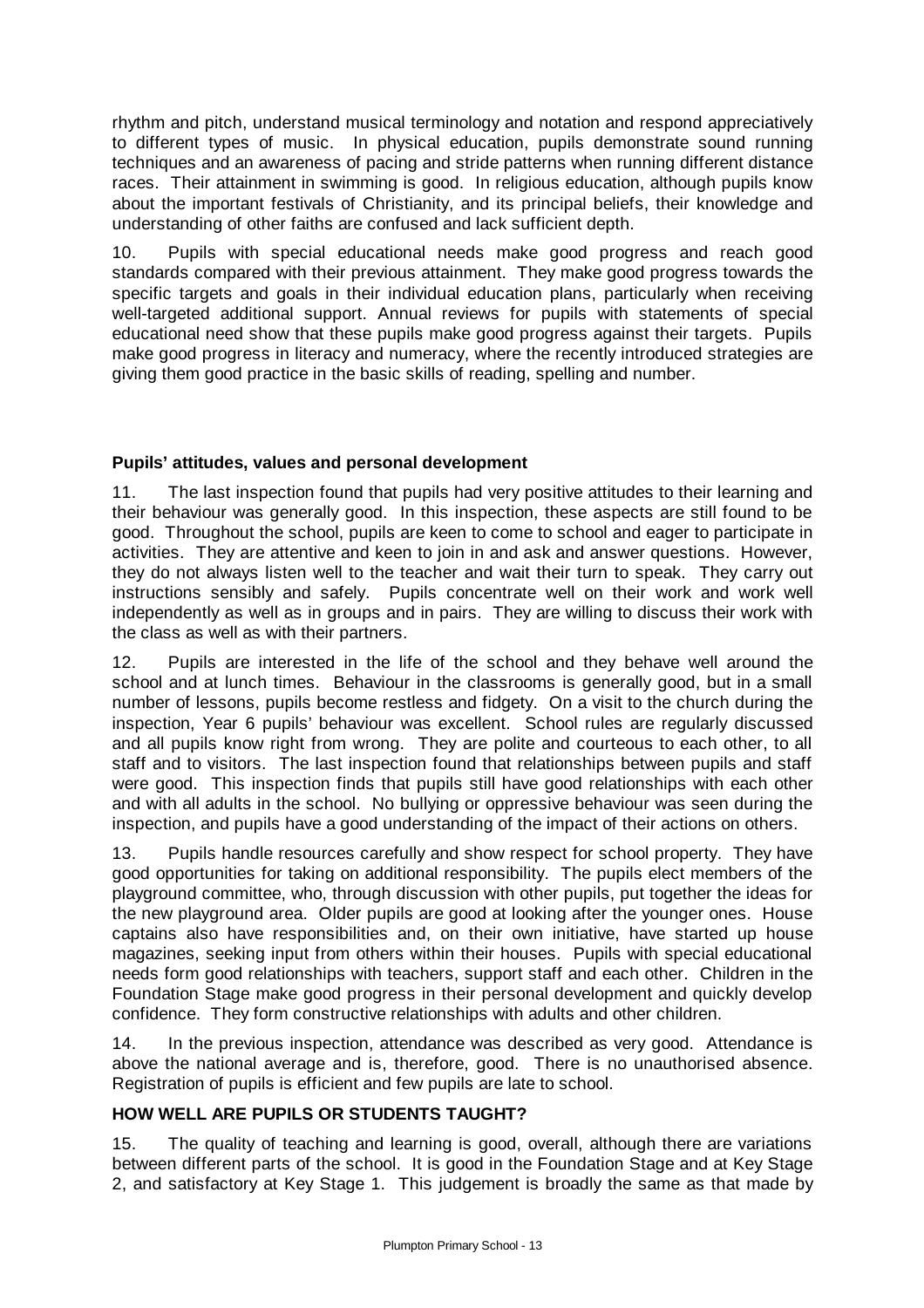the school's previous inspection. However, that inspection did not report on separate key stages and found that five per cent of the teaching seen was unsatisfactory. There was no unsatisfactory teaching in this inspection. In this inspection, 68 per cent of the teaching was good or very good, compared with 60 per cent in 1997. Overall, 20 per cent of the teaching observed in this inspection was very good, compared with nine per cent in the previous inspection. These figures represent a clear improvement since the last inspection. The quality of learning closely reflects the figures and judgements for the quality of teaching. Throughout the school, the teaching meets the needs of all pupils. The quality of teaching in music is good and enables pupils to make good progress in their learning. This is a significant improvement since the previous inspection. The school now employs a music specialist to teach all classes, and this has resulted in much higher standards in the subject. The quality of teaching and learning in art is also good. Teachers have good levels of expertise in the subject and have very high expectations of what pupils are able to achieve. The quality and consistency of teachers' marking remain an issue for the school to address, as it was at the time of the last inspection. Whilst some is very good, helpful, and constructive, other examples offer indiscriminate praise or fail to show pupils how to improve their work.

16. The quality of teaching and learning for children in the Foundation Stage is good in all areas of learning, as it was at the time of the last inspection. During this inspection, five lessons were observed in the Reception class. Of these, one lesson was very good and four were good. The quality of teaching promotes good progress and enables all but a few children to reach the national Early Learning Goals by the end of the Reception year. A significant minority of pupils in the Reception class have already achieved these and have progressed to the early stages of the National Curriculum. Both the teacher and assistant in the Reception class have a very good knowledge and understanding of the needs of young children. They work very well together to plan work, and to assess and record children's attainment and progress. This helps them to make sure that appropriate activities are provided for all children, taking account of what they already know. A very good range of teaching methods is used to engage children's interest and further their learning. During the inspection, children had the opportunity to participate in a good variety of practical experiences, as well as learning to sit and listen while the teacher taught them carefully how to write proper sentences as captions for pictures. They learn through imaginative play, by watching and listening, joining in rhymes and reading stories and information books together. The teacher and assistant manage the children very effectively, develop very good relationships with them and respond quickly to their needs. They have high expectations of behaviour and reinforce these consistently so that children know exactly what is expected of them in all situations.

17. At Key Stage 1, the quality of teaching and learning is satisfactory, overall. At this key stage, pupils in Years 1 and 2 are taught together in two mixed age classes for most of the time. However, they are taught as separate year groups for literacy and numeracy. This works well and enables teachers to plan work effectively to meet individual pupils' needs. During this inspection, nine lessons were observed at Key Stage 1. Of these, two were very good, two were good and five were satisfactory. At this key stage, the quality of teaching and learning is good in mathematics, art, music and physical education, and satisfactory in all other subjects, except religious education where it is unsatisfactory. The quality of teaching and learning is satisfactory, overall, in literacy and numeracy.

18. Where teaching is satisfactory, rather than good, a contributory factor is that teachers' expectations of pupils' listening skills and general behaviour during whole class sessions are not high enough. Pupils are often allowed to call out answers and talk while the teacher is talking, which detracts from the quality of the teacher's introduction to the lesson and means that some pupils dominate the lesson whilst others remain passive and detached. In one lesson, the teacher remained focused on one group of pupils and did not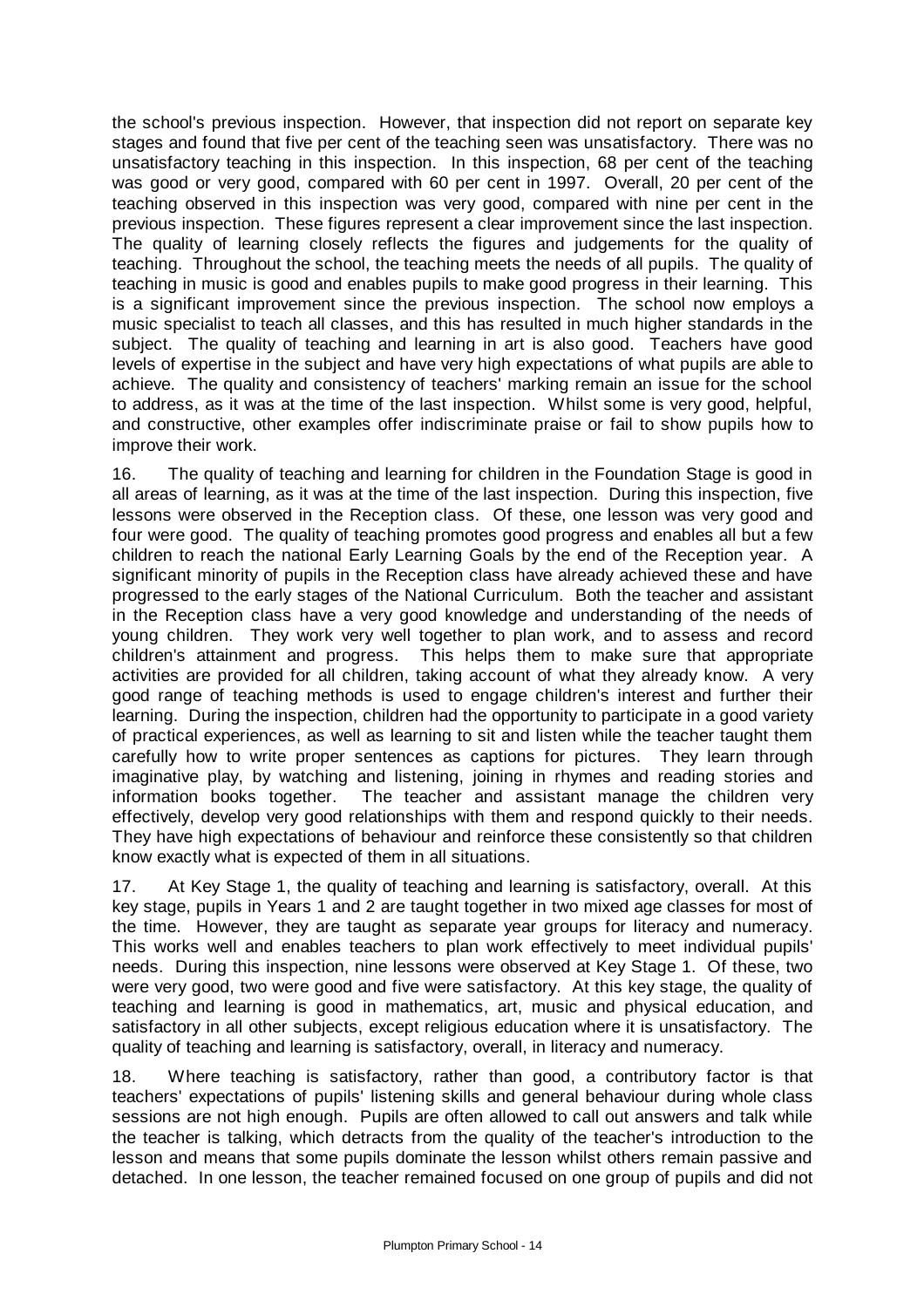supervise other groups closely enough to ensure that they were working at a suitable pace. In addition, there was no classroom assistant to help support this large class. As a result, a few pupils did not concentrate on the task and made little progress during the lesson. Analysis of the work that pupils in Year 2 have done throughout the year in English shows that they have received good teaching and have made good progress. Pupils in Year 1 have made satisfactory progress in developing reading and writing skills. In some subjects, such as science and religious education, teachers do not have high enough expectations of what pupils are able to achieve and very little work is recorded. This means that a valuable opportunity for developing pupils' literacy skills across the curriculum is lost. Pupils' attainment in religious education in Year 2 does not meet the expectations of the locally Agreed Syllabus and indicates that the quality of teaching and learning is unsatisfactory for those pupils.

19. The two very good lessons that were observed at Key Stage 1 were in music and swimming, where the co-ordinators' expertise in the subjects was used very effectively to help pupils achieve good standards. A good numeracy lesson for pupils in Year 2 illustrated some of the stronger points of teaching at this key stage. The lesson began with a challenging mental mathematics session, in which pupils were encouraged to explain the strategies they had used to work out the answers to questions. In the main part of the lesson, pupils had the opportunity to discuss their work with a partner and to apply their mathematical knowledge in order to solve problems. The teacher created effective links with the pupils' work in geography, where they are planning a holiday for 'Barnaby Bear', and this helped to engage and sustain their interest and enthusiasm. The teaching assistant provided good support for pupils with special educational needs and made effective use of information and communication technology to develop the pupils' understanding of how to solve number and money problems.

20. At Key Stage 2, the quality of teaching and learning is good. During the inspection, 27 lessons were observed. Of these, five were very good, 14 were good and eight were satisfactory. The strongest teaching was seen in Year 5, where all of the lessons observed were at least good, and half were very good. The quality of teaching and learning is good in English, mathematics, science, art, music and physical education. It is satisfactory in all other subjects. The quality of teaching and learning is good in literacy and numeracy. The national strategies are implemented well and teachers develop literacy and numeracy skills well across the curriculum. The school has identified spelling and writing as weak areas and has put a number of additional strategies in place to address them. These are having a good impact on the quality of pupils' learning in literacy. Specialist teaching of music and swimming is of high quality and helps pupils to achieve well in these subjects. The school has experienced difficulties in maintaining a good quality of teaching in Year 6, due to the long-term absence of the class teacher and problems with recruiting a replacement. However, every effort has been made to minimise the effect of this disruption, and the headteacher and co-ordinators for literacy, numeracy, science and special educational needs have all contributed to teaching pupils in small groups. This has met the needs of pupils at all levels of attainment well.

21. A Year 5 literacy lesson illustrated the best features of teaching at this key stage. The lesson began with a stimulating class discussion about an extract from *The Diary of Anne Frank*, which developed pupils' speaking and listening skills well. The teacher encouraged pupils to participate and created a purposeful working atmosphere, which set the tone for the rest of the lesson. After a fruitful discussion about the main features of diary writing, the teacher related the learning very well to the pupils' own experience by asking them to produce a diary entry about a recent residential visit. There was very good emphasis on style, content, and the need for proof-reading, and pupils were encouraged to use dictionaries to check their spelling. The teacher's high expectations of the pupils'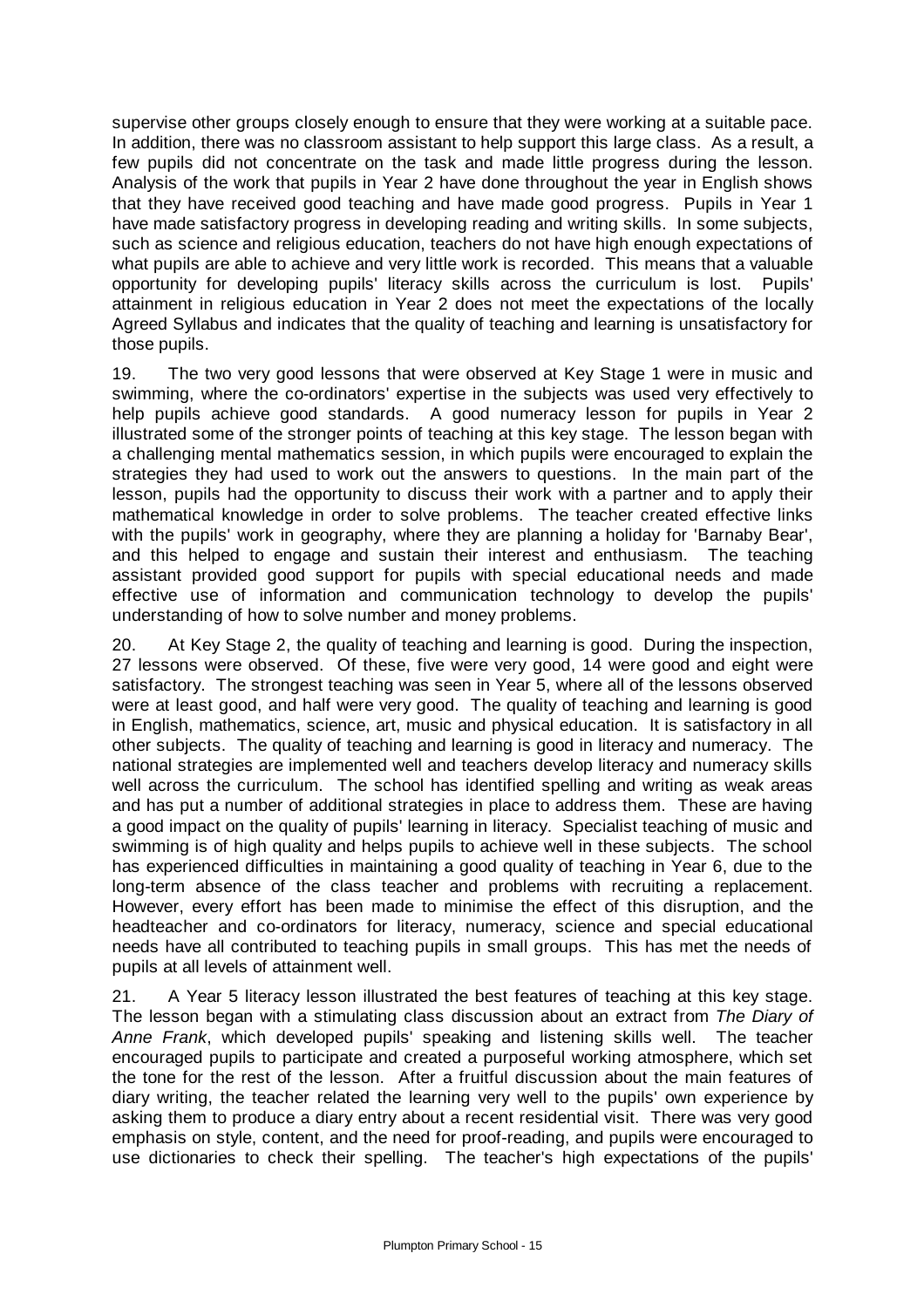behaviour and the quality of their work inspired them to work with interest, concentration and independence and to apply considerable effort throughout the lesson.

22. The quality of teaching for pupils with special educational needs is good and helps them to make good progress. Teachers use appropriate methods, which enable pupils to learn effectively. They make effective use of information and communication technology to support the learning of basic skills. Pupils' individual education plans contain clear targets and they are sufficiently practical for class teachers to implement when support staff are not present. Teachers take full account of these targets when planning activities for pupils. The special educational needs assistants offer good support and keep accurate records of the progress of pupils with statements of special educational need. Teachers' marking of pupils' work is not always as encouraging or evaluative for pupils with special educational needs as it is for more able pupils

## **HOW GOOD ARE THE CURRICULAR AND OTHER OPPORTUNITIES OFFERED TO PUPILS OR STUDENTS?**

23. The school offers a broad and varied curriculum that provides a good focus on the basic skills of literacy and numeracy. It now meets the National Curriculum requirements for information and communication technology and design and technology, which were judged to be a weakness at the time of the previous inspection. Religious education is taught within the framework of the locally agreed syllabus, and schemes of work are in place for all other subjects. Curricular planning has been reviewed in line with the requirements of Curriculum 2000 and follows the guidance offered by the Qualifications and Curriculum Authority. This makes appropriate provision for pupils in mixed-age classes to experience appropriate progression in their learning. The school's senior management team ensures effective coverage through monitoring teachers' long-term planning. The national strategies for literacy and numeracy have been implemented effectively, and there are opportunities for pupils to develop these skills in other subjects, such as science, where they collect and display data. However, these are more limited at Key Stage 1 than at Key Stage 2. Improvements have also been made to other areas of the curriculum, such as music. With the employment of a part-time music specialist, pupils now have good access to high quality teaching and a wider range of experiences.

24. The Foundation Stage curriculum is well planned in accordance with national guidelines. It offers children in the Reception year a good range of activities and experiences, which help to develop their confidence, skills, knowledge and understanding across all areas of learning. There are good opportunities for children to learn through carefully structured play, which also allows them to make choices and to become independent in their learning.

25. The school offers a good variety of extracurricular activities, which includes a range of sports, musical activities, mathematics clubs and adventure gaming. Pupils also visit places such as Glyndebourne, Fishbourne, Hampton Court, and closer to home, the local church. They have experienced an Afro-Caribbean drumming workshop. In addition, there are residential visits to Bristol, as part of the pupils' geography and humanities topic, and to an outdoor pursuits centre, where pupils experience adventurous activities such as rock climbing and abseiling.

26. The school makes sound provision for the development of pupils' personal, social and health education and promotes this through its daily routines. The newly appointed coordinator has recently drawn up a revised policy for this area of the curriculum. The scheme of work for personal, social and health education is based on guidance from the local education authority and is timetabled for all classes each week. It takes into account healthy living, developing pupils' awareness of the difference between right and wrong, and friendships. Drugs awareness and sex education are included for older pupils. The school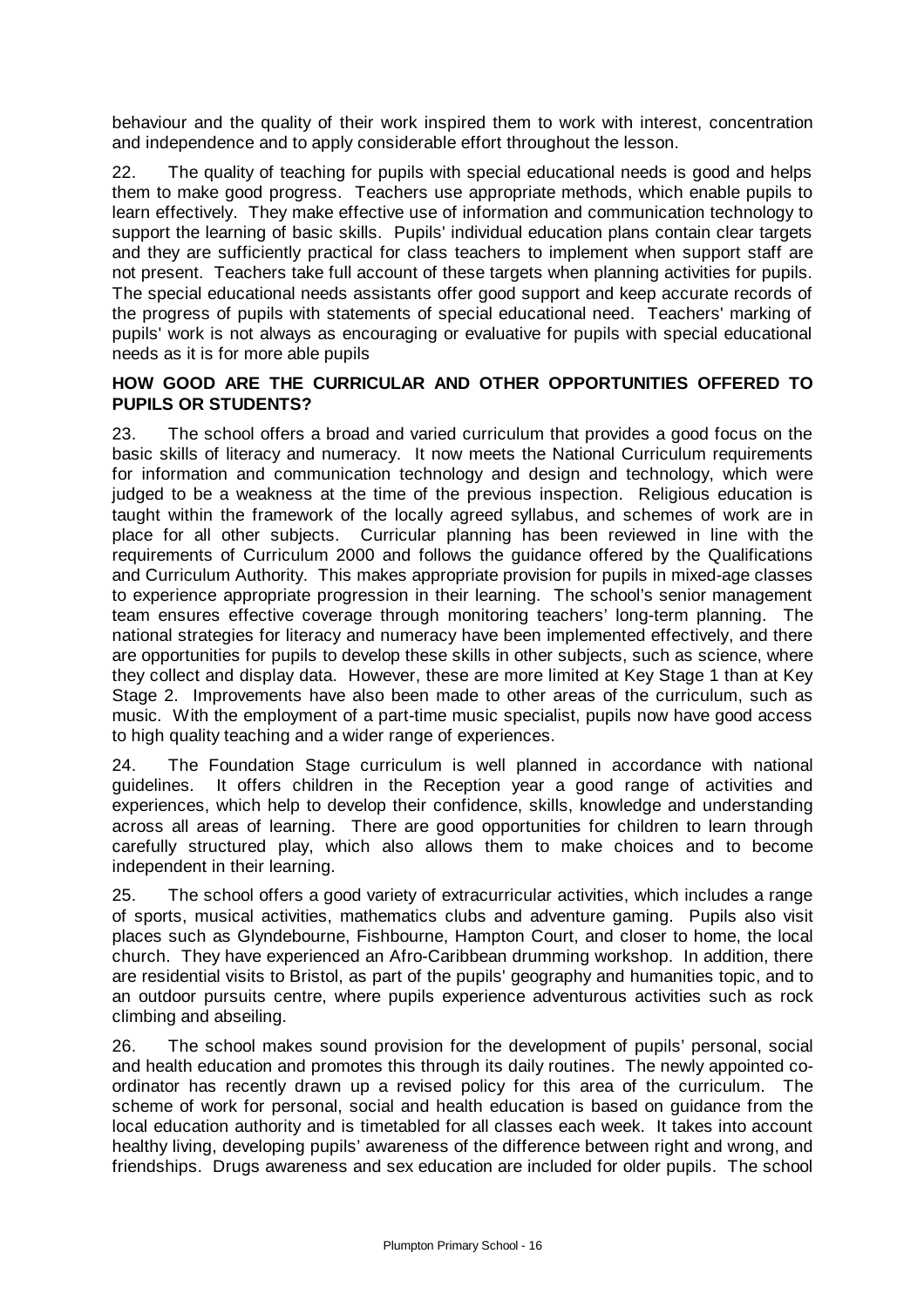recently held a successful 'Health and Fitness' week, which focused on personal development, physical education and science to promote healthy life styles.

27. The school maintains good links with the community and these contribute well to the quality of the pupils' education. For example, the school takes part in the East Sussex Music Festival and pupils also participate in events such as a science challenge involving 12 local schools. During the inspection, the Mayor of Lewes visited the school and spoke to the children as part of the school's attempts to raise pupils' awareness of public figures. Older members of the community come into school on a regular basis to listen to children read; they are invited to attend the school's productions and pupils make reciprocal visits. The visit of the 'Sky Lab' during a science week was well received by pupils and added significantly to their understanding of space. There are also links with the local church, and the Rector comes into school each week. The pupils make regular visits to places of interest within the area, such as Plumpton Racecourse, Borde Hill and Preston Manor. Pupils participate in local sporting competitions.

28. The school ensures equal opportunities for all pupils, and those with special educational needs have full and equal access to all aspects of the curriculum. The curriculum is appropriately organised for those identified with special educational needs. Arrangements for using individual education plans are effective in ensuring pupils' needs are met whilst still enabling pupils to have access to the whole curriculum.

29. There are good links with partner institutions. The school is part of a cluster of schools, which work together professionally on a regular basis. The schools share resources, and staff have joint meetings to discuss issues of interest. There are good links with the local secondary school, which is also a member of the cluster group, and staff make reciprocal visits. Some Year 6 pupils benefited from the opportunity to extend their knowledge by participating in a science master class at a local grammar school. Visits are also made to the local pre-school group, and children are invited to visit the school before their admission. In addition, there is a pre-school reading scheme, which also gives parents the opportunity to visit the school with their children on a regular basis to familiarise their children with the surroundings and routines.

30. Pupils' good behaviour and their positive attitudes towards their work are founded on the school's good provision for their spiritual, moral, social and cultural development. This judgement is similar to that made by the previous inspection.

31. Provision for pupils' spiritual development is satisfactory. Acts of worship in the school are an integral part of pupils' spiritual development and follow themes such as sharing and looking after our world, both topics being closely linked to social and moral aspects. Worship is mainly Christian, but other major religions like Buddhism, Judaism and Islam, and cultural events such as the Chinese New Year, are acknowledged both in assemblies and in religious education lessons. Statutory requirements for a daily act of Christian worship are met. The sensitive leadership of assemblies ensures a quiet, reverent atmosphere to which pupils respond well. During the visit made by Year 6 to the local church, the Rector initiated a discussion on death and the joy of everlasting life as a happy occasion. In a Key Stage 1 assembly on the theme of sharing, the headteacher made a chocolate cake, using ingredients from all over the world, to illustrate her point. Pupils waited expectantly as each ingredient was uncovered, and selected pupils worked with a teaching assistant to mix the ingredients for the cake. During the prayer, a candle was lit and pupils were invited to reflect on the sharing aspects of making, baking and eating the cake and the number of people involved from all over the world. In a class assembly, the teacher used the story, *The Glass Cupboard* to convey the spiritual and moral message about putting something back into the world. Spiritual development is actively promoted in the Reception class and there are many occasions when children show awe and wonder, as when the cover was taken off the 'wormery'. However, there are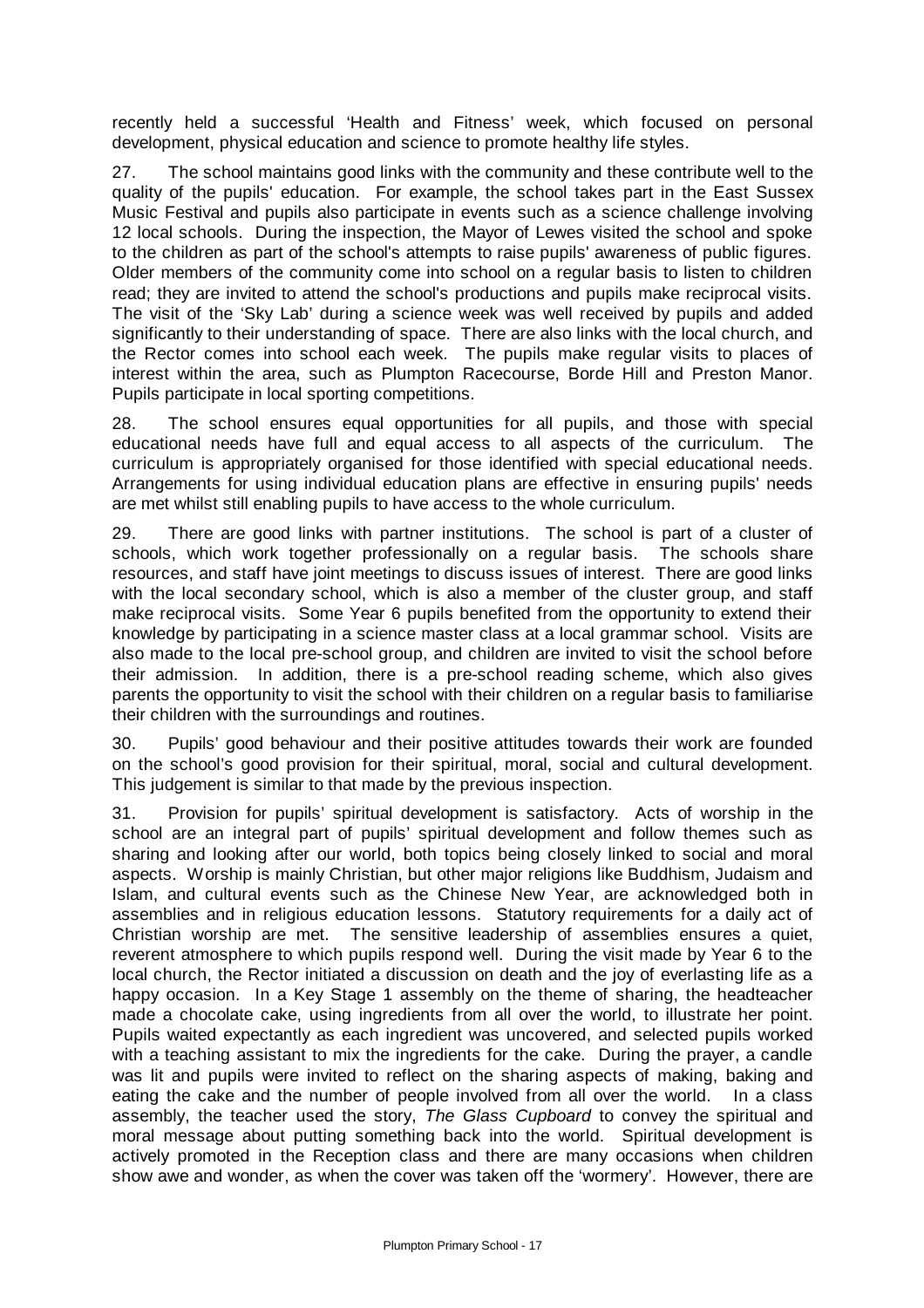limited opportunities across the curriculum for pupils to develop a sense of awe, wonder and mystery, and the school does not fully use possibilities in subjects such as art, music, science and literature.

32. The school makes good provision for pupils' moral development. There are clear expectations of high standards of behaviour, as displayed in the school rules, and acceptable conduct is promoted effectively through the school's well-implemented policies. The school environment is calm, while good behaviour and attitudes are acknowledged positively and are given a high profile. Pupils have a clear understanding of right and wrong at levels appropriate to their age and help to formulate the school and classroom rules at the beginning of the school year. The school has initiated a house system in order to promote pupils' moral and social development, and a well organised playground committee, consisting of pupils from all age groups, enables pupils to discuss moral issues. Staff award certificates for good work and gold awards are given every half term to pupils for extended effort, achievement and positive behaviour. Adults provide good role models for pupils and the consistent and caring way in which issues are dealt with promotes tolerance and fair play very effectively. Moral aspects are taught well, and pupils show a keen awareness of their responsibility towards property and the environment, both inside the school and in the grounds.

33. There is very good provision for pupils' social development, and most parents agree that the school is helping their children to become mature and responsible. The school has a welcoming ethos, relationships are very good and all adults in the school create an open and friendly atmosphere, which encourages the development of pupils' social skills very effectively. Pupils with special educational needs and those who speak English as an additional language are integrated very well into a caring community. Pupils are taught strategies for dealing with difficult situations and personal, social and health education lessons help pupils to relate to one another and share their experiences and concerns. Teachers provide appropriate opportunities in lessons for pupils to work collaboratively and to share resources and equipment. Pupils are also given responsibility for jobs around the school, such as setting up the sound system and helping younger pupils. Many opportunities are provided in lessons for pupils to take responsibility for their own learning. Pupils are encouraged to use their initiative and to develop their awareness and commitment to the poor and disadvantaged by involvement with activities such as the Indian Flood Appeal, Blue Peter, and Comic Relief. They have links with a school in Ghana and have participated in the 'Raise the Roof' project to help fund a school. Residential visits by pupils in Years 5 and 6 further enhance their personal and social development.

34. Provision for pupils' cultural development is good. Western culture is promoted well through subjects such as literacy, history, art and music. Pupils are made aware of the contributions of ancient civilisations like Greece and Rome to Western culture and of the impact of the Second World War on the twentieth century. They listen to the works of several composers and have participated with other schools in the 'Orpheus Project' at Glyndebourne. Further opportunities for cultural development are provided by visitors to the school, including an Afro-Caribbean Drumming Workshop and a dance project. Pupils have also participated in a Greek afternoon and have learned about the Chinese New Year. The school also provides pupils with an environment and curriculum that reflect positive attitudes towards other cultures, especially in art, music, history and geography. In religious education, pupils are provided with good opportunities to study other religions, including Judaism, Hinduism and Buddhism. In music, pupils sing songs from other countries and they use a variety of instruments. Resources reflect the cultural diversity of British society and pupils in Year 6 learn about this at first hand through a residential visit to Bristol.

# **HOW WELL DOES THE SCHOOL CARE FOR ITS PUPILS?**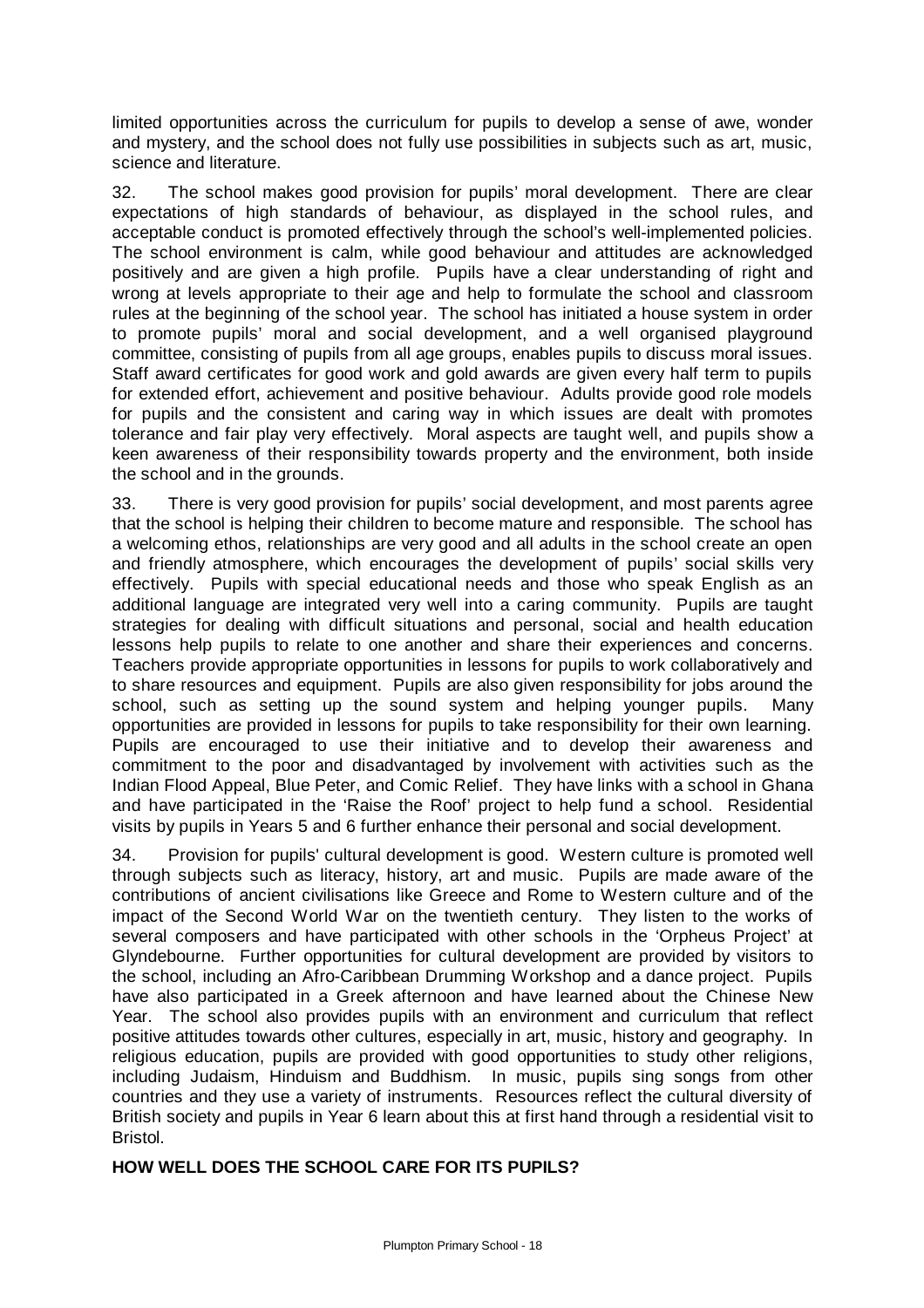35. The previous inspection found that the school looked after its pupils well, and the support and guidance it provided were very good. This inspection finds that staff continue to be very caring and know and support the pupils well. External agencies including the education welfare service provide good support for the school.

36. There are appropriate arrangements in place for the management of health and safety. The deputy headteacher regularly undertakes risk assessments with members of the governing body. Regular checks are made of the grounds, buildings and equipment. Fire drills are held regularly and recorded. Appropriate numbers of staff are trained in the administration of first aid, and there is a dedicated medical room. Staff are kept well informed about pupils' specific medical needs. The school follows the local authority guidelines for child protection. The deputy headteacher is the person responsible for child protection matters, and she has ensured that all staff have been informed of the procedures and the importance of advising her if they have any concerns.

37. Attendance at the school is good and is above the national average. The school has good procedures in place for promoting and monitoring attendance. The class registers are kept up to date and are checked regularly by staff and the education welfare officer, who provides good support for the school, and will visit families when requested.

38. The procedures for promoting discipline and good behaviour are very good. Pupils are rewarded for good behaviour, and golden awards are presented in special assemblies, to which parents are invited. School rules have been drawn up, following discussion with pupils. These are regularly discussed with pupils and are on display around the school. Pupils clearly know the difference between right and wrong. No bullying was seen during the inspection and procedures are in place to deal with any incidents should they occur. The monitoring of behaviour is very good. Detailed analysis is carried out each term of the behaviour log, and the reasons for poor behaviour are analysed and discussed with pupils in personal and social education lessons, 'circle time' or assembly.

39. There are no formal monitoring procedures for pupils' personal development, but all staff provide very good support for all pupils. The staff regularly discuss any concerns, they know the pupils well and the use of a "pastoral book", which is kept in the staff room, ensures that staff are aware of, and understand, pupils' individual well being and development. The school provides good support for pupils with special educational needs and monitors their progress well.

40. Procedures for assessing pupils' attainment and progress are satisfactory. Pupils are assessed at the end of each year as part of a whole school assessment programme. The results of these are being used appropriately to track pupils' attainment, although this is still being developed and is not sufficiently sophisticated to show how pupils have progressed over a number of years. Currently, an assessment framework, much of which is based on guidance given in the Qualifications and Curriculum Authority's subject documents, is being developed. Subject co-ordinators are working on aspects of this to produce a whole school scheme that will provide the quality of information that they feel will be valuable to them, whilst still being manageable. The school uses assessment data from teachers, national tests and internal standardised tests to inform target-setting procedures in individual education plans for pupils at Key Stage 2 and is using assessments made on entry to school and during Key Stage 1 to enable early identification of pupils needing extra support.

41. There is an annual assessment plan that indicates when different assessments are carried out and analysed throughout the year. Results from National Curriculum and other tests are analysed in detail to show any weaknesses in the curriculum or teaching. A regular writing assessment gives valuable information about pupils' progress and helps with target setting. The tracking sheets used to monitor pupils' progress are good, and are giving a clear focus to this area of learning. These are being used in conjunction with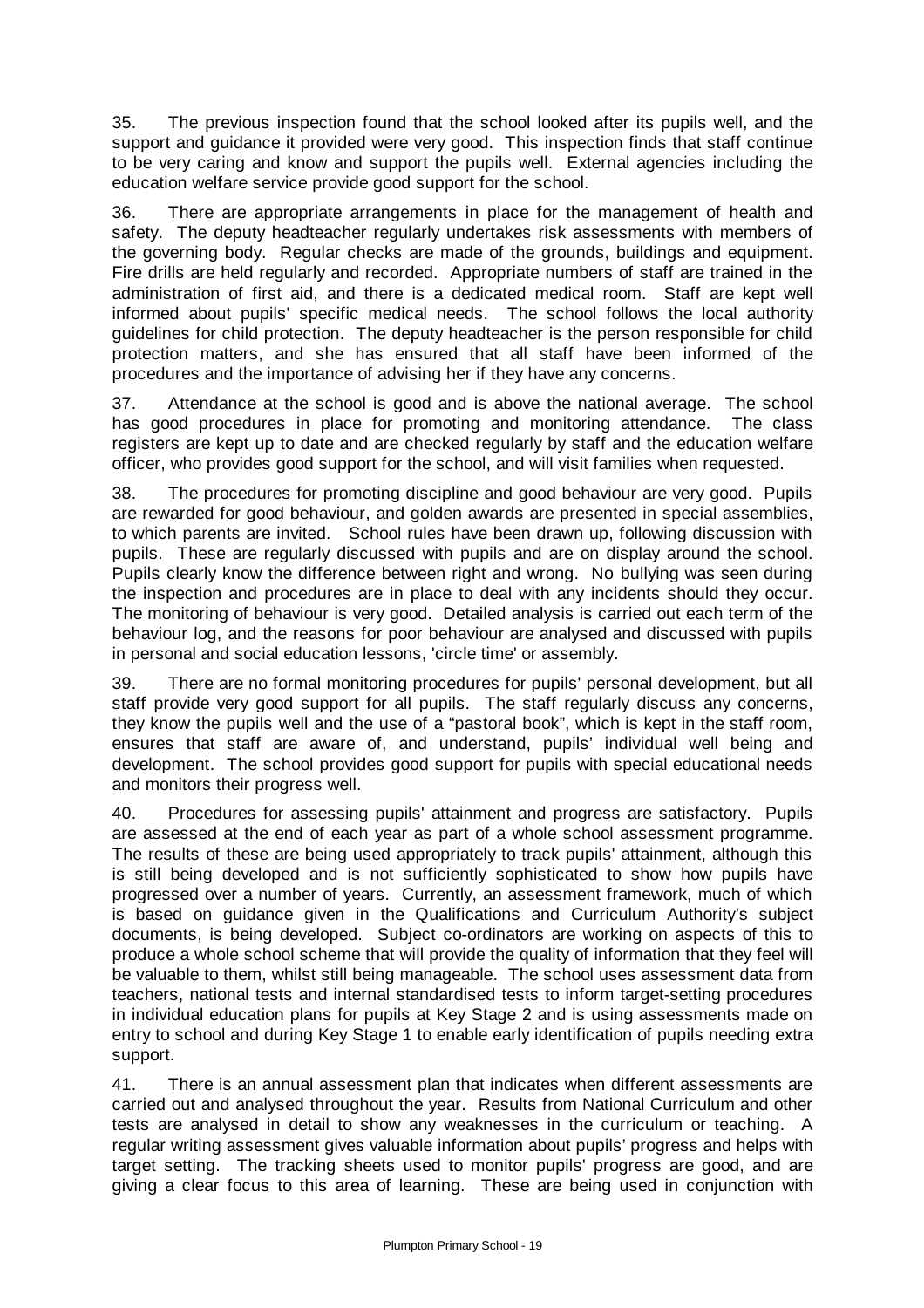additional training and support for staff and are beginning to raise pupils' attainment. Portfolios of work in all subjects are being developed, with examples that have been assessed and have levels of attainment agreed by all staff so that they can be used to give consistent judgements. At present, where these exist, they are not always clearly annotated and their purpose is unclear.

## **HOW WELL DOES THE SCHOOL WORK IN PARTNERSHIP WITH PARENTS?**

42. Parents generally have positive views of the school. Most parents feel that the school is good; however, a small but significant minority, in their responses to the preinspection questionnaire, were critical of the school's arrangements for homework, did not feel they were kept well informed of their children's progress, did not feel the school worked closely with parents, and felt that the school did not provide an interesting range of activities outside lessons. The previous inspection found that the partnership with parents was a strength of the school, and this continues to be the case, despite the misgivings of some parents.

43. The inspection team found that there is a good range of extracurricular activities available to pupils, the information provided for parents by the school is good and the school works hard to involve parents. Written end-of-year reports for parents are satisfactory, but the other information provided for parents by the school is good. The reports on their children's progress are not specific enough and do not give enough information about how well pupils have achieved. However, pupils' writing targets are shared with parents at consultation evenings. Regular newsletters are sent home, which give parents information about what is happening in school. In addition, class newsletters are also sent home telling parents what pupils will be doing during the coming term. The prospectus and governors' Annual Report to parents both meet statutory requirements. There are good opportunities for parents to meet informally with staff, and parents appreciate this. There are also planned, formal consultation evenings when parents can discuss their children's progress and look at their work.

44. The school has good arrangements for introducing children into the Reception class, which enable parents to meet with staff before their child starts school. The preschool library is a weekly opportunity for parents and children to come into the school. There are links with the local pre-school groups and the staff make reciprocal visits.

45. The school tries hard to involve parents in many aspects of its work. Questionnaires have been sent to all parents consulting them about their views of the school and, more recently, regarding home learning. Parental views were also invited when the school created its vision statement. To involve parents more, an information and communication technology club has recently been introduced.

46. Parental support for the school is good. Many parents come into school on a regular basis and help in classrooms and supervising pupils to and from swimming. Several also help out on school trips. The school receives good support from the Friends Association, which raises significant funds for the benefit of the pupils. Recent fund raising activities have provided a safe surface for the new play area. Parental support for pupils' learning at home is good. A significant number support their children by listening to them read, or helping them with other homework. Parents of pupils with special educational needs are properly involved in identifying their needs. They provide appropriate support and regularly review their child's progress.

# **HOW WELL IS THE SCHOOL LED AND MANAGED?**

47. The school's leadership and management are good. This is essentially the same judgement as that of the school's previous OFSTED inspection, which described the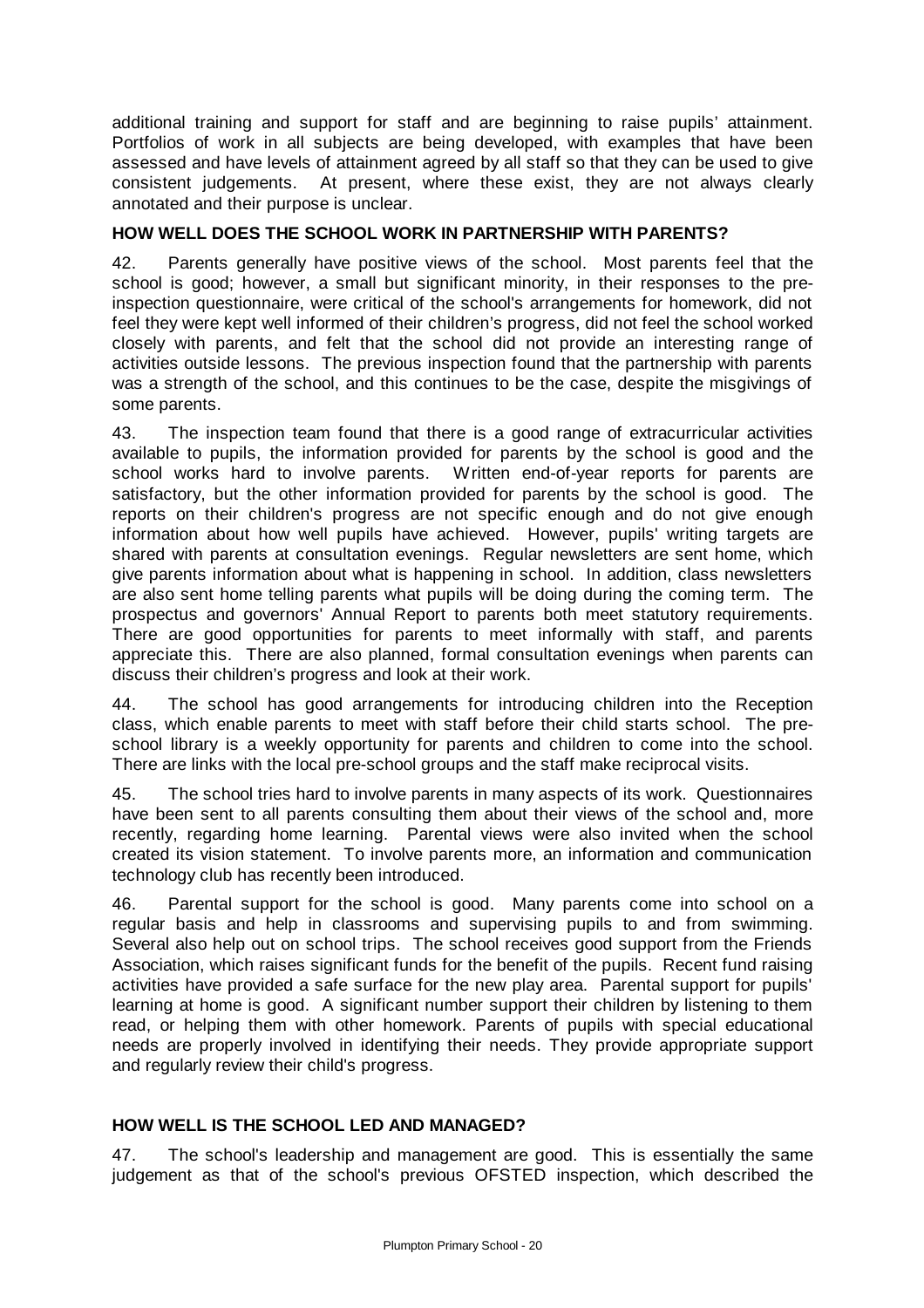leadership of the headteacher and governors as "strong and effective". Other staff with management responsibilities, particularly the deputy headteacher, support the headteacher well. There is a strong team spirit amongst the staff, which helps to ensure that the school's aims and values are implemented well and that there is a clear focus on improvement and raising standards. Since the previous inspection in 1997, a new headteacher has been appointed, as have several new members of staff.

48. The school has made a satisfactory improvement since its previous inspection. The key issues from that inspection have been addressed well in most cases. For example, curricular planning is much better and schemes of work are now in place for all subjects. Standards have improved in music, information and communication technology and design and technology. However, although a marking policy is now in place, it is not being implemented consistently well by all teachers. Standards of attainment have improved at Key Stage 1 but those at Key Stage 2 have fallen. A thorough analysis of the reasons for this has led to the implementation of a number of strategies to raise standards, which are already beginning to have a positive impact. The headteacher, governors and staff are well aware of the issues facing the school and have identified the need to raise standards further. There is a commitment to self-evaluation, which is clearly stated as one of the main priorities in the school development plan. The school has a good capacity to continue to improve because of the shared commitment to improvement amongst staff and governors.

49. When the headteacher was appointed in April 1999, standards at Key Stage 2 were falling. Although she identified that some factors, such as a higher than usual proportion of pupils with special educational needs and a significant turnover of pupils, could partly explain the decline in standards, she also carried out a detailed analysis of the pupils' performance in tests. This helped to pinpoint specific weaknesses in the pupils' understanding which needed to be addressed. For example, weaknesses in some aspects of mathematics at both key stages were analysed and this led to further investigation by the co-ordinator, which eventually resulted in the implementation of different teaching strategies.

50. There are sound procedures for monitoring and evaluating the quality of teaching and learning throughout the school, although most of this is done by the headteacher and deputy headteacher at present. Subject co-ordinators are appropriately involved in monitoring the standards of pupils' work and the implementation of the curriculum, but they have not had the opportunity to observe their subjects being taught in other classes. This is identified by the school as a priority for development and co-ordinators have received training to prepare them for this aspect of their role. The special educational needs coordinator manages the school's provision very well. She is experienced and has attended a good number of valuable and relevant courses. The headteacher and some staff with management responsibilities have carried out a detailed analysis of the pupils' performance in national and internal tests, in order to determine where improvement is needed. They have then put strategies in place to raise standards, such as a framework for teaching spelling, writing targets for individual pupils and extension groups in literacy and numeracy. The analysis of performance data is not fully effective in helping to raise standards or in tracking individual pupils' progress through the school. However, this has already been identified by the headteacher as an area for development.

51. The governors make a good contribution to the management of the school. They have a good understanding of the school's strengths and weaknesses and work closely with the headteacher and staff to support their work. Governors visit the school by arrangement with the headteacher, and always with an agreed focus for their visit. They receive and discuss reports and policies and have been closely involved in analysing the reasons for the decline in standards in Year 6. They make an effective contribution to the school development planning process and regularly evaluate the progress being made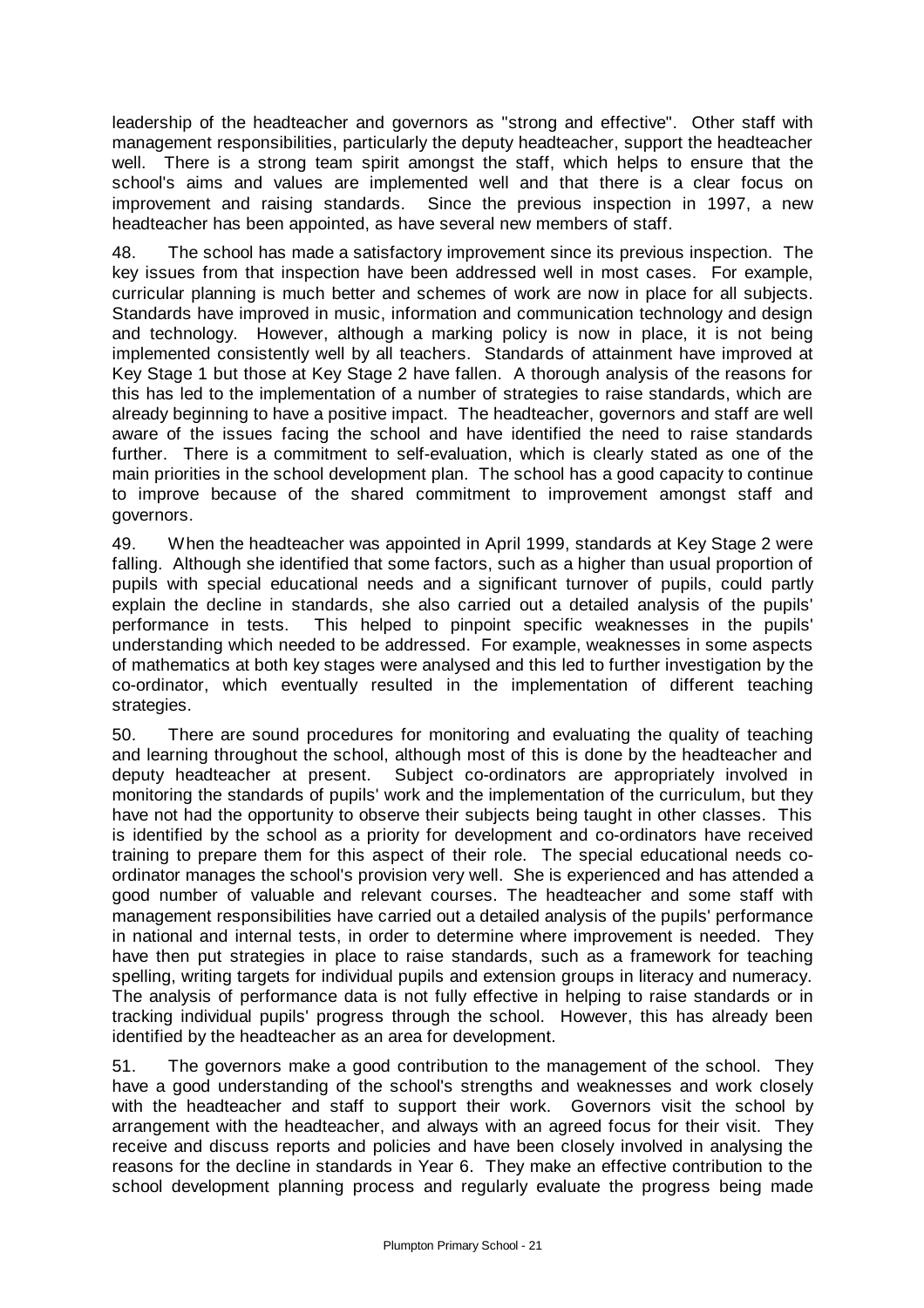towards stated objectives. Governors act as effective critical friends to the school, and are prepared to challenge and question in order to carry out their role in shaping the direction of the school.

52. The school's financial resources are used well to provide a good quality of education for the pupils and to promote their progress. The school development plan, which covers a three-year period, shows clearly how money will be spent to support educational priorities and governors are very concerned to ensure that they get good value for money. Parents and pupils are consulted about important spending decisions and governors consider a number of different options when planning for the future. For example, governors, pupils and parents were involved in designing and selecting equipment for a new adventure playground, which had just been installed at the time of the inspection. The school's finances are monitored closely and administrative procedures are efficient.

53. There are an appropriate number of teachers, who have suitable experience to match the needs of the curriculum. However, the long-term absence of a full time member of staff has affected the continuity of education for pupils in Year 6. The school has an average number of teaching assistants, who support a range of pupils, including those with special educational needs, in classes and when they are withdrawn for extra help. There is a suitable number of other support staff in the school. The midday staff provide good support and make an enthusiastic contribution to school life. Members of the administrative staff work efficiently as a team to ensure the school's smooth everyday running. The caretaker maintains the school well.

54. The formal systems for the appraisal of teachers and performance management are working well. A good feature is that teachers' objectives are clearly linked to the priorities in the school development plan. Although there is no formal policy for the induction of new staff, informal arrangements work effectively. Training for staff is matched appropriately to the needs of the school, as a result of monitoring, and to the needs of individuals as identified by appraisal. There are currently training needs for some teachers in religious education.

55. The school has good accommodation overall. Outside accommodation is very good. The school enjoys a magnificent position, with far reaching views over the countryside. There is a secure area for the youngest children, an adventure play area with a soft surface, and good shaded areas for the summer. The playing fields and playground are used well to support the good range of sporting activities on offer and for break times. The swimming pool is well used during the summer months and pupils attain high standards. Classrooms are of an adequate size, but the hall is cramped for assemblies, lunches and physical education. There is limited storage space, and the storage of dining furniture in the hall reduces its size. The libraries are situated in corridor alcoves and a new computer suite has just been installed. There is a suitable area for food technology and a medical room. The building easily enables disabled access.

56. Levels of resources, which were identified as inadequate in some areas at the last inspection, have been improved and are now satisfactory overall. The new computer suite has improved the provision for information and communication technology. The school has provided more large play equipment and bicycles for younger children, and the outdoor area is being extended to provide increased opportunities for the Foundation Stage. In addition to their own outdoor area, children in the Reception class have supervised access to the fenced playground and the new adventure area has been designed with their needs in mind.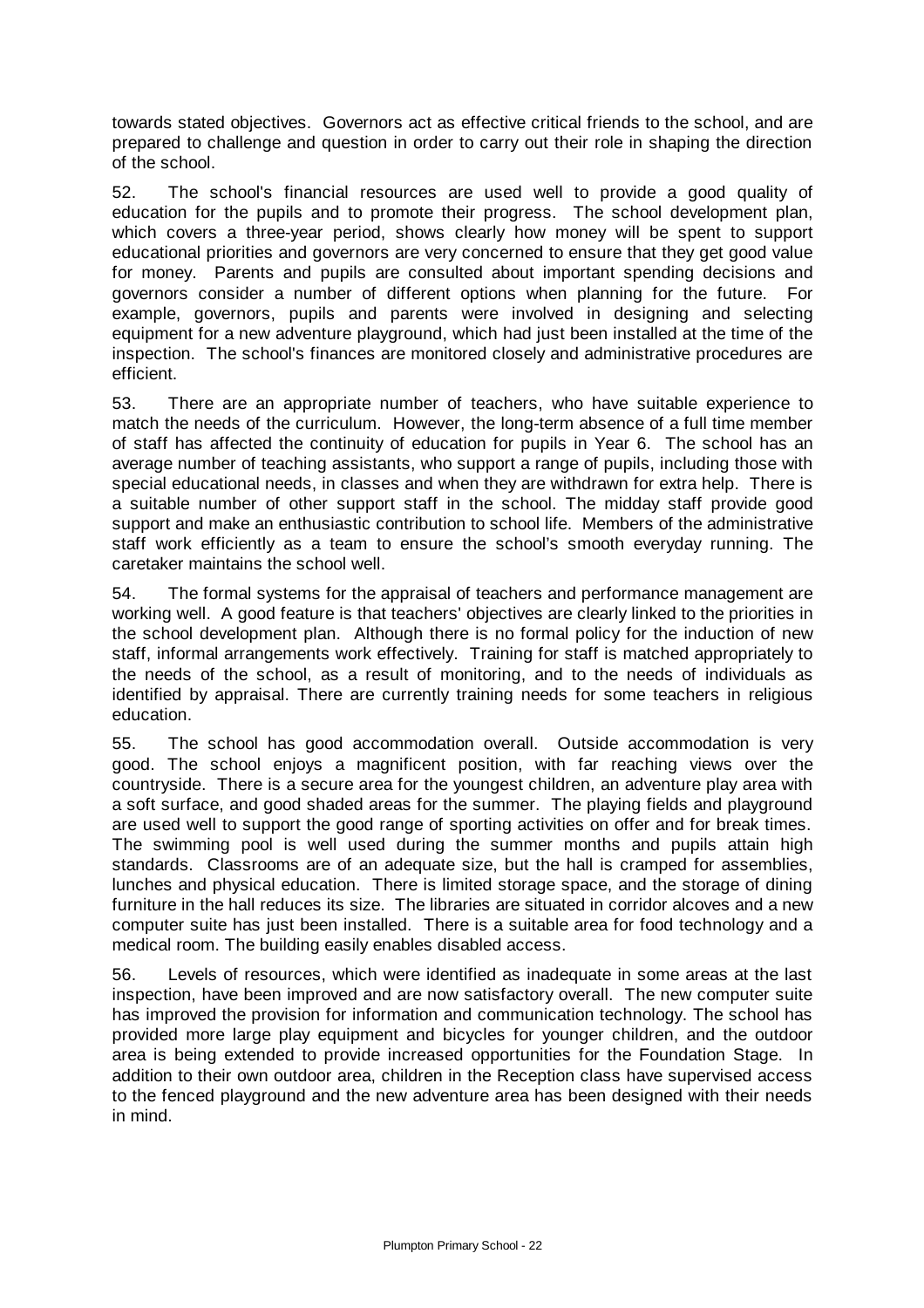## **WHAT SHOULD THE SCHOOL DO TO IMPROVE FURTHER?**

57. In order to continue to improve the quality of education provided by the school, the governors, headteacher and staff should:

### **1. Raise the standards of the pupils' work in English, mathematics and science at Key Stage 2 by: \***

- continuing to implement effective strategies to raise pupils' attainment in spelling and writing;
- improving pupils' listening skills throughout the school;
- ensuring that the pupils' work is marked in ways which help them to improve and that this is consistent throughout the school;
- continuing to develop and refine the procedures for assessing and tracking pupils' progress throughout the school and using assessment information more rigorously to inform curricular planning;

(Paragraphs 4-7, 15, 18, 22, 40, 41, 48, 50, 68-71, 75-77, 79, 89, 91)

**2. Improve the quality of teaching and the standards achieved by the pupils in religious education to meet the expectations of the locally Agreed Syllabus.**

(Paragraphs 3, 5, 7, 9, 18, 54, 124-126)

**3. Further develop the role of the subject co-ordinators to give them a greater involvement in monitoring the quality of teaching and learning and the standards achieved by the pupils in their subjects. \***

(Paragraphs 50, 79, 91, 97, 101, 105, 109, 114, 123, 126)

\*denotes issues identified in the school development plan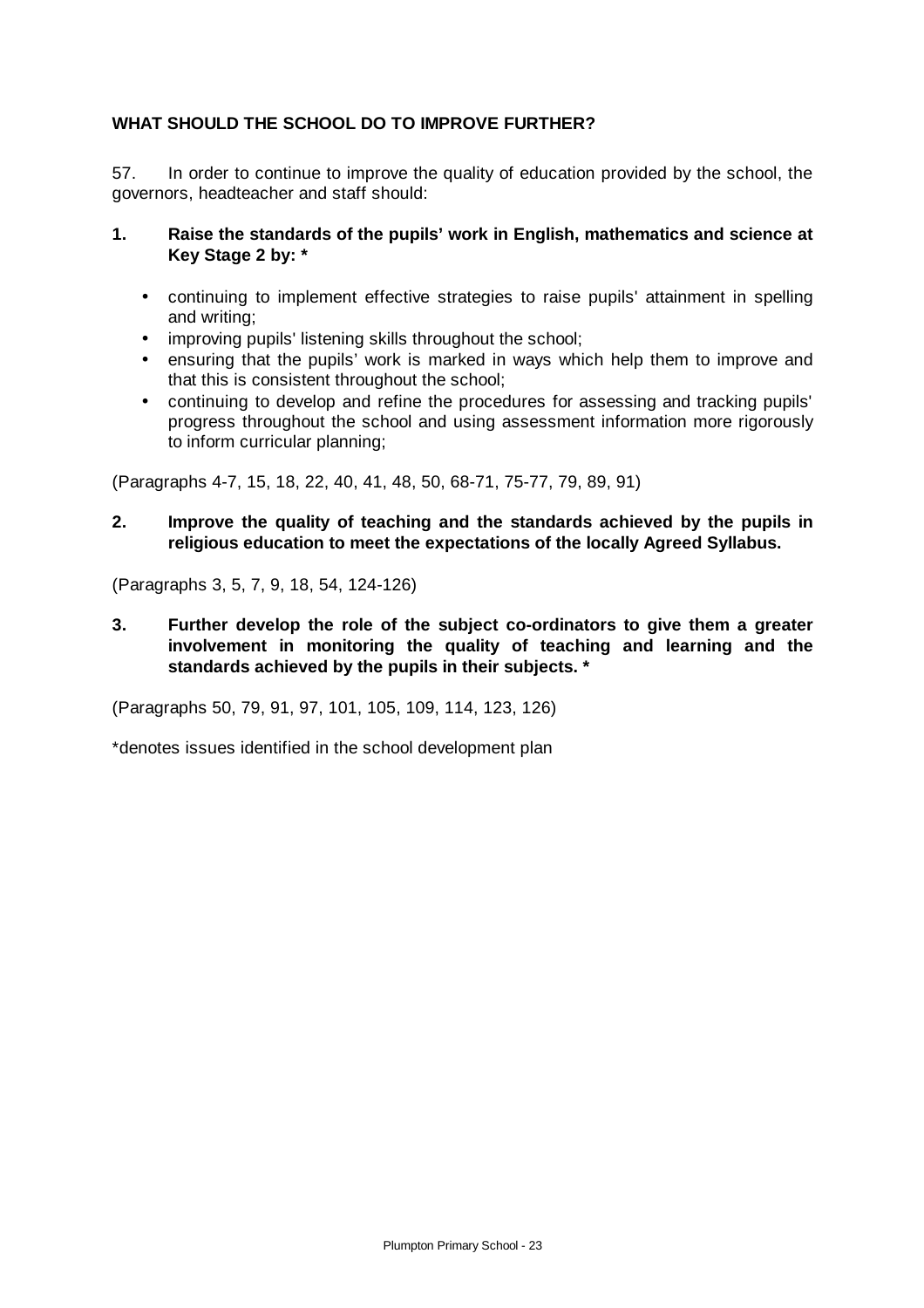# **PART C: SCHOOL DATA AND INDICATORS**

## *Summary of the sources of evidence for the inspection*

Number of lessons observed 41

Number of discussions with staff, governors, other adults and pupils  $\vert$  40

| Summary of teaching observed during the inspection |
|----------------------------------------------------|
|----------------------------------------------------|

| Excellent | Very good | Good |    | Satisfactor   Unsatisfactor | Poor | Very Poor |
|-----------|-----------|------|----|-----------------------------|------|-----------|
|           | 20        | 48   | 32 |                             |      |           |

*The table gives the percentage of teaching observed in each of the seven categories used to make judgements about lessons.*

## *Information about the school's pupils*

| Pupils on the school's roll                                           | $YR - Y6$ |
|-----------------------------------------------------------------------|-----------|
| Number of pupils on the school's roll (FTE for part-time pupils)      | 190       |
| Number of full-time pupils known to be eligible for free school meals |           |
| FTE means full-time equivalent.                                       |           |

| <b>Special educational needs</b>                                    | $YR - Y6$ |
|---------------------------------------------------------------------|-----------|
| Number of pupils with statements of special educational needs       |           |
| Number of pupils on the school's special educational needs register |           |

| English as an additional language                       | No.<br>pupils |  |
|---------------------------------------------------------|---------------|--|
| Number of pupils with English as an additional language |               |  |

| <b>No</b><br>Pupil mobility in the last school year<br>pupils                   |    |  |  |  |
|---------------------------------------------------------------------------------|----|--|--|--|
| Pupils who joined the school other than at the usual time of first<br>admission | 11 |  |  |  |
| Pupils who left the school other than at the usual time of leaving              |    |  |  |  |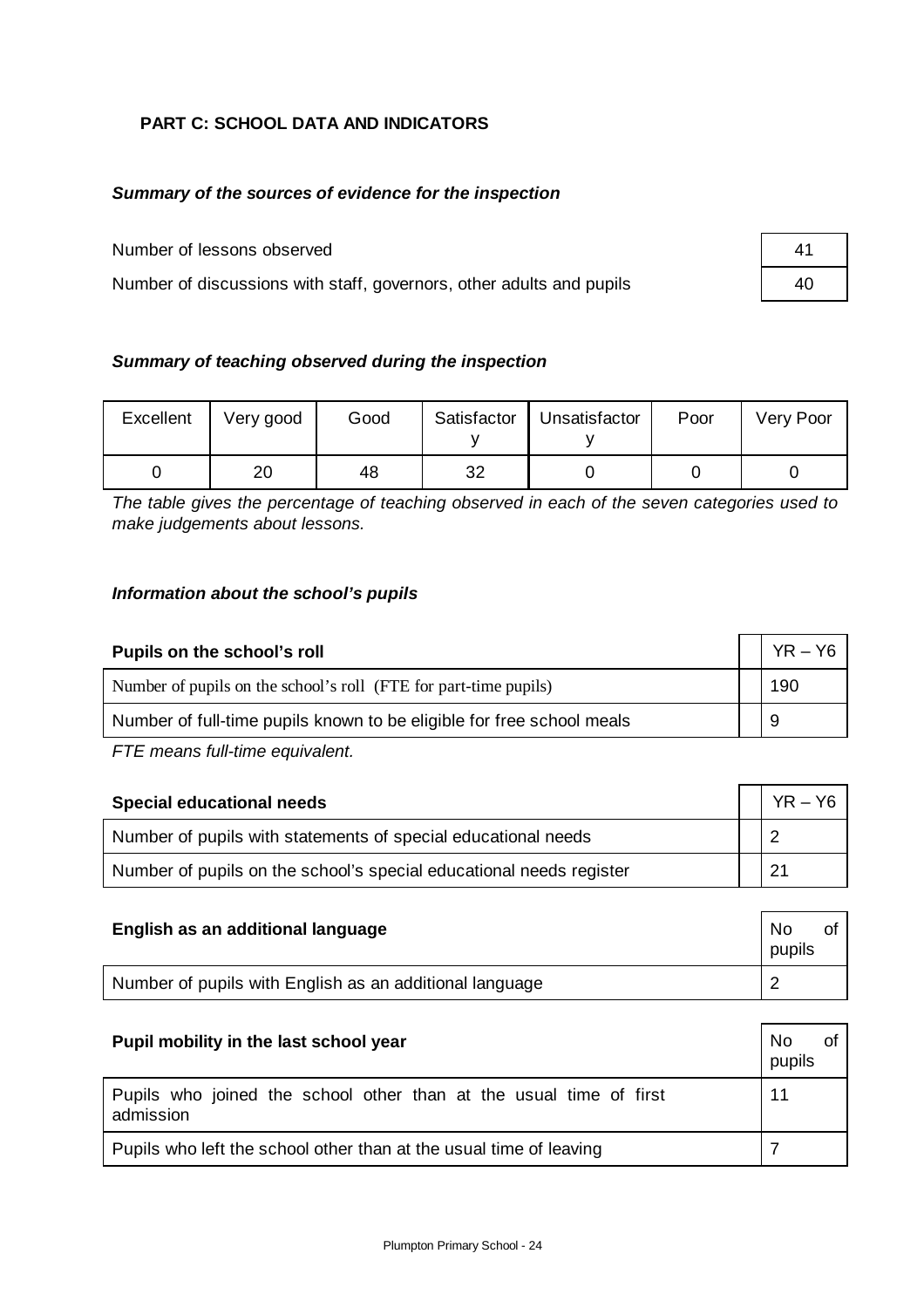## *Attendance*

### **Authorised absence Unauthorised absence**

|                           | %   |                           | %   |
|---------------------------|-----|---------------------------|-----|
| School data               | 4.5 | School data               | 0.0 |
| National comparative data | 5.2 | National comparative data | 0.5 |

*Both tables give the percentage of half days (sessions) missed through absence for the latest complete reporting year.*

## *Attainment at the end of Key Stage 1*

|                                                                                                  | Year | <b>Boys</b> | Girls | Total |
|--------------------------------------------------------------------------------------------------|------|-------------|-------|-------|
| Number of registered pupils in final year of Key Stage 1 for   2000<br>the latest reporting year |      | 18          |       | 35    |

| <b>National Curriculum Test/Task Results</b> |             | Reading | Writing | <b>Mathematics</b> |
|----------------------------------------------|-------------|---------|---------|--------------------|
| Numbers of pupils at<br>NC level 2 and above | <b>Boys</b> | 15      | 15      | 16                 |
|                                              | Girls       | 17      | 17      | 17                 |
|                                              | Total       | 32      | 32      | 33                 |
| Percentage of pupils                         | School      | 91 (82) | 91 (76) | 94 (79)            |
| at NC level 2 or above                       | National    | 83 (82) | 84 (83) | 90 (87)            |

| <b>Teachers' Assessments</b>                 |             | <b>English</b> | <b>Mathematics</b> | <b>Science</b> |
|----------------------------------------------|-------------|----------------|--------------------|----------------|
| Numbers of pupils at<br>NC level 2 and above | <b>Boys</b> | 15             | 15                 | 16             |
|                                              | Girls       | 17             | 17                 | 17             |
|                                              | Total       | 32             | 32                 | 33             |
| Percentage of pupils                         | School      | 91 (79)        | 91 (79)            | 94 (79)        |
| at NC level 2 or above                       | National    | (82)<br>84     | 88 (86)            | 88 (87)        |

*Percentages in brackets refer to the year before the latest reporting year.*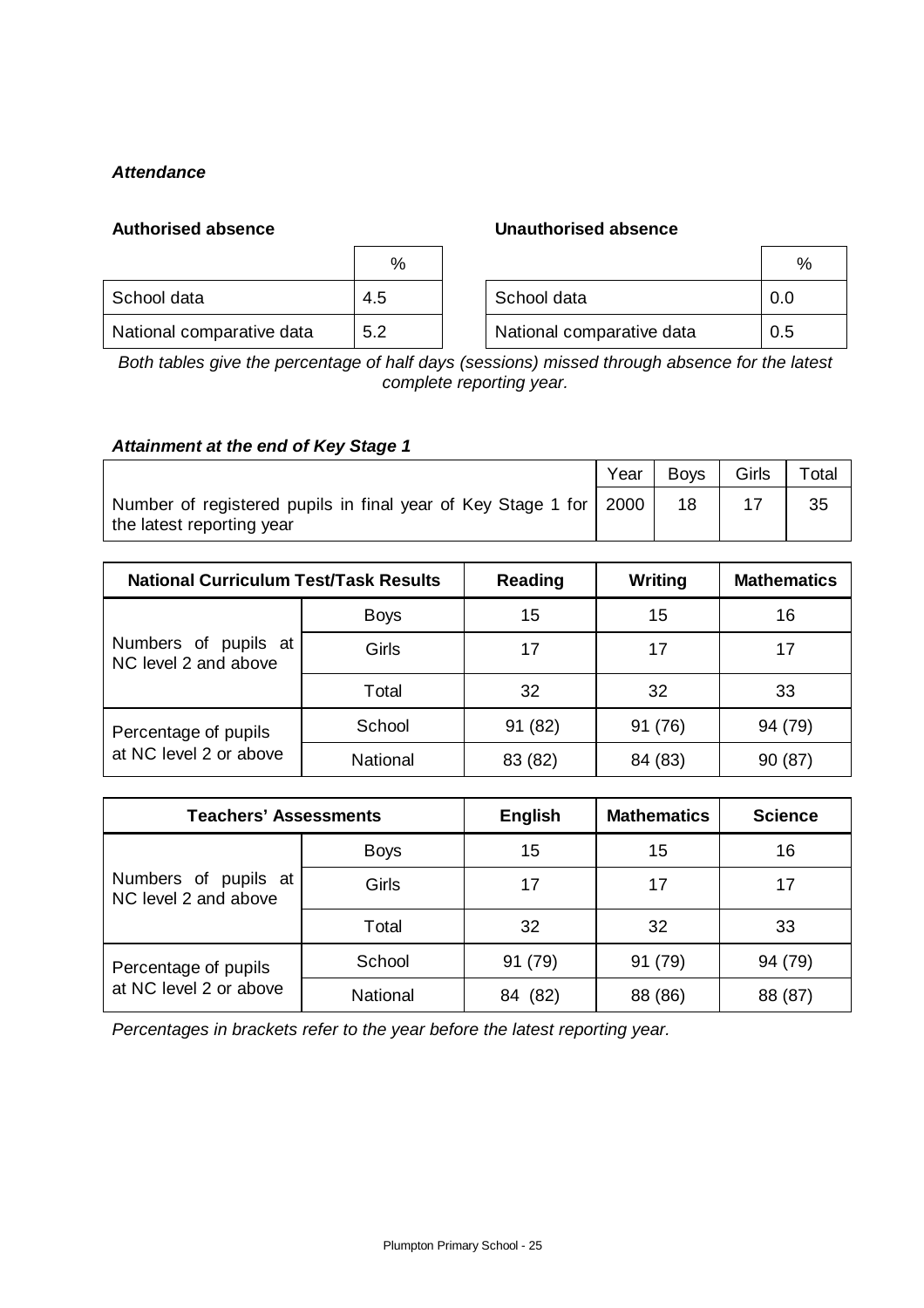## *Attainment at the end of Key Stage 2*

|                                                                                                | Year | <b>Bovs</b> | Girls | Total |
|------------------------------------------------------------------------------------------------|------|-------------|-------|-------|
| Number of registered pupils in final year of Key Stage 2 for 2000<br>the latest reporting year |      | 15          |       |       |

| <b>National Curriculum Test/Task Results</b> |             | <b>English</b> | <b>Mathematics</b> | <b>Science</b> |
|----------------------------------------------|-------------|----------------|--------------------|----------------|
| Numbers of pupils at<br>NC level 4 and above | <b>Boys</b> |                |                    |                |
|                                              | Girls       |                |                    |                |
|                                              | Total       | 19             | 16                 | 19             |
| Percentage of pupils                         | School      | 83 (72)        | 70 (79)            | 83 (97)        |
| at NC level 4 or above                       | National    | 75 (70)        | 72 (69)            | 85 (78)        |

| <b>Teachers' Assessments</b>                 |             | <b>English</b> | <b>Mathematics</b> | <b>Science</b> |
|----------------------------------------------|-------------|----------------|--------------------|----------------|
| Numbers of pupils at<br>NC level 4 and above | <b>Boys</b> |                |                    |                |
|                                              | Girls       |                |                    |                |
|                                              | Total       | 21             | 17                 | 21             |
| Percentage of pupils                         | School      | 91 (79)        | 74 (79)            | 91 (93)        |
| at NC level 4 or above                       | National    | (68)<br>70     | (69)<br>72.        | (75)<br>79.    |

*Percentages in brackets refer to the year before the latest reporting year.*

The numbers of girls and boys are omitted because there are fewer than ten girls in the year group.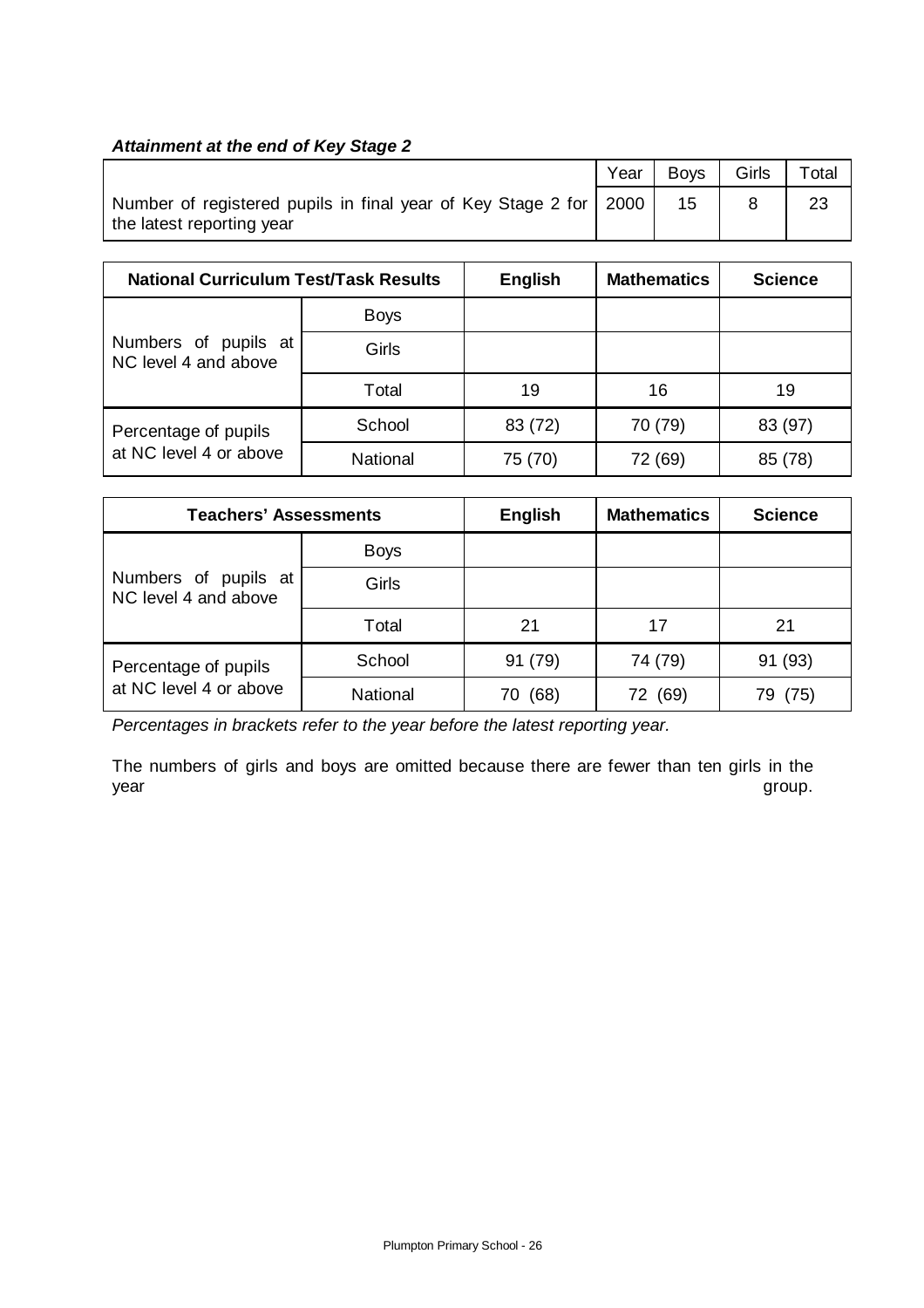|                                             | <b>No</b><br>pupils | <b>of</b> |                                                   | Fixed<br>period | F              |
|---------------------------------------------|---------------------|-----------|---------------------------------------------------|-----------------|----------------|
| Black - Caribbean heritage                  | 0                   |           | Caribbean<br>Black<br>$\qquad \qquad$<br>heritage | 0               | $\overline{0}$ |
| Black - African heritage                    | 1                   |           | African<br><b>Black</b><br>heritage               | 0               | 0              |
| Black – other                               | 0                   |           | $Black - other$                                   | 0               | $\overline{0}$ |
| Indian                                      | 0                   |           | Indian                                            | 0               | $\overline{0}$ |
| Pakistani                                   | 0                   |           | Pakistani                                         | 0               | $\overline{0}$ |
| Bangladeshi                                 | 0                   |           | Bangladeshi                                       | $\Omega$        | $\overline{0}$ |
| Chinese                                     | 0                   |           | Chinese                                           | $\Omega$        | $\overline{0}$ |
| <b>White</b>                                | 167                 |           | White                                             | $\Omega$        | $\overline{0}$ |
| minority<br>other<br>ethnic<br>Any<br>group | 1                   |           | Other minority ethnic<br>groups                   | 0               | $\overline{0}$ |

*This table refers to pupils of compulsory school age only.*

## **Teachers and classes** Financial information

## **Qualified teachers and classes: YR– Y6**

| Total<br>qualified<br>number<br>0f<br>teachers (FTE) | 9.1 | Financial year | 1999 |
|------------------------------------------------------|-----|----------------|------|
| Number of pupils per qualified<br>teacher            | 21  |                |      |
| Average class size                                   | 27  |                | £    |

## Education support staff: YR - Y6

| Total number of education<br>support staff | 6   |
|--------------------------------------------|-----|
| Total aggregate hours worked<br>per week   | 106 |

# *Ethnic background of pupils Exclusions in the last school year*

| No<br><b>of</b><br>pupils |                                       | Fixed<br>period | Permanen<br>t |
|---------------------------|---------------------------------------|-----------------|---------------|
| 0                         | Black - Caribbean<br>heritage         | 0               | 0             |
| 1                         | - African<br><b>Black</b><br>heritage | 0               | 0             |
| 0                         | Black - other                         | 0               | 0             |
| 0                         | Indian                                | 0               | 0             |
| 0                         | Pakistani                             | 0               | 0             |
| 0                         | Bangladeshi                           | 0               | 0             |
| 0                         | Chinese                               | 0               | 0             |
| 167                       | White                                 | 0               | 0             |
| 1                         | Other minority ethnic<br>groups       | 0               | 0             |

*This table gives the number of exclusions of pupils of compulsory school age, which may be different from the number of pupils excluded.*

| 9.1 | Financial year | 1999/00 |
|-----|----------------|---------|
|     |                |         |

| 27  |                                               | £      |
|-----|-----------------------------------------------|--------|
|     | Total income                                  | 390833 |
|     | Total expenditure                             | 371696 |
|     | Expenditure per pupil                         | 1859   |
| 106 | Balance brought forward from<br>previous year | (5054) |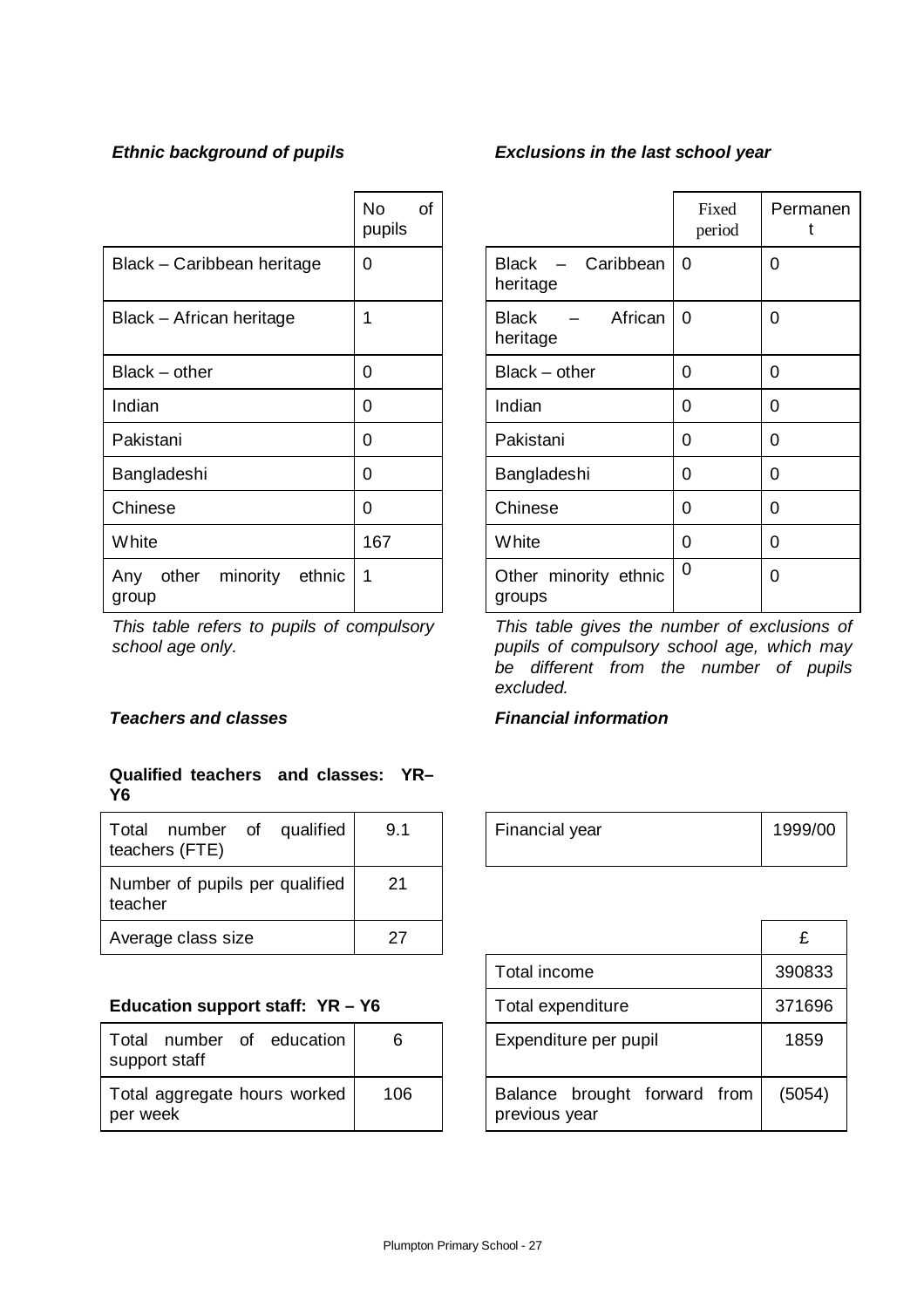| Balance carried forward to next   14083 |  |  |  |
|-----------------------------------------|--|--|--|
| vear                                    |  |  |  |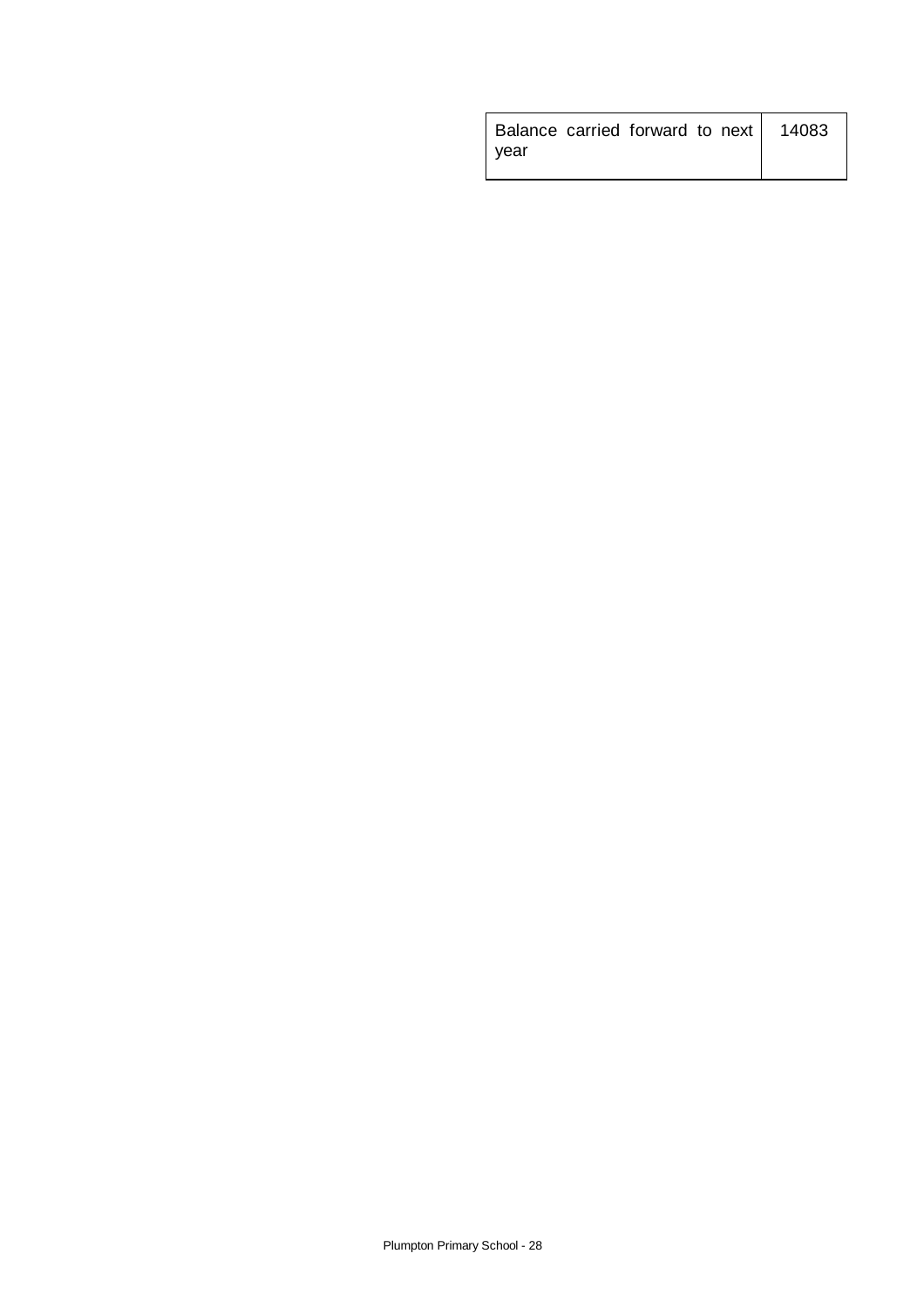# *Results of the survey of parents and carers*

## **Questionnaire return rate**

Number of questionnaires sent out | 190

Number of questionnaires returned 106

**Percentage of responses in each category**

|                                                                                       | Strongl<br>y agree | Tend to<br>agree | Tend to<br>disagre<br>e | Strongl<br>y<br>disagre<br>e | Don't<br>know  |
|---------------------------------------------------------------------------------------|--------------------|------------------|-------------------------|------------------------------|----------------|
| My child likes school.                                                                | 58                 | 35               | $\overline{7}$          | $\Omega$                     | $\overline{0}$ |
| My child is making good progress in school.                                           | 42                 | 49               | 8                       | $\overline{0}$               | $\mathbf{1}$   |
| Behaviour in the school is good.                                                      | 33                 | 58               | $\overline{7}$          | 0                            | $\overline{2}$ |
| My child gets the right amount of work to do<br>at home.                              | 24                 | 56               | 17                      | $\overline{2}$               | 1              |
| The teaching is good.                                                                 | 49                 | 43               | 8                       | $\Omega$                     | $\mathbf 0$    |
| I am kept well informed about how my child<br>is getting on.                          | 28                 | 51               | 19                      | 1                            | $\mathbf{1}$   |
| I would feel comfortable about approaching<br>the school with questions or a problem. | 60                 | 31               | 8                       | 1                            | $\overline{0}$ |
| The school expects my child to work hard<br>and achieve his or her best.              | 44                 | 47               | 8                       | $\Omega$                     | 1              |
| The school works closely with parents.                                                | 38                 | 41               | 19                      | $\overline{2}$               | $\mathbf 0$    |
| The school is well led and managed.                                                   | 36                 | 49               | 11                      | $\overline{2}$               | 2              |
| The school is helping my child become<br>mature and responsible.                      | 49                 | 42               | 8                       | $\Omega$                     | 1              |
| The school provides an interesting range of<br>activities outside lessons.            | 30                 | 42               | 23                      | 4                            | 1              |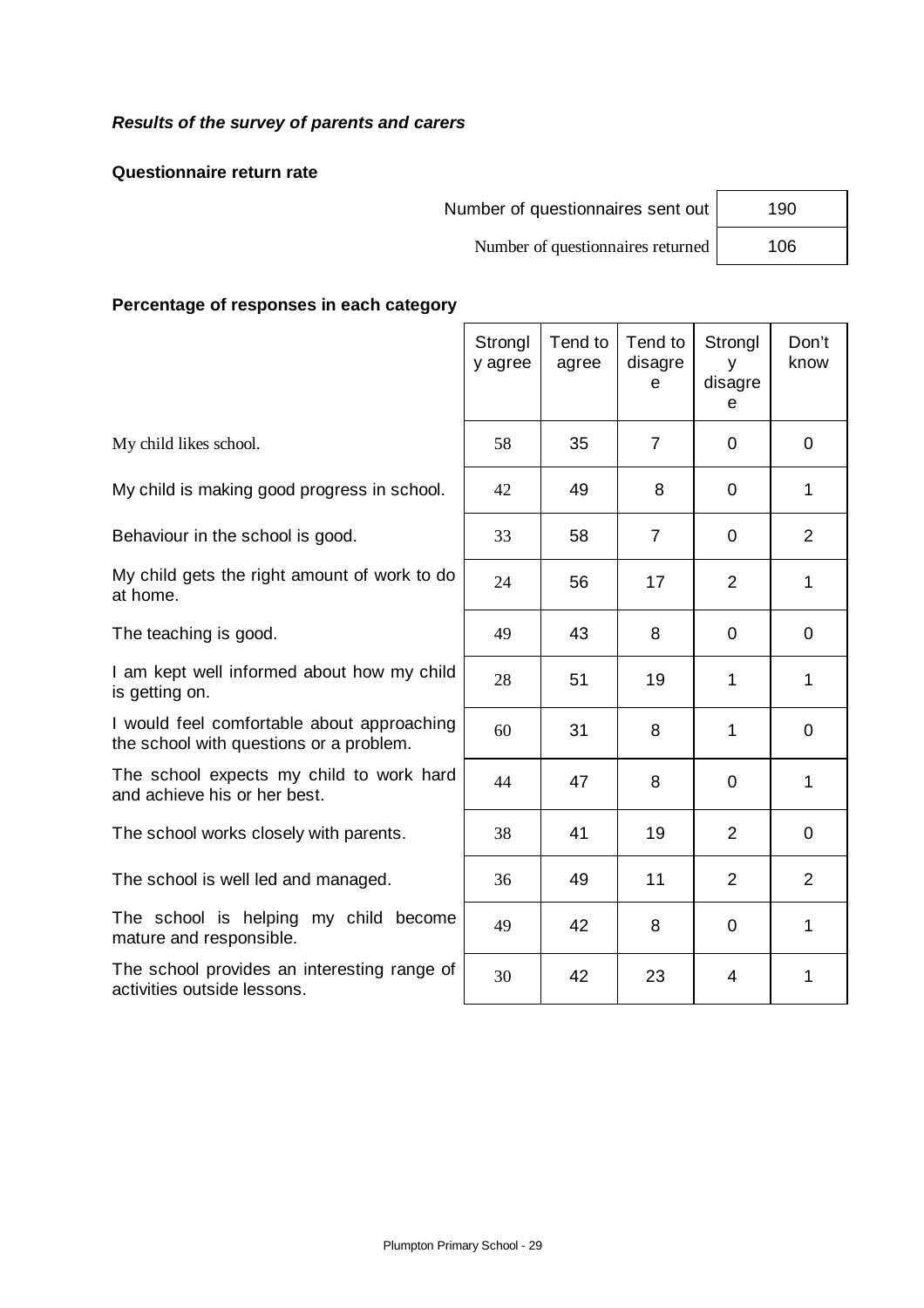## **PART D: THE STANDARDS AND QUALITY OF TEACHING IN AREAS OF THE CURRICULUM, SUBJECTS AND COURSES**

#### **AREAS OF LEARNING FOR CHILDREN IN THE FOUNDATION STAGE**

58. At the time of the inspection, the Reception class consisted of 21 full time children. There is a staggered start for children in September, after a thorough induction programme in the summer term. The attainment of children in the Reception class was broadly average on entry to the school. Nearly all children have had nursery or play school experience. The findings of the previous OFSTED inspection in 1997 were that provision for children under five was good and, by the time they were five years old, attainment for most areas of learning was above expectations for children of that age. The judgement of this inspection is that nearly all children are on course to achieve expected standards in all areas of learning by the end of the Foundation Stage. A significant minority of pupils have already attained the Early Learning Goals and are working on the early stages of the National Curriculum. The class teacher and full time assistant are very experienced and well qualified. Both adults have a good knowledge and understanding of the needs of young children. They have worked hard, in a relatively short period, to produce long, medium and short-term curricular plans that are in line with the new national recommendations for children in the Foundation Stage.

59. The children have a safe and secure environment, both indoors and outdoors, including a classroom, a garden and an enclosed yard with direct access from the classroom. Children also have the use of the school hall, main playground and a brand new outside activity area, which is allocated to the Reception class at times for their own use. The key issue from the previous inspection concerning the provision of appropriate opportunities and resources for the physical development of children under five has been satisfactorily resolved. Resources are generally good and are well used by children and staff to provide many activities to further all children's learning opportunities. The teacher and support assistant work very well together, planning, assessing and recording as a team, and ensuring that all children receive a well planned, safe, happy and appropriate start to their school life. The quality of teaching is good overall and all lessons observed in the Reception class were judged to be good or very good. Day-to-day liaison with parents is good and there are appropriate induction procedures before children attend school. These include regular visits to local play and nursery groups, visits to school by parents and pre-school children and a weekly class library visit for these children to meet the teacher and their future classmates.

#### **Personal, social and emotional development**

60. The quality of teaching in this area of learning is very good. All staff expect high standards of behaviour and this results in a quiet working atmosphere in all activity areas. The teacher and learning support assistant act as very good role models for the children's social development. All available space, both in and out of the classrooms, is used well to organise a broad and stimulating range of activities. This helps children to make good progress in this area of development, and all are on course to achieve the Early Learning Goals by the time they leave the Reception class. A very few children find it difficult to initiate ideas and solve simple practical problems. All children show a developing confidence in trying new activities. They initiate simple ideas, especially in role-play activities in the 'Jungle' play area, and when using large wheeled toys on the playground. Children concentrate on their lessons and activities well and sit quietly and listen to the teacher when required. This is especially noticeable when they are listening to a story or singing and acting number rhymes and songs, such as 'Down in the Jungle', related to the role-play area.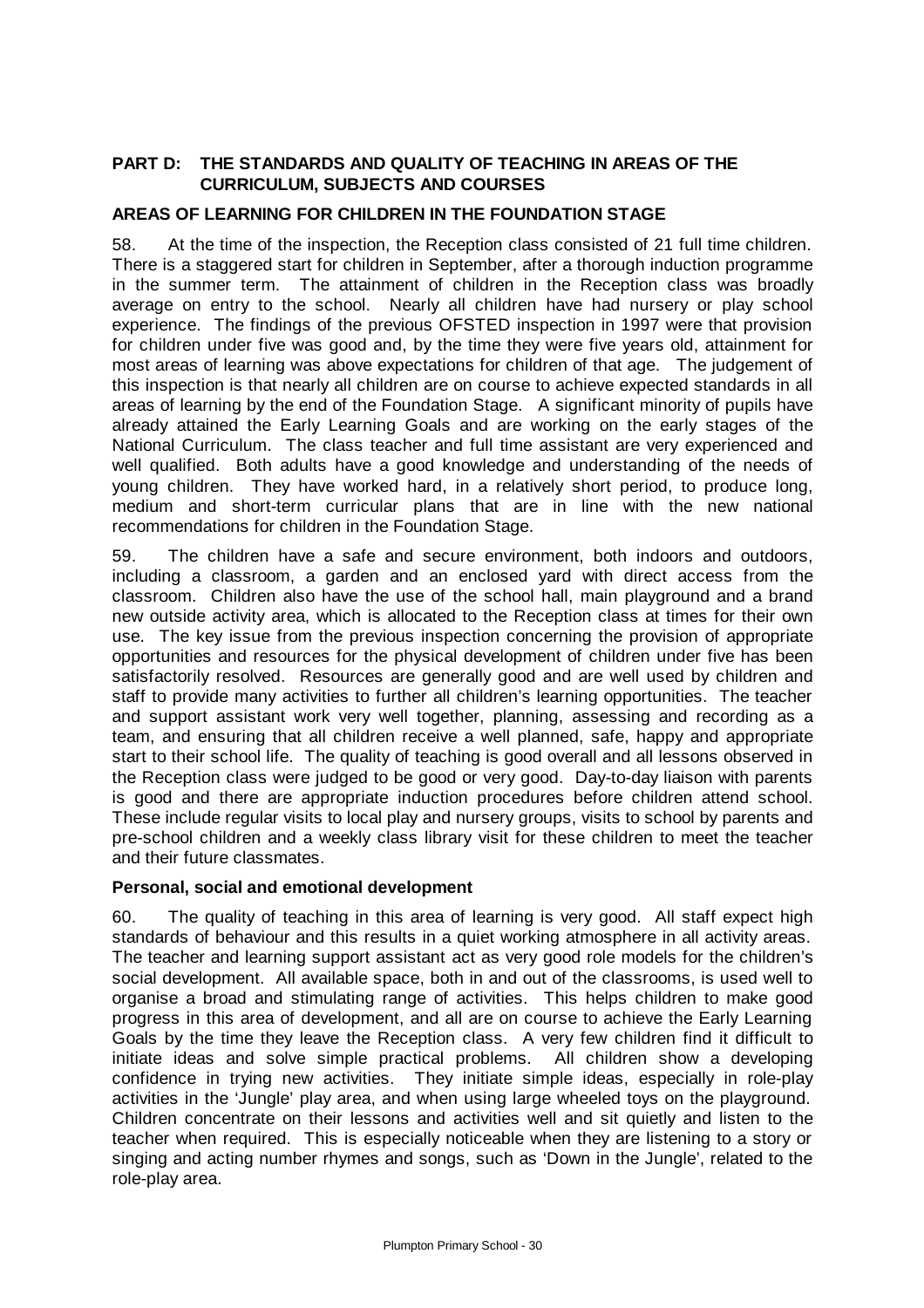61. The teacher and assistant make sure that children wait to take their turn before talking or answering a question, and most listen very attentively to each other without interruption. All children are beginning to form good, trusting relationships with adults and with each other. They take turns and share fairly, and understand the need for a code of good behaviour to enable them to work harmoniously. Children understand the classroom rules and behave well accordingly. When required to leave the classrooms and move around the school, they act sensibly and quietly, showing good awareness of pupils working in other classrooms. During the week before the inspection, the Reception class received an award for lining up quickly and quietly in the playground. Most children speak confidently in discussion groups and one child gave an excellent description of the methods used to make 'grass hair' creatures. Nearly all children are able to put on their coats and find their snacks independently. Most manage their own personal hygiene, such washing their hands after visiting the toilet.

## **Communication, language and literacy**

62. The quality of teaching in this area of learning is good. Adults encourage children to speak by asking questions, responding positively and giving encouragement to their answers. Literacy work is well structured and the format of the literacy hour is being used well in a slightly shortened form. The teacher started one lesson by reviewing the children's earlier learning as they read with her the information book they had made about their garden. Information and communication technology was used well by the teacher, who had taken photographs with a digital camera to illustrate the book. The teacher showed pupils very well how to write sentences, with good emphasis on finger spaces and capital letters. Skilful questioning helped the teacher to ascertain children's learning: "Should that be a capital letter or not, and why?" and "What sentence should we write underneath this picture?" This gave children a good opportunity to develop their speaking and listening skills. There was also an opportunity for children to discuss what they wanted to write in pairs. Stories are used well during literacy lessons and at the end of the morning and afternoon sessions to develop the children's interest in, and enjoyment of, books. Adults also share books with individuals or small groups to encourage children to enjoy books and handle them carefully.

63. Children are given valuable opportunities to develop their ability to talk about their experiences when engaged in imaginative play, which adults sometimes participate in to help develop communication skills. Children make good progress in this area of learning and most are on course to achieve the Early Learning Goals by the time they leave the Reception class. All children listen attentively to stories and most can talk about their favourite extracts and predict the end of the story. There are varying levels of skill in writing words and sentences, but all pupils make a good attempt at writing simple sentences. Most are able to contribute ideas for writing an information book by suggesting their own text to match the appropriate photographs and pictures. Nearly all children can identify letter sounds and rhyming words, and most writing is neat and well presented. Spoken language is generally mature in classroom conversation, either to the teacher or in role-play activities. All children have developed an awareness that print conveys meaning and they easily recognise clues in book illustrations. Standards in reading are good and a significant minority of children have begun to read independently. Most children recognise and write their names independently.

## **Mathematical development**

64. The quality of teaching is good in this area of learning and enables children to make good progress. The majority of children have already achieved the Early Learning Goals before the end of the Reception year and have started to work on the early stages of the National Curriculum. Most children count to 100 and beyond in tens, but they have some difficulty in counting in tens in reverse. They show a sound awareness and understanding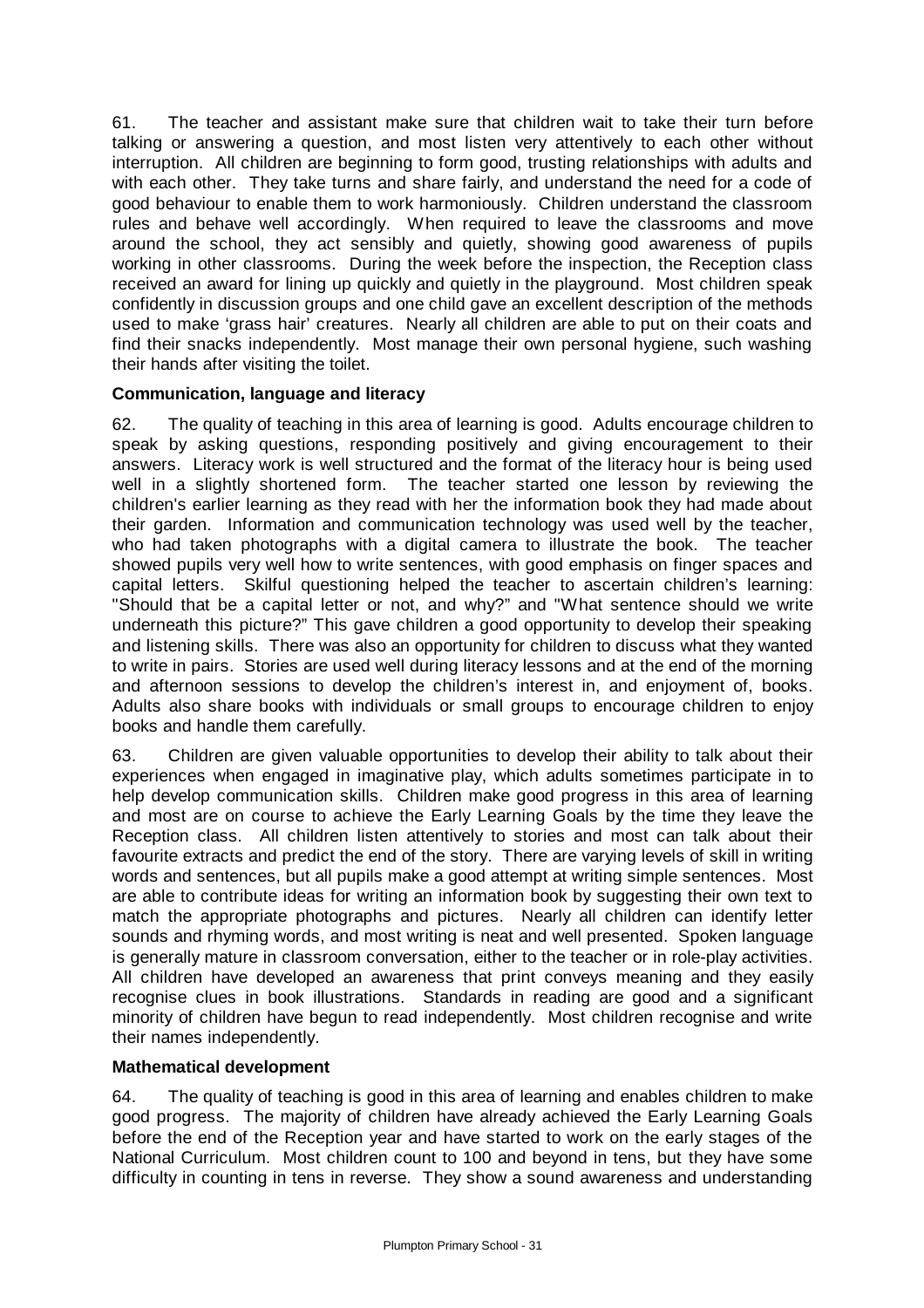of number bonds to ten and use this knowledge for number operations such as simple addition and subtraction. They also use this knowledge to add by combining two groups of frogs on lily pads, while the more able children can count on in twos. Most children use correct mathematical language, such as 'add' and 'subtract' and use vocabulary well to describe shape, position, size and quantity. They write simple number sentences. Children actively participate in, and enjoy, number songs and rhymes and this helps in their understanding of the concepts of 'one more' and 'one less'. Pupils' participation in role play 'in the jungle' also helps them to count small numbers for admission charges and this is actively encouraged by skilful questioning from staff. In their work on sorting, all children have developed the ability to recognise simple two dimensional shapes, such as squares, rectangles, triangles and circles. Nearly all children are able to identify and name these shapes and can identify the 'shortest' and 'longest' of two objects. A significant number of children are able to use their developing mathematical understanding to solve practical problems. Learning resources are organised very well to give all children the opportunity to participate in the various planned activities, including those that involve sand and water. In one lesson, children were encouraged to talk about their work and use their developing ability to make mental calculations when they participated in a game called 'Okey Dokey'.

## **Knowledge and understanding of the world**

65. The quality of teaching and learning is good and enables children to achieve the Early Learning Goals by the time they leave the Reception class. Children are provided with a wide range of opportunities to explore their classroom and school environment. Teachers provide children with an interesting selection of objects, materials and equipment to use and handle in their everyday activities, in order to further their knowledge and understanding of their immediate locality and the world around them. Most show a developing awareness of change in their work on 'Living Things'. In a lesson about developing a mini-beast code, the teacher used the story, *In the Tall, Tall Grass* to help children imagine what it must be like for a very small creature. The class then went outside wearing 'snail hats' to imagine what it is like to be a mini-beast. Outside in the garden most children were able to recognise and describe how things have changed and nearly all had good observational skills, which were developed by well focused questioning from the teacher. All children are developing sound scientific investigation skills, for example, when using observational techniques and recording the way that the plants in their garden and classroom are growing. In connection with the 'Living Things' topic, they write simple labels to attach to their clay models of mini-beasts. They demonstrate good control of the computer mouse and keyboard, undertake simple word processing tasks and control and move symbols on the screen. Children experiment with sand and water, looking closely at differences and changes, and identifying the different features of objects.

## **Physical development**

66. The quality of teaching and learning is good and promotes good progress. Most children are on course to achieve the Early Learning Goals for physical development by the end of the Reception year. In swimming, most children achieve standards above those expected for their age. Children are managed well, and all staff show a very good awareness of health and safety factors when children are engaged in physical activity. During the observed swimming lesson, the teacher's very good organisation and management of the session ensured their safety and enabled them to develop their swimming skills at a good rate. Children and parent helpers played 'Ring a Roses' in the pool to give children the confidence to put their heads under water. All children listen very carefully to instructions and are able to move safely in a confined space with a developing sense of confidence. Adults work alongside children as they use apparatus, tools and equipment to help them gain confidence in using the space and equipment imaginatively and safely. The manual dexterity of most pupils in using pencils, crayons, paint brushes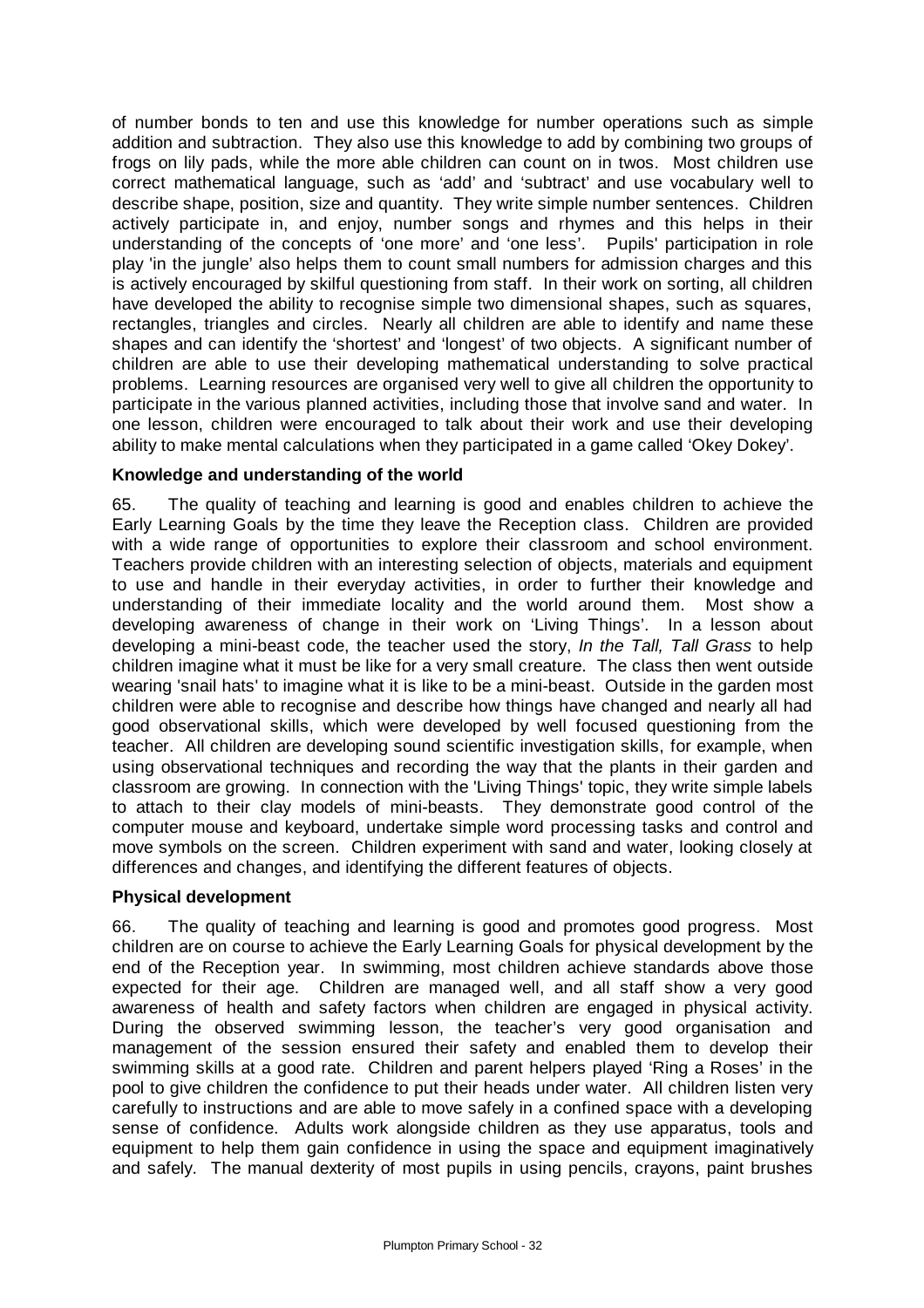and simple tools like scissors is well developed. Full use is made of the available resources, equipment and materials. The key issue from the last OFSTED inspection concerning appropriate opportunities and resources for the physical development of children under five has been satisfactorily resolved. The Reception class now has a small, uncovered area adjacent to the classroom and a small garden for the sole use of Reception children. Large wheeled toys have been purchased and are used on the main playground when it is not being used by infant and junior pupils. Reception children also have the use of an outside activity area as well as a time-tabled slot in the school hall.

## **Creative development**

67. The quality of teaching and learning is good and enables children to make good progress in developing their creative skills. Most are on course to achieve the Early Learning Goals by the time they leave the Reception class. The many activities for this area of learning are well resourced and organised to ensure that children of all abilities have the opportunity to participate in creative work. Both staff give good demonstrations of the required activities before the children commence their tasks, without being too prescriptive. Parental help is also invaluable in the Reception class and ensures that all children can participate in small groups. Adults make good use of the plentiful resources and opportunities for independent work, for example, in their use of clay to mould the material into shapes of mini-beasts. The children enjoy learning and singing new songs, can state their favourite ones and are able to participate in role-play associated with songs, rhymes or stories. Nearly all show the ability to initiate and use role-play to stimulate their imaginations in their classroom play area. There are good examples of the children using paintings to express their own ideas in the colourful displays of work in the classroom corridor. They have also explored texture, shape and form in using different materials and paints in artwork. All children welcome the opportunity to work with a variety of construction kits and they represent their ideas well by designing their own ideas of buildings and vehicles.

# **ENGLISH**

68. Pupils in Year 6 attain the standards expected of 11 year olds in English. Standards in reading are above average, whilst those in speaking and listening and writing are average. In Year 2, pupils attain above average standards in reading and writing. These judgements are the same as the school's results in the 2000 national tests at both key stages. When compared with the findings of the school's previous inspection, standards are higher in Year 2 and lower in Year 6 than they were four years ago. Over the past four years, standards have risen at Key Stage 1 at a higher rate than that seen nationally. At Key Stage 2, standards have fallen significantly, mainly due to weaknesses in writing and spelling and a decline in the attainment of the more able pupils. The school has introduced a number of strategies to address these weaknesses, which are having a positive effect on standards. Although the pupils in the present Year 6 have had their education disrupted by long-term absence of staff, their achievement in English is good. Their results in the national tests for seven year olds in 1997 were below average in reading and well below average in writing. They have done well to reach average standards by the age of 11. In 2000, the school exceeded its target for 75 per cent of the pupils in Year 6 to attain Level 4 in English. However, the percentage of pupils who reached Level 5 was low. Challenging targets were set for the present Year 6 to achieve in the 2001 national tests and the school is on course to achieve them. The proportion of pupils expected to achieve Level 5 has increased considerably.

69. Pupils achieve well in English as they move through the school, although standards in writing are still lower than those in reading. Pupils with special educational needs achieve good standards compared with their previous attainment, especially when they receive well-targeted support in class. The Additional Literacy Programme supports pupils'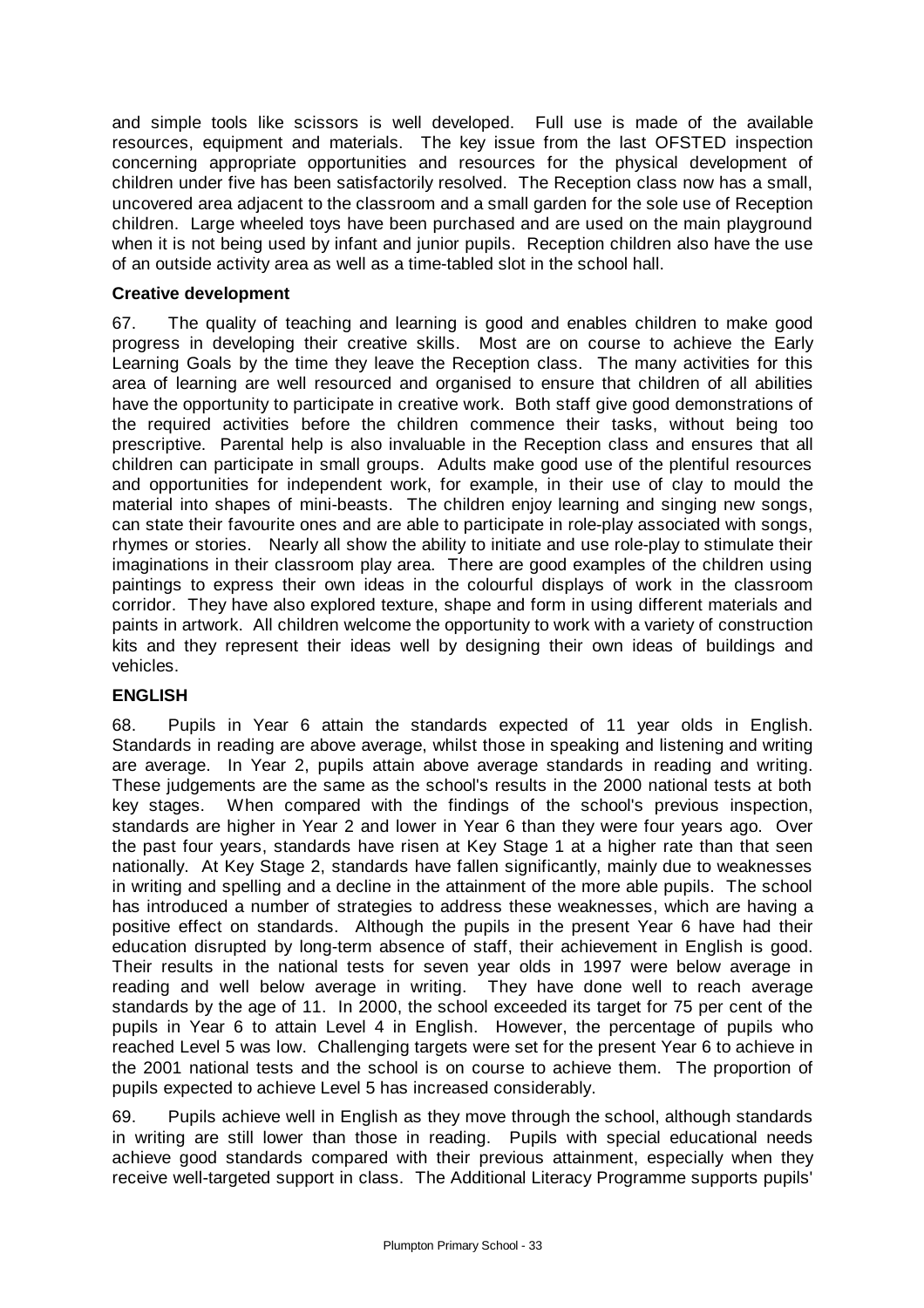needs well. The very few pupils who speak English as an additional language are fully fluent in English and achieve well.

70. In both key stages, standards in speaking and listening are average, overall, although generally better in speaking than listening. At Key Stage 1, pupils enjoy listening to stories, rhymes and poems, as was evident when Year 1 pupils shared the story *Alex and Roy.* However, when the teacher asked them to work out what was happening in the story, they were keen to respond but did not take turns or listen carefully to what each other had to say. In whole class lessons, some pupils speak confidently and audibly, using interesting vocabulary, but others remain passive and allow the more talkative pupils to dominate the lesson. There is insufficient direction by teachers to ensure that all pupils have equal opportunity to answer and to ensure that pupils' listening skills are well developed.

71. At Key Stage 2, pupils' speaking skills develop well but, in some classes, their listening skills are not as good as they should be. Pupils still call out or talk when others are speaking, which detracts from the quality of some lessons. In one lesson, when they should have been listening carefully to the teacher, some pupils were fidgeting and playing with each other's hair. By contrast, pupils in a Year 6 lesson listened intently to each other as they read out poems they had written and even applauded spontaneously to show their appreciation. In Year 6, more able pupils express their ideas confidently and thoughtfully, varying their expression and drawing upon a broad vocabulary. Average pupils convey their opinions clearly and speak audibly, but less able pupils are often reluctant to offer ideas or contribute to discussions. Pupils are given good opportunities to take part in school productions, which include both music and drama.

72. Standards in reading are above average in Years 2 and 6. Pupils enjoy books and learn to read a range of texts fluently and accurately. At Key Stage 1, pupils read simple texts accurately and show a good understanding of what they have read. They express opinions about events and characters in a story, and use a range of strategies when reading unfamiliar words. A higher than average proportion of pupils attain good standards, reading more complex texts independently and showing a good understanding of the content.

73. Pupils' interest in, and enthusiasm for, books develop well throughout Key Stage 2. In Year 6, most pupils read with fluency and accuracy and evaluate the texts they read with increasing competence. For example, pupils in Year 6 analysed the structure and content of a poem and used the knowledge they gained to write a poem of their own. Pupils in Year 5 read *The Diary of Anne Frank* to increase their understanding of the genre and went on to create their own diary entries. Pupils express preferences in their choice of authors and explain why they like them. They use their reading skills to carry out research and find information to support learning across the curriculum, as when pupils in Year 6 gathered information about Ancient Egypt for their history topic.

74. Standards in writing are above average in Year 2 and average in Year 6. In Year 2, almost all of the pupils are attaining the standards expected of seven year olds and a significant minority of pupils exceed these. Pupils generally have a good understanding of how to structure a story and write a description of the school. They demonstrate good use of imagination when retelling stories with a 'twist'. More able pupils use language imaginatively, as when one wrote about "the wonderful glorious icy sea". In a literacy lesson during the inspection, pupils used their developing knowledge of alliteration to write a poem, creating lines such as "Six slimy sea monsters sailing seven seas" and "Nine nurses nursing noses". For the most part, pupils have a sound grasp of spelling and punctuation rules, and more able pupils are already using speech marks accurately in some pieces of writing. The quality of pupils' handwriting is variable. Although they are taught to write in a neat, joined style, this is not used consistently in all writing.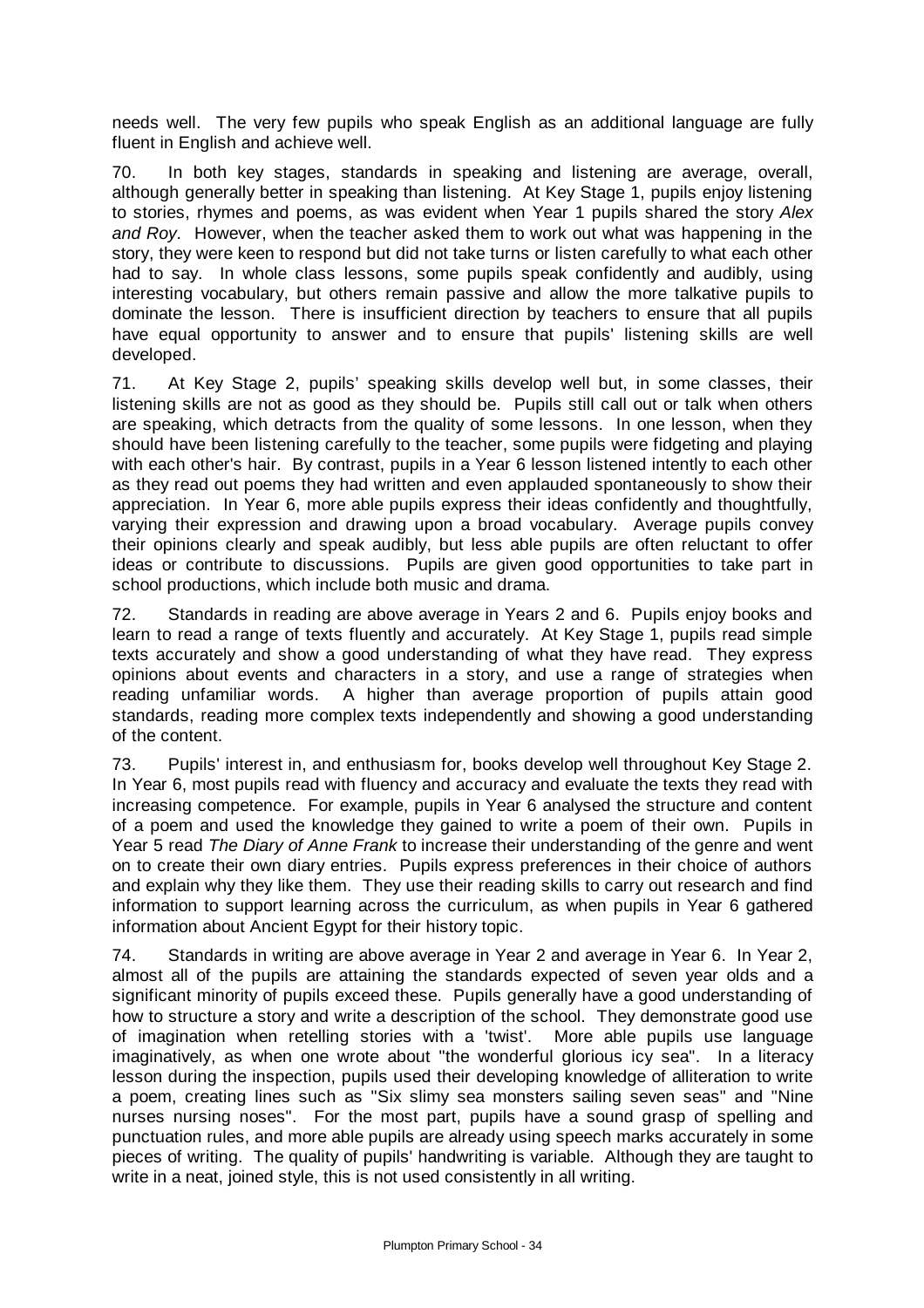75. In Year 6, pupils write in an appropriate range of forms, including stories, poems, instructional and persuasive writing. The best writing shows a good command of style and expression, and often imaginative and adventurous choices of vocabulary. For example, one pupil described "a streamline, solitary killer, like a silent torpedo in the depths". When describing their favourite things in a poem entitled "My Magic Box", pupils included original ideas such as a "Whiff of freshly cut grass" and "Hidden mysteries of underwater misty caves". Most pupils organise their writing in a logical sequence and show a sound understanding of grammatical structure. For example, they designed and produced leaflets about Plumpton Primary School to encourage parents to choose the school for their children. In these, they presented information clearly and used persuasive language to convince the reader. A high proportion of pupils in Year 6 lack sufficient command of style and expression in their writing. Spelling is often inaccurate and punctuation is not always used correctly. The school has put strategies in place to improve pupils' spelling and writing, and these are beginning to have an impact on standards. Pupils in Year 5 are achieving high standards in writing, and show a good awareness of style and imagination in their use of words to create an effect.

76. The development of pupils' literacy skills across the curriculum is variable. At Key Stage 1, there is insufficient emphasis on written work in science, history and religious education. This means that many opportunities are missed for pupils to write in different forms and styles. Pupils at Key Stage 2 have more opportunities to develop literacy skills in other subjects. For example, as part of their work in geography, pupils in Year 6 considered the possibility of using Plumpton Racecourse as a landfill site as an exercise in persuasive writing. In the lessons observed during the inspection, although teachers modelled reading well and showed pupils clearly how to read with expression, there were surprisingly few opportunities for pupils to read aloud together from the shared text.

77. The quality of teaching and learning in English is satisfactory at Key Stage 1 and good at Key Stage 2. There were no clear judgements of teaching in the previous inspection. All teachers have good relationships with their pupils and create a positive climate for learning that encourages pupils to have the confidence to participate and offer ideas. Teachers stress the importance of using language effectively and reinforce this by using precise terms, such as 'phonemes', 'alliteration', 'simile' and 'metaphor'. Most classrooms provide pupils with a language rich learning environment, through displaying key words and labels. However, not all are equally effective in this respect. At Key Stage 1, a good feature of the teaching is the way teachers show pupils how to read with expression and question them about what they have read or ask them to predict what might happen next in the story. In a Year 1 lesson, for example, the teacher used the pictures from a book to teach pupils how to gain information about the story. The teacher asked them what they thought was happening in each picture and then they read the story together to see if they were right. This engaged pupils' interest and effectively taught them how to use picture clues to help them in their reading. At Key Stage 1, pupils' listening skills are not sufficiently developed. For example, in the whole class session at the beginning of each lesson, pupils are allowed to answer at will or talk among themselves, instead of learning to wait their turn to speak and listen carefully to what others have to say. Teachers do not have effective strategies to ensure that pupils become active listeners. This is also the case in some classes at Key Stage 2.

78. A good literacy lesson in Year 3 illustrated some of the strengths of teaching and learning at Key Stage 2. After reading an extract from a story, the teacher's well focused questions encouraged pupils to predict what might happen next in the story and analyse the extract, justifying their answers by referring to specific episodes in the text. The next part of the lesson built effectively on this as pupils identified 'powerful' verbs. Well-planned group activities met the needs of pupils at all levels of attainment. For example, more able pupils worked with the teacher to identify eight key incidents and to chart the levels of fear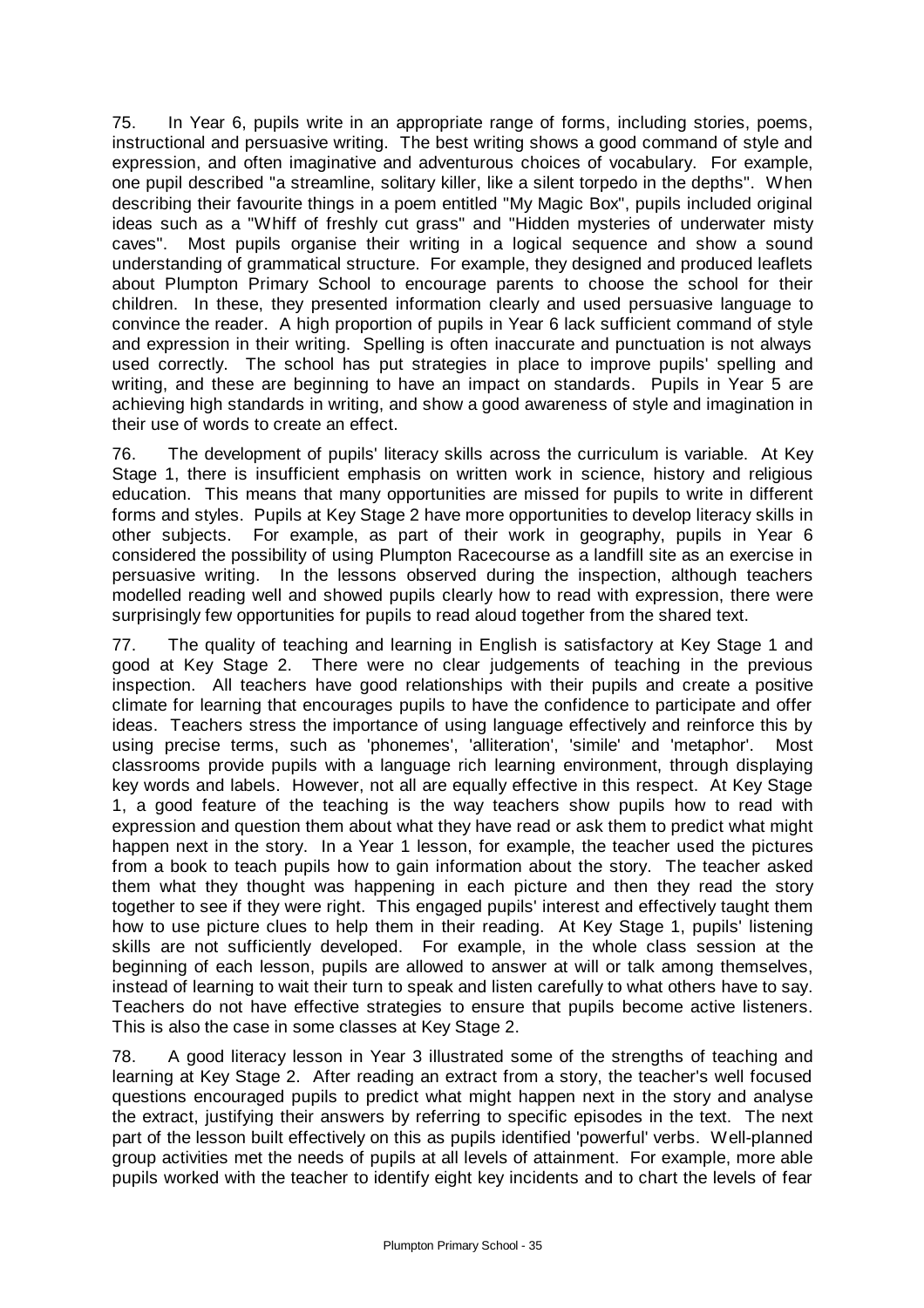experienced by each of the characters. Less able pupils worked with the teaching assistant to sequence pictures and write sentences about them. There was good provision for pupils with special educational needs and good use of information and communication technology as one group typed their sentences straight on to the screen. The teacher engaged pupils' interest well and this led to good concentration and effort.

79. The curriculum in English is balanced and meets the requirements of the National Curriculum. The National Literacy Strategy has been implemented well. The recently revised English policy supports teaching and learning well. Assessment procedures are good, and there are very effective procedures for tracking pupils' progress in writing. The co-ordinator is very knowledgeable and experienced and provides very good leadership in the subject. As a result of analysing the pupils' performance in national and internal tests, spelling was identified as a priority for development. The co-ordinator, together with the coordinator for special educational needs, has produced an excellent framework to provide structure and progression for the teaching of spelling throughout the school. In response to the need to raise standards in writing, pupils have been given individual targets to achieve, which motivate them and give them responsibility for their own learning. Information and communication technology is used well to support pupils' learning, which is an improvement since the last inspection. The quality of marking is variable. Some is very good and follows the guidelines set out in the school's marking policy. It shows pupils clearly how they can improve their work and also gives praise for what is done well. However, some marking is merely congratulatory and some work is just ticked, with no indication of how it could be improved. The co-ordinator monitors pupils' work and provides valuable support for colleagues on an informal basis. However, she has limited opportunities for observing lessons in other classes. There is a satisfactory range of resources overall, and most classrooms have an appropriate range of books to enable pupils to develop a love of reading.

# **MATHEMATICS**

80. Pupils in Year 2 attain above average standards in all areas of the mathematics curriculum. This finding is slightly lower than the results of the national assessment tests in 2000, which were well above both the national average and the average for similar schools. There has been an improving trend in the school's results over four years. The findings of this inspection are the same as those of the previous OFSTED inspection in 1997. There is no significant difference in performance between boys and girls. All pupils, including those with English as an additional language and those with special educational needs, make good progress and achieve well in this key stage.

81. Standards in Year 6 are broadly average. However, there is evidence of above average standards in mathematics by a significant minority of pupils in all Key Stage 2 year groups. The judgement shows a decline from the standards found in the previous inspection, when attainment was above average. The findings of this inspection show an improvement on the results of the national assessment tests in 2000, when standards were below the national average. This is due in part to good teaching and the introduction and effective implementation of the National Numeracy Strategy in all classes. In the tests for eleven year olds in 2000, pupils' results in mathematics were below average in comparison with national standards but well below the standards in similar schools. There has been a declining trend in the pupils' mathematics results over four years. There is no significant difference in the performance of boys and girls. Pupils' achievement, including that for pupils with special educational needs and those who speak English as an additional language, is satisfactory at this key stage. Challenging targets have been set to raise the standards of mathematics in Year 6, and these are appropriately linked to the teachers' assessment of the present year group.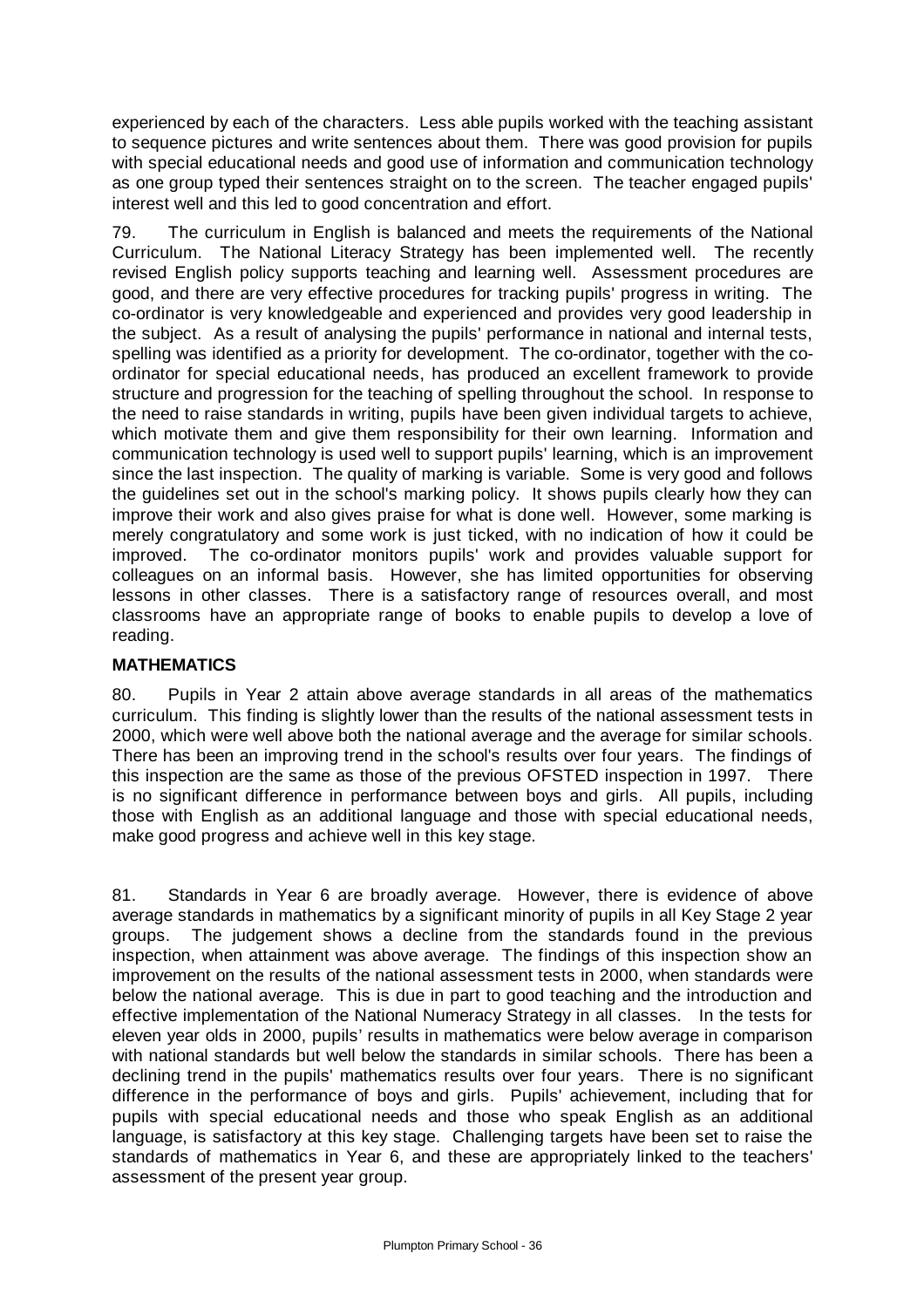82. At Key Stage 1, the quality of teaching and learning is good, based on the evidence of classroom observations and a scrutiny of pupils' work in both year groups. In the lessons seen during the inspection, teaching was at least satisfactory. In the Year 1 lesson observed, the mental activity was lively and well paced. The teacher used a 'function machine' to develop pupils' mental calculation skills, stating, 'This machine is worked by brain power, your brain power'. Pupils were given a numbered card and had to find a partner to make up a total of 50. A good range of activities were provided for this age group, although the whole class session went on for too long, almost half an hour, and learning slowed down. Most pupils use the correct vocabulary when discussing their work. The Year 2 lesson was linked well to the class topic of planning a holiday for Barnaby Bear. It involved pupils in using their knowledge of money to solve problems about buying items for a holiday, with a given amount of money. A good degree of challenge was introduced into the mental mathematics session by asking pupils to count on and back in five pence and two pence amounts. The teacher made effective use of an unmarked number stick for this activity, which required all pupils to count backwards and forwards and include missing numbers. Pupils explained their mental strategies well, using the correct mathematical language. The teacher's good understanding and knowledge of the subject were evident in her explanations and questioning; for example, 'Which is the largest amount of money?' and 'How many items can you buy without going over the amount of money available?' Pupils went on to calculate how many five and ten pence pieces made two pounds and worked out a quarter of one pound. The class session at the end of the lesson was used well by the teacher to ascertain pupils' knowledge and understanding of money problems. She asked if pupils had enjoyed the lesson and whether they felt they had achieved what they had set out to learn.

83. Teaching assistants are used well to support pupils with special educational needs in both classes, and suitably demanding work is provided for more able pupils. All pupils respond very positively, which leads to good progress for pupils of all abilities. In some cases, the presentation of pupils' work was untidy. An analysis of previous work in Year 2 indicates that pupils have a sound understanding of how to classify two and three dimensional shapes, for example, by the number of sides and corners. Pupils also collect data and represent it in the form of block graphs and pictograms, sometimes using information and communication technology. The quality and use of ongoing assessment are satisfactory. Teachers and assistants record pupils' weekly progress well and use this information to plan work for individual pupils and to inform curricular planning.

84. At Key Stage 2, the quality of teaching and learning is good. Of the four lessons seen during the inspection, one was satisfactory, two were good and one was very good. Teachers' knowledge and understanding of the subject are generally good, and all classes are working to the format of the National Numeracy Strategy. There is a good emphasis on using and applying mathematical knowledge in a variety of situations, and pupils are beginning to develop good skills in explaining the mental strategies they use. In the Year 3 lesson observed, the lesson started well, but as different questions were aimed at pupils in each of three groups on the basis of their previous attainment, this strategy tended to slow the pace of the session. The purpose of the lesson was explained clearly to the pupils and the teacher made good use of 'noughty squares' to interest pupils and engage them in learning. Teaching assistants were used appropriately to give help to pupils with special educational needs. Year 4 pupils have a sound understanding of the relationship between multiplication and division. They identify the properties of numbers in order to develop an understanding that division is the inverse of multiplication. They find the missing number in a simple three number equation. The Year 4 lesson was well planned, with a very lively and challenging mental mathematics session, when pupils only had a minute to write down five facts about a given number. Pupils were encouraged to explain their reasoning with a good emphasis on using the correct mathematical vocabulary. The class was managed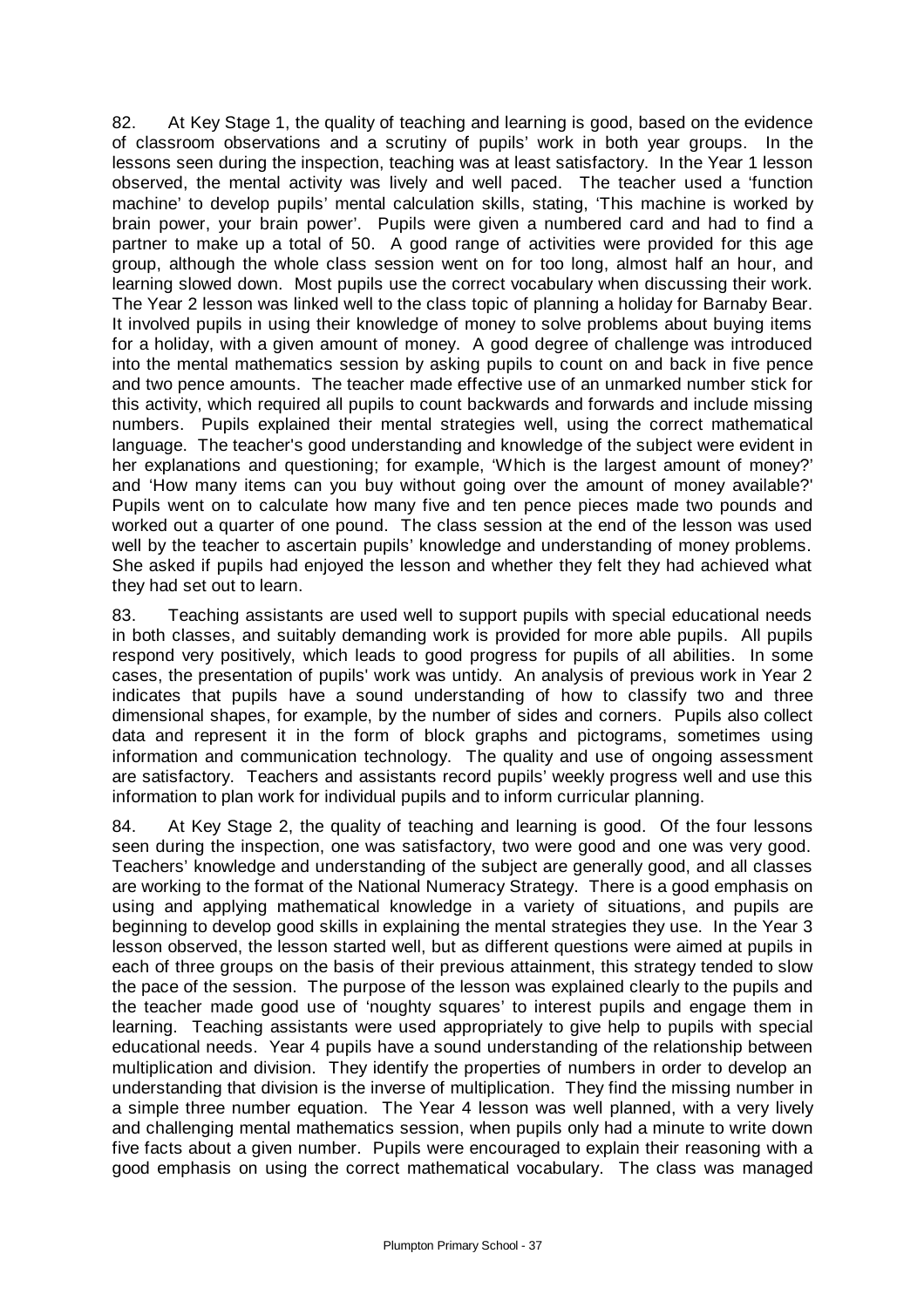and organised well, and tasks were matched appropriately to the pupils' capabilities. Pupils in Year 5 made very good progress in their mental warm-up work on the eight times table, including halving, doubling, factors, multiples and digital roots. Most pupils were able to explain their search for pattern and relationships logically. In the main activity, pupils estimated and calculated area accurately. Work was planned and organised well to match all pupils' capabilities and some pupils carried out an independent, unsupervised investigation. Pupils worked well co-operatively, discussed their ideas and demonstrated good problem solving skills when finding the area of shapes other than rectangles. The teacher made very good use of the whole class session at the end of the lesson to ascertain and reinforce what pupils had learned while also giving pupils the opportunity to develop their speaking and listening skills.

85. Most pupils in Year 6 understand the concept of rotational symmetry. They are able to rotate various regular and irregular shapes, and are developing the ability to recognise the order of rotational symmetry for these shapes. Most pupils' mental recall of multiplication tables is well developed. In the Year 6 lesson observed, a challenging start involved pupils in looking at various number patterns, including negative numbers and square numbers, to find out which number comes next. The teacher encouraged pupils to explain the reasons for their answers, and most were able to do this. In the main activity on rotational symmetry, pupils had to ask the teacher a certain number of questions to try to identify the shape in her mind; for example, "Is it regular?" and "How many sides does it have?" A good example of assessment was observed in this lesson as the teacher realised that a significant minority of pupils found shape recognition difficult and she subsequently returned to this later in the lesson. A high proportion of direct teaching was used both with the whole class and by the teacher moving around the room to ensure that pupils understood the activities and that they remained on task. At Key Stage 2, pupils' work is usually neat and well presented and work is marked up to date, with helpful comments from the teachers in all year groups. Teachers' planning is generally good and makes good use of assistants to support pupils with special educational needs. Good, practical activities are planned by teachers to stimulate pupils' interest in the subject and to develop their learning.

86. The National Numeracy Strategy has been successfully introduced into all classes in both key stages and it is being implemented effectively. This is improving pupils' investigative and problem solving skills and has resulted in high standards in Key Stage 1 and rising standards in Key Stage 2. The leadership and management of the subject are good and ensure clear direction for its development. Strengths in the management of mathematics include the range and use of assessment procedures, which include tracking the progress of individual pupils, the effectiveness of the strategies for teaching numeracy skills in both key stages and the use of teaching assistants to support pupils with special educational needs within the classroom. The subject co-ordinator, who is a member of the senior management team, is very experienced and enthusiastic. She has produced a policy and scheme of work for mathematics, which offer good guidance to all class teachers and support staff. Staff have also been trained in the implementation and planning of the National Numeracy Strategy, and all class teachers have been monitored by the headteacher and co-ordinator. The raising of standards in mathematics has been a high priority in recent years and the further improvement of standards at Key Stage 2 is still a priority. Booster groups for mathematics have been organised by the school for some Year 5 and Year 1 pupils with special educational needs. Extension groups for more able pupils in Years 4 and 6 are used well to raise these pupils' achievement. Numeracy is used well in other areas of the curriculum, for example, graphs and measurement in science and geography. Pupils of all age groups use their numeracy skills and knowledge in producing graphs, charts and collecting data in information and communication technology.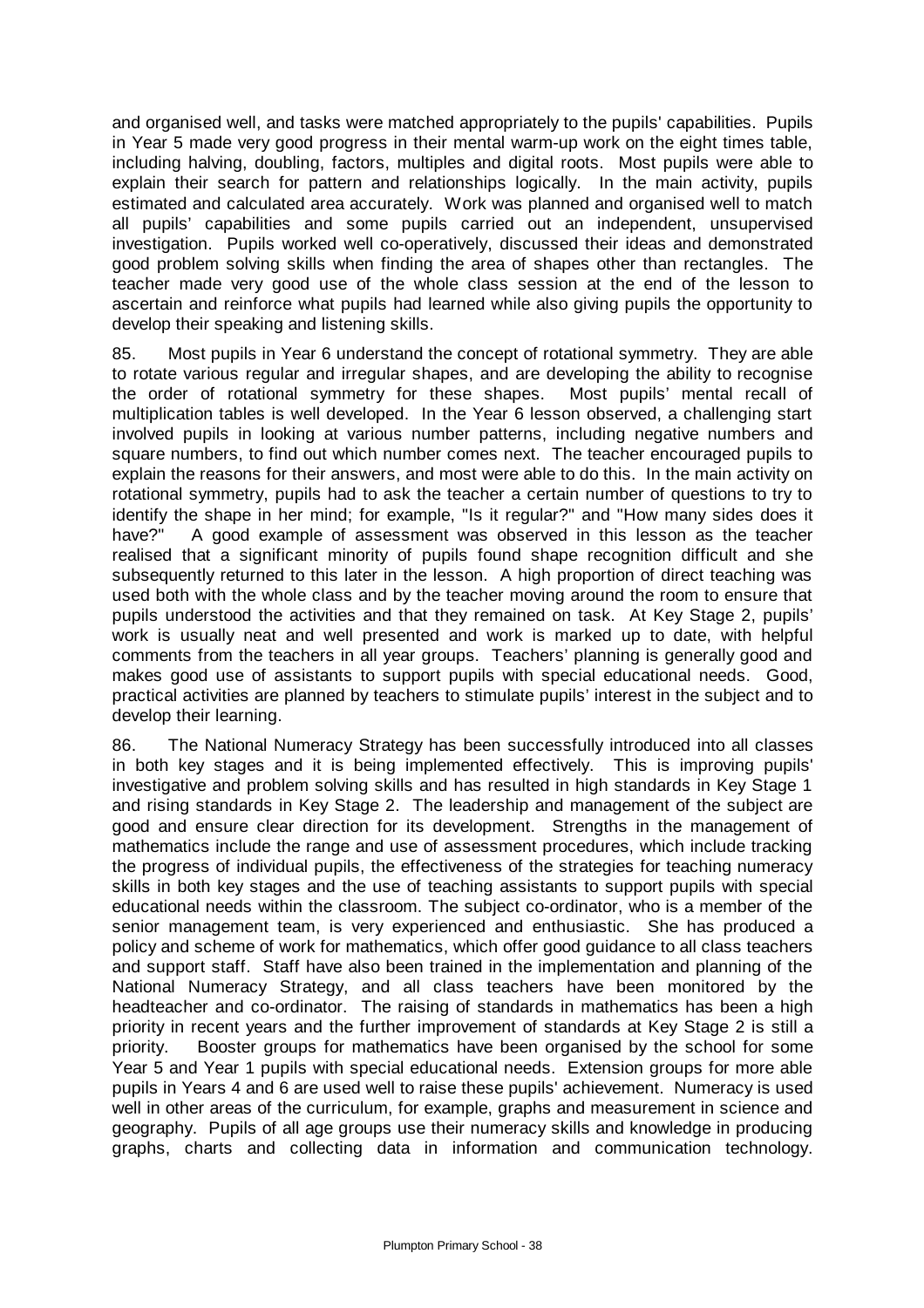Resources for mathematics are good. The subject fully meets the requirements of the National Curriculum.

## **SCIENCE**

87. Attainment in science for pupils in Year 2 and Year 6 is broadly average and pupils make satisfactory progress, including those with special educational needs and those who speak English as an additional language. Standards are not as good as at the time of the previous inspection, and for 11 year olds show a marked decline over the last three years. Current standards are, however, an improvement on the test results from summer 2000 for pupils in Year 6, which were below average, and very few pupils attained the higher Level 5. The proportion of pupils attaining Level 5 has increased in line with the national average.

88. Teachers' own knowledge is generally secure, and a strong feature of the teaching is the emphasis on investigative and experimental science. This is giving pupils good opportunities to try out and improve their skills as well as their knowledge. Pupils learn how to carry out experiments and determine what makes a fair test. A Year 3 lesson about how well a range of materials allowed light to pass through was well structured, and interested and motivated pupils. The small, often mixed gender groups were very effective in getting pupils to co-operate and work together. In the most effective lessons, pupils are given only a limited amount of guidance and are allowed to investigate and record in their own way. However, in other lessons, teachers frequently over-direct this through the use of often unnecessary worksheets. This allows little scope for the most able pupils in particular to devise their own methods of working and recording. For younger pupils and less able pupils, however, these do provide valuable guidance to help them develop their investigation in a logical way.

89. From the evidence of the lessons observed, pupils' work and teachers' records, the quality of teaching and learning is satisfactory at Key Stage 1, and good at Key Stage 2, where teachers' expectations are higher. There was little work available from pupils in Year 2, or from pupils in Year 6 before this term, and much of the evidence comes from discussions with pupils. A lesson on habitats, for pupils in Year 4, built effectively on an earlier lesson in the school grounds. During the introduction, the teacher's questioning drew out pupils' knowledge and understanding well. However, not all pupils were good listeners and, during the independent work, the noise level slowed the work rate down for some pupils. Nevertheless, pupils showed a good understanding of the habitats and some of the creatures that live there. They knew the difference between insects and spiders, and more able pupils were able to use terms such as 'arachnid' when discussing spiders. The co-ordinator's own skills are good and the specialist teaching she has done in Year 6 over the previous half-term to address weaknesses in their learning has been effective.

90. Teachers use accurate vocabulary and their questioning is used effectively to check on pupils' understanding. Good links are made with other subjects, such as mathematics, in counting and measuring, and in information and communication technology for graphing results or where pupils record their work. This was used well for the less able pupils in Year 4 where they could use a menu of words to generate their sentences. Data logging to measure and record events is the aspect of science and information and communication technology that is currently under development. Teaching assistants and other adults are well informed and used well to work with small groups during practical sessions.

91. The curriculum and the management of science are good. In producing a scheme of work, the co-ordinator has made full use of guidance from the Qualifications and Curriculum Authority, linking it effectively with the requirements of Curriculum 2000. Suitable provision is made for pupils in mixed age group classes. The recording and assessment systems are developing well and are providing clear evidence of pupils' progress and standards of attainment. They are now showing more clearly what is needed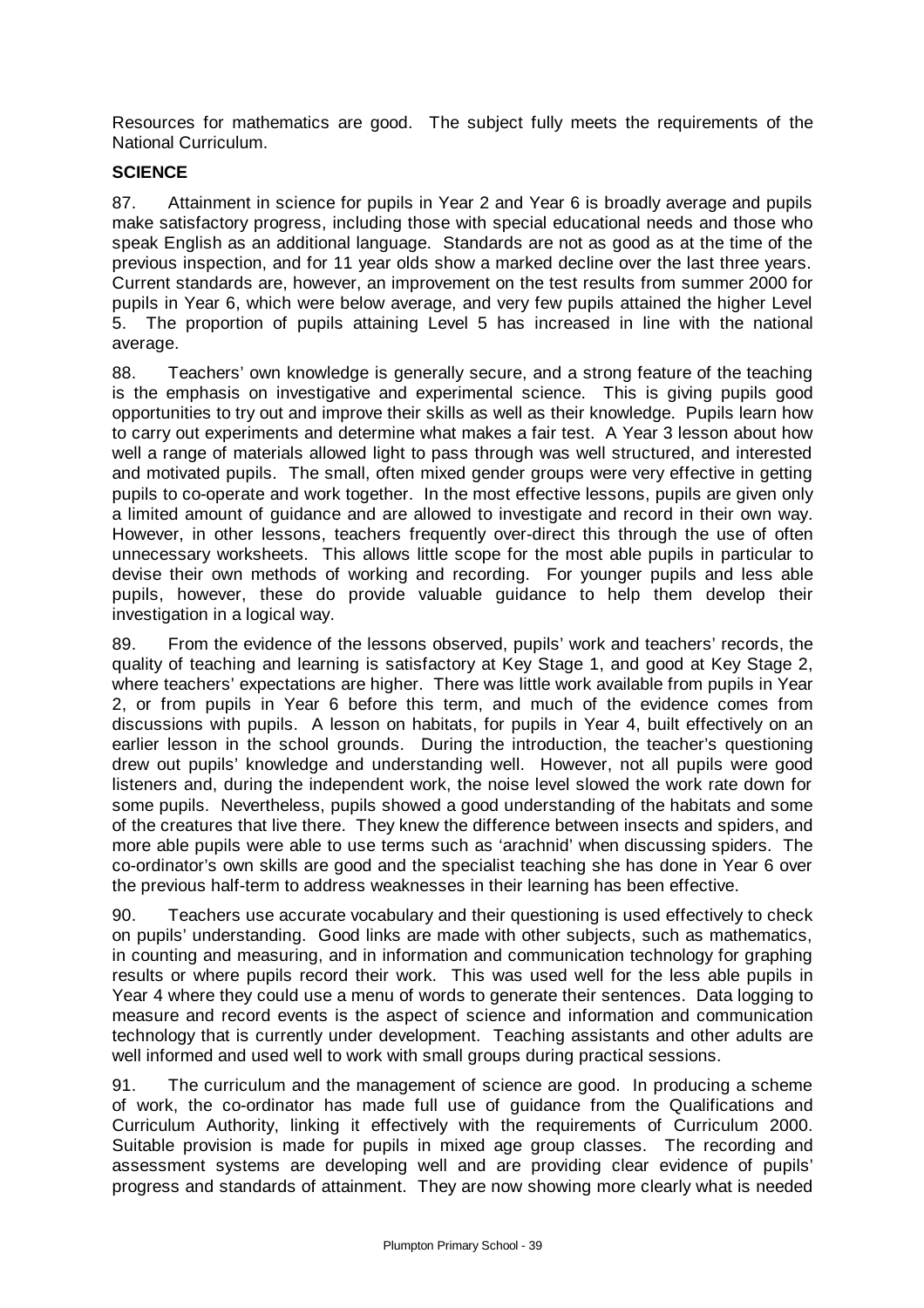to maintain the recent improvements. Although teachers' marking is regular and mainly supportive, too little gives pupils the guidance they need on how they could improve their work. As a result, pupils themselves do not have any involvement in their own assessments or a clear understanding of where they are and what they need to do to improve. The co-ordinator is not sufficiently involved in monitoring the quality of teaching and learning and the standards achieved by the pupils. This is identified as a priority for development in the school development plan. However, as a result of monitoring pupils' work, an action plan has been implemented.

92. The co-ordinator has set up many initiatives to develop aspects of science, for example, links with the Royal Society for the Prevention of Cruelty to Animals, Young Investigators' Club, and Science Challenge. The 'focus weeks' involving science are popular and bring a good range of outside agencies and visitors to school such as 'Space Lab'. All of these show pupils how science is used in the wider world and extend the range and interest of science for them. National Curriculum requirements are met.

## **ART AND DESIGN**

93. Few lessons in art and design were seen during the inspection. However, there was a significant amount of evidence available from pupils' work on display, samples of work retained by the school, and from discussions with teachers and pupils. In analysing all of this, it is clear that in Years 2 and 6, pupils, including those with special educational needs, achieve above average standards in art and design. This is similar to the findings of the previous inspection.

94. In discussion, pupils spoke of their enjoyment of art and the range of approaches and techniques they have been taught. Older pupils, in particular, were knowledgeable about different styles, such as impressionism and modern art, some of the famous artists from these eras, and the characteristics of their style, for example, the thick paint application typical of Van Gogh's work.

95. The well-planned scheme of work, and the good knowledge of the co-ordinator, ensure good progression as pupils move through the school. This is seen clearly in their sketchbooks that contain examples of pupils experimenting with different approaches to line and form, and the development of figure and portrait drawing from simple sketches to more complicated groups. Younger pupils show good attention to detail and practise colour mixing for different tones of skin colour. Pencil drawings by older pupils in the style of Van Gogh, or of various styles of chairs through the ages, are well observed and show good skill.

96. Although little teaching was seen, the additional evidence of good work in pupils' sketchbooks, folders and the displays around the school indicates that the quality of teaching and learning is good throughout the school. Sketchbooks show good development of skills and techniques over time and pupils listen to, and act on, advice given to them by their teachers. The organisation of lessons is good. Teachers are clear about what they want pupils to learn and create the right conditions for this. Materials are well organised and readily available for pupils to use. The Year 3 lesson observed on Aboriginal art gave pupils the opportunity to experience this painting style through using 'paint sticks'. Pupils in Year 5, currently working on a large wall picture based on Egyptian tomb paintings, worked well in small groups and used a wide range of techniques and materials including fabric and various papers. Through this co-operative approach, pupils were able to make good progress in developing complex designs.

97. The co-ordinator's own skills and knowledge bring much to the subject. Procedures for assessing and recording pupils' progress are satisfactory, but there are insufficient opportunities for the co-ordinator to monitor standards and pupils' progress. The curriculum follows much of the content of the Qualifications and Curriculum Authority guidance, but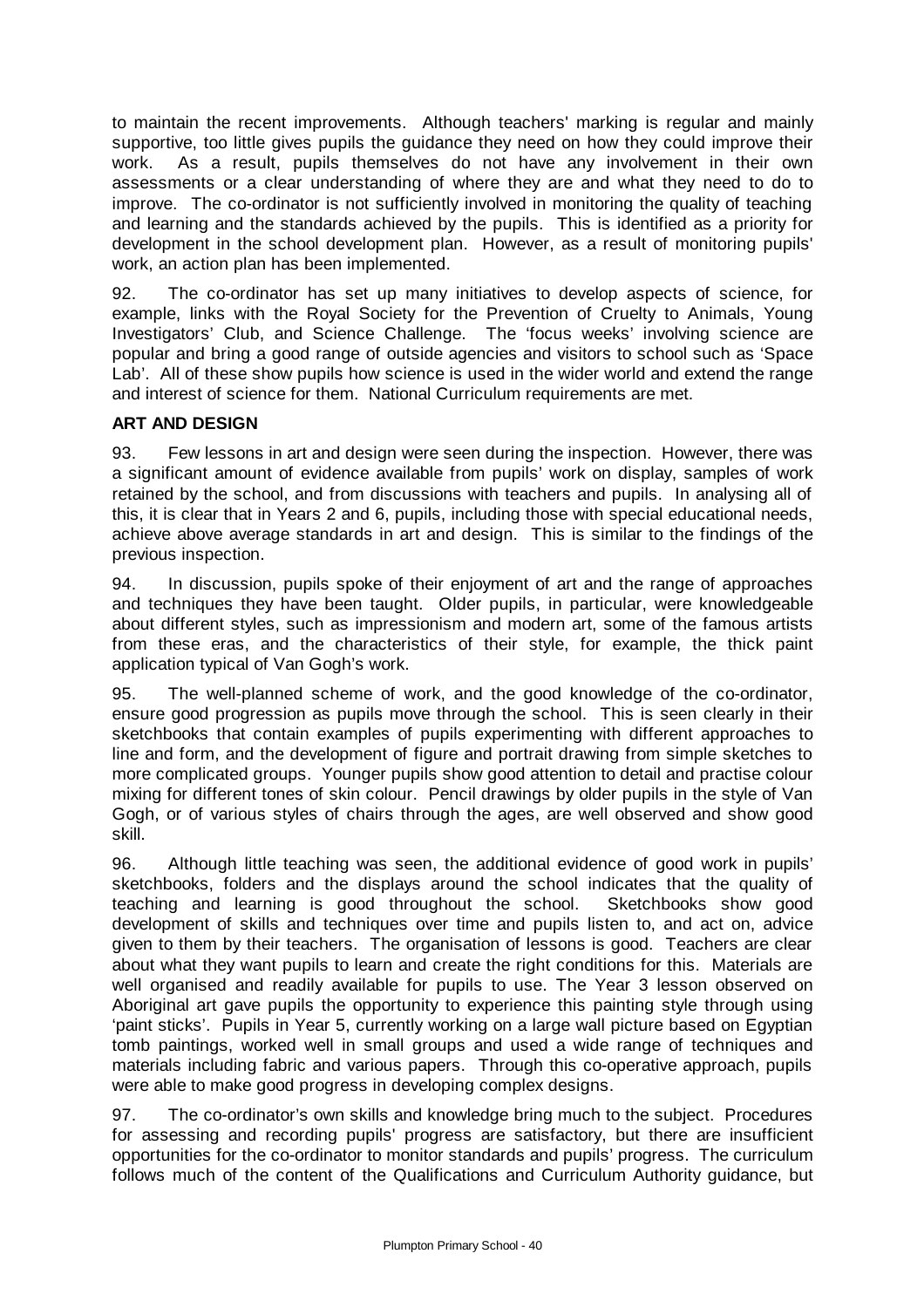this is appropriately built on through advice from the co-ordinator. Pupils experience a wide curriculum through working with clay, fabric and other materials. All aspects of art link effectively to other subjects of the curriculum, such as the history of the Ancient Egyptians. In subjects such as geography, there are well-finished drawings of local landmarks and buildings, and in information and communication technology, pupils create designs using computer programs. Artwork is attractively displayed around the school and adds to pupils' cultural development. African art and work in the style of Aboriginal art shows good understanding of technique and gives pupils the opportunity to discuss various features of the way people in other cultures represent the important things in their life.

#### **DESIGN AND TECHNOLOGY**

98. During the course of the inspection, there were limited opportunities to observe lessons. Evidence gained from two lessons, an analysis of a limited amount of previous work on display, teachers' plans and discussions with pupils are sufficient to show that pupils attain average standards for their ages in Years 2 and 6. The previous inspection found that standards were average at Key Stage 1 and below average at Key Stage 2. This indicates an improvement at Key Stage 2. All pupils, including those with special educational needs, make satisfactory progress.

99. Although only two lessons were seen, indications are that the quality of teaching and the quality of learning are satisfactory overall at both key stages. No judgements were made by the previous inspection. From a scrutiny of pupils' work, it is evident that, in Year 2, pupils understand that the making process begins with a plan. They use models and pictures appropriately to develop and communicate their designs for a playground. They select from a range of materials, tools and techniques and learn to join various materials. Pupils know what they have done well and suggest how they could improve it. This was also evident in the work on Barnaby's blanket, when pupils also used computers to produce repeat patterns.

100. In the lesson seen in Class 5, the quality of teaching and learning in food technology was good. The teacher gave clear instructions and, with the support of another adult, demonstrated how to make biscuits. Pupils learnt appropriate technical vocabulary, such as 'mix', 'rub', 'knead' and 'roll', and were keen to take part in the making process. They suggested what could be added to the basic recipe and assessed their product by taste and appearance. In a Year 4 lesson, pupils designed and made money containers. The teacher clearly explained sketching techniques, using a range of pencils to sketch when designing, and encouraged pupils to produce detailed drawings of their purses. They annotated these drawings, showing features and materials. Their comments on appearance showed a sound understanding of consumers' needs and they evaluated their product with a specific market in mind. In Year 6, pupils generated a number of ideas to produce a final design for a hat that met the requirements of the task. They evaluated their hats as they developed and suggested changes. They paid attention to the quality of finish and function and were willing to adapt their work and learn from their mistakes.

101. The school has introduced national guidelines, which ensure that skills are systematically built upon, and assessment arrangements are now in place to record pupils' skills at the end of each unit. The co-ordinator manages the subject efficiently. She has produced a new policy and has recognised that some staff are more skilled than others. She recognises the need for further training to support the new schemes of work and gives teachers advice but does not have the opportunity to monitor lessons. Resources, which were judged inadequate at the previous inspection, have been improved.

## **GEOGRAPHY**

102. During the inspection, it was not possible to observe the teaching of geography. Judgements are based on the evidence of a limited amount of previous work, discussions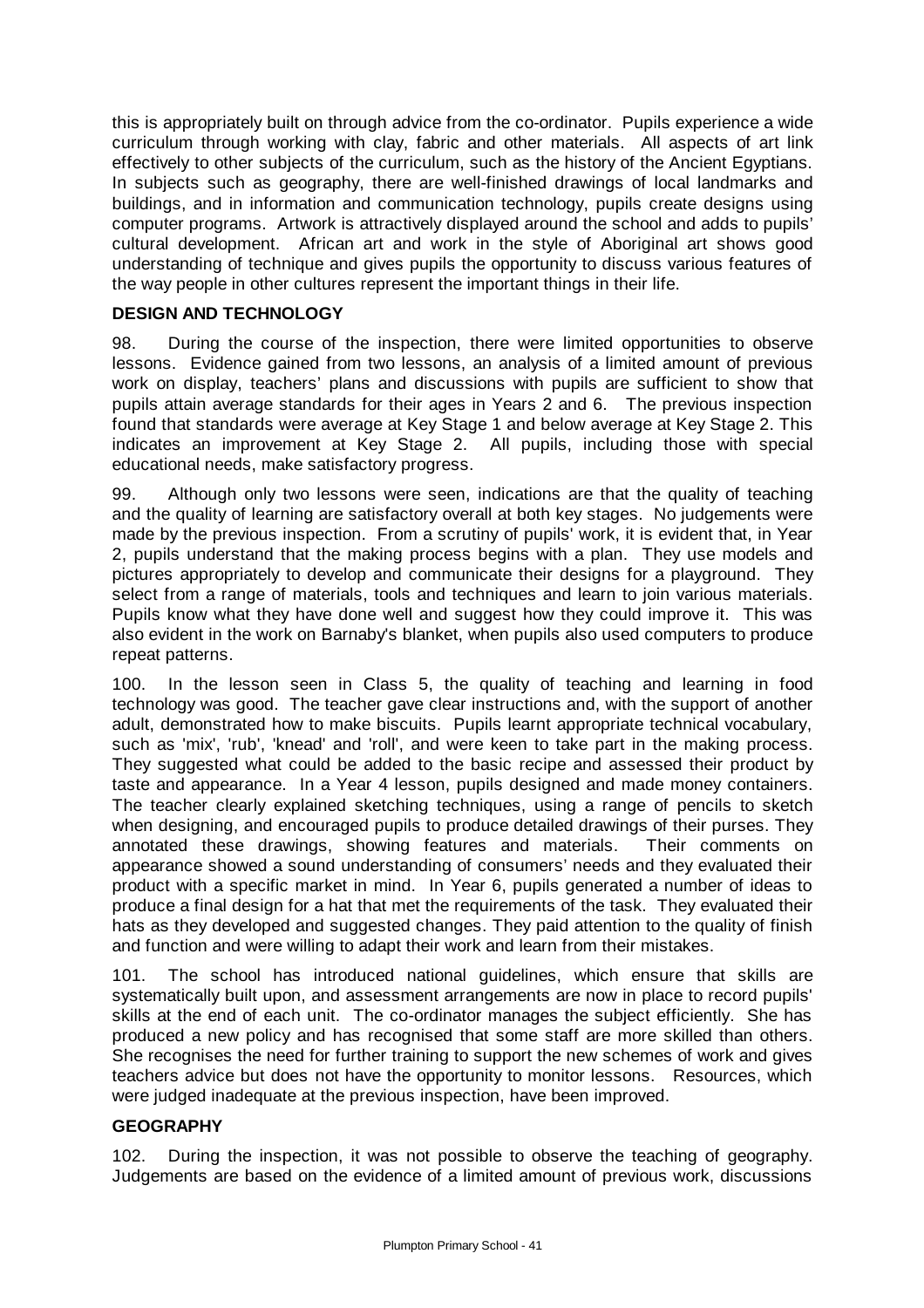with teachers and pupils and on the school's planning and records. Indications are that pupils in Years 2 and 6 reach average standards. The achievement of pupils, including those with special educational needs, is satisfactory. This is the same judgement as that made when the school was inspected in 1997. There are no differences in attainment between boys and girls.

103. The evidence indicates that the quality of teaching and learning is satisfactory at both key stages. The previous inspection found teaching to be "sound or better". The analysis of pupils' work shows that pupils in Years 1 and 2 have appropriate early map work skills. The teaching successfully uses the pupils' own local knowledge and they have drawn satisfactory maps in their study of Plumpton. Discussion with Year 2 pupils shows they have knowledge of localities beyond their own and can talk at length about some of the places they, and Barnaby Bear, have visited. They talk about what is attractive in Plumpton and how it is different from nearby towns. They like Plumpton Green because it is quiet, peaceful, has little pollution and they can go for bicycle rides. They explain how it changes on race days. They explain that Burgess Hill is nearer than Lewes and give the exact mileage. They compare the features of the country and towns using appropriate geographical language.

104. Teaching in Year 3 ensures that pupils know about weather around the world as they discuss holiday destinations. Pupils use the Internet to research climate and produce and interpret climatic maps. They have produced maps of the local area and plans of the school and the classroom. They use appropriate symbols and a key. In Year 4, pupils extend their knowledge and understanding of weather by producing weather maps with meteorological symbols. They interpret photographic evidence to find similarities and differences when comparing India with England. Work in Year 5 indicates high quality teaching and learning as pupils study modern Egypt, wet and dry places using climatic maps and water sources, water treatment and pollution. They use the Internet for research but, as the teacher informs them in her marking, they tend to paste chunks of text without being selective and putting the information in their own words. In Year 6, discussion with pupils shows that they attain broadly average standards. They have sound skills in interpreting a range of maps and use co-ordinates accurately. They understand the geographical features of Egypt and explain the importance of the Nile today and in ancient times. In investigations, they draw on primary and secondary sources of evidence and use appropriate geographical vocabulary. They are knowledgeable about their local area and know how people can cause damage and improvement to the environment. As an exercise in persuasive writing, they considered the hypothetical use of Plumpton Racecourse as a landfill site.

105. Management of the subject is satisfactory and the co-ordinator has successfully introduced new guidelines. She monitors planning but has little opportunity to monitor teaching or pupils' work. The curriculum is appropriately enhanced by visits into the local environment and residential visits for Years 5 and 6. A recent 'airport day' provided exciting motivation for pupils to find out about different countries and to simulate travel. The school hall was turned into an airport and pupils 'flew off' to different classrooms, to discover what each class had been learning. The subject makes a good contribution to pupils' spiritual, moral, social and cultural development as they become aware of environmental issues and look at other countries and cultures.

# **HISTORY**

106. During the inspection, three lessons were observed at Key Stage 2 and none at Key Stage 1 due to timetabling arrangements. Judgements take into account the lessons seen,, an analysis of pupils' work, classroom displays, discussions with teachers and teachers' planning and records. The indications are that average standards are achieved in Year 2 and Year 6. Achievement, including that made by pupils with special educational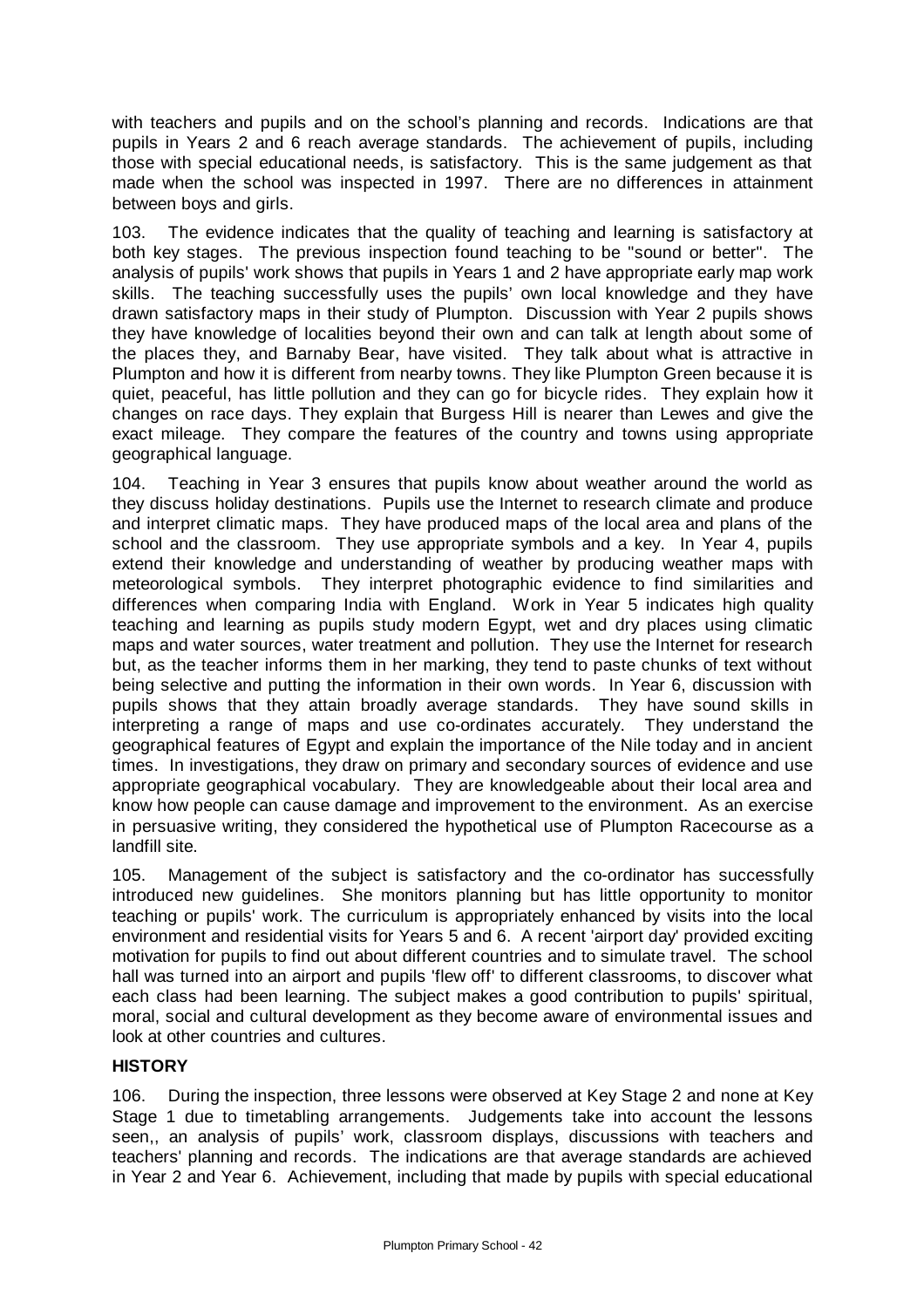needs and English as an additional language, is satisfactory. This judgement is similar to that made by the previous inspection at Key Stage 1 but lower than that made at Key Stage 2. There are no differences in the attainment of boys and girls.

107. The quality of teaching and learning at Key Stage 1 is satisfactory. Pupils in Years 1 and 2 have studied change over time in their work on 'The Seaside'. They have developed their understanding and knowledge of chronology by constructing a time line of swimming costumes from 1900 to 2001. Teachers engaged pupils' interest by asking them to imagine packing a suitcase for a seaside holiday in 1900. During the later discussion, pupils soon realised that they had packed the wrong things, leading to a sound understanding of what seaside holidays were like in the past. Teachers used old photographs and asked questions like, "Why didn't children wear swimming costumes?" and, "Why is a man wearing a suit on a beach?" To make comparisons between the past and the present, part of an activity area was converted to represent a present day beach, including candyfloss, deck chairs and beach towels. Pupils also are developing the perception to identify why people in the past acted as they did, for example, in the use of bathing machines in Victorian times. The link between history and literacy is underdeveloped as there are not enough opportunities for written work in this key stage.

108. The quality of teaching and learning at Key Stage 2 is also satisfactory. Some of the best features of teaching were seen in a good Year 5 lesson on the Ancient Egyptians, where the teacher asked relevant and searching questions to ascertain pupils' understanding of what constitutes an artefact. Resources were used well to demonstrate that some objects are real and others are replicas. As three of the artefacts were genuine, pupils were asked to handle them very carefully and they acted responsibly. A good range of resources was used in this lesson, including real artefacts, books, photographs of Ancient Egyptian artefacts, a CD ROM and the Internet. The teacher made good use of the county museum service to provide a range of useful materials that encouraged pupils to link and select information from a variety of sources. In a Year 4 lesson, the teacher began the lesson well by asking questions to find out what pupils remembered from the previous day. She struck a good balance between giving pupils information and allowing them to find out things for themselves. However, the pace of learning slowed down considerably by the end of the lesson because the planned lesson was rushed and not all pupils remained fully on task. Year 6 pupils used sources of information effectively to find out about different aspects of the way of life of people living in Ancient Egypt. The teacher asked questions such as, "What sources of evidence can we use to find out about the life of Ancient Egyptians?" to gauge pupils' previous knowledge and understanding of the period. Pupils handled and examined artefacts in order to classify them in different ways, by discussing in groups such questions as, "Why have these objects survived?" and "Is the evidence more about rich or poor people and why?" During the plenary session at the end of the lesson, pupils were given the opportunity to talk to the rest of the class about the findings of their group.

109. There is a comprehensive policy for the subject and a scheme of work has been devised using the Qualifications and Curriculum Authority's guidelines. This is incorporated into a rolling programme to ensure that work is not repeated in later years. The subject coordinator has only been in post for two terms and also has responsibility for geography. She is well qualified and provides sound leadership for the subject. She has not had the opportunity to monitor the teaching of history but monitors teachers' long term plans and analyses classroom displays to ensure appropriate coverage of the subject. Resources for the subject are good, and include a variety of books in the library and in classrooms and a broad range of artefacts. The school makes good use of the local authority Museum Loans Service to supplement its learning resources. Pupils have visited Anne of Cleves House and Bignor Roman Villa in connection with their studies of Tudor and Roman times. Assessment of pupils' progress is carried out at the end of each topic for inclusion in end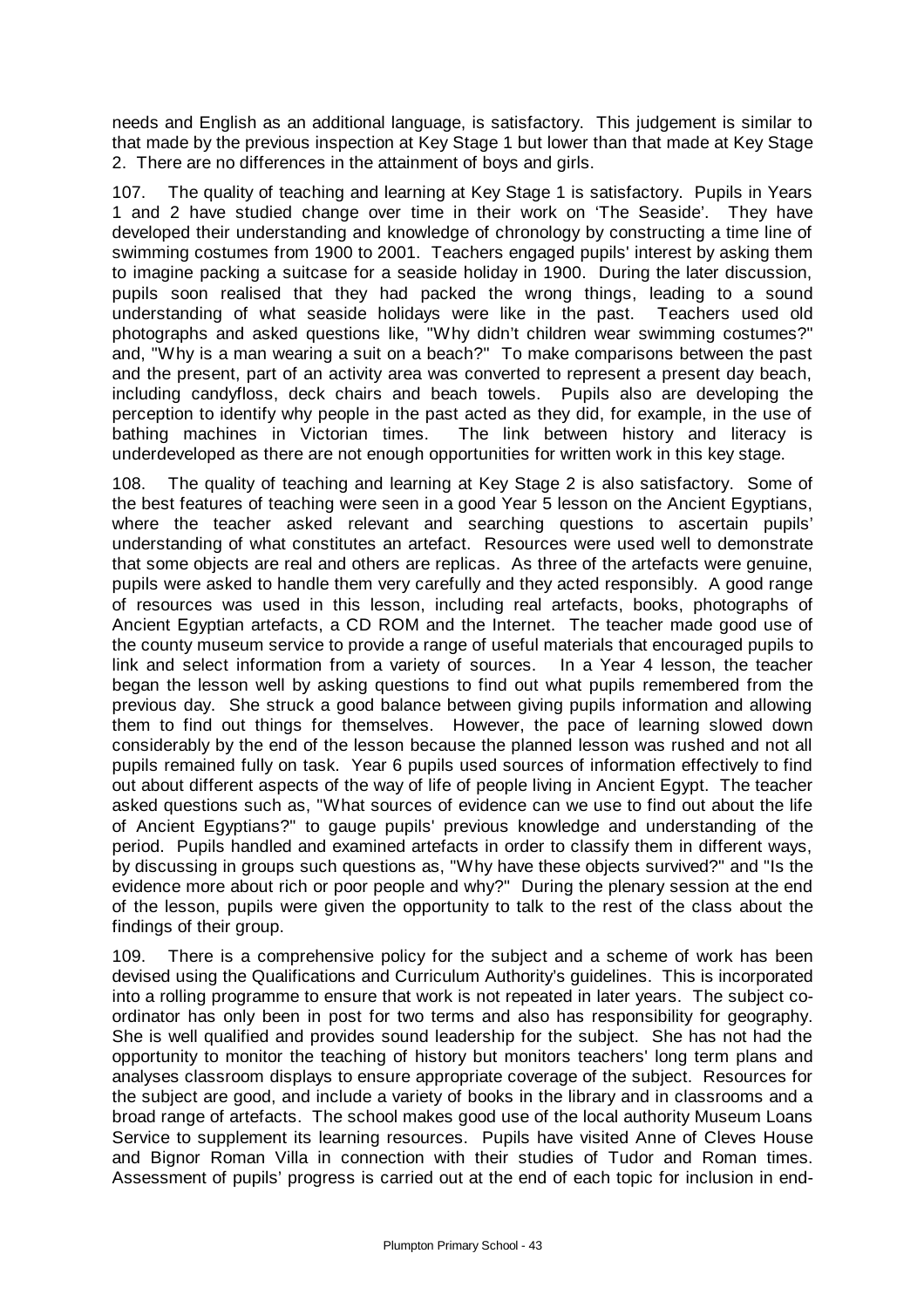of-year reports. However, the history assessment policy is still in the process of being developed in order to make it a whole school policy to ensure continuity across each age group.

## **INFORMATION AND COMMUNICATION TECHNOLOGY**

110. During the inspection, it was possible to observe only one lesson in this subject. Judgements are based on observations of pupils working on computers, the evidence of their previous work, discussions with teachers and pupils and on the school's planning and records. Indications are that pupils in Years 2 and 6 achieve average standards and that pupils, including those with special educational needs, make satisfactory progress. This shows an improvement on the judgement made when the school was inspected in 1997, which found unsatisfactory standards at Key Stage 2. Standards have risen as a result of improved resources, curricular provision and teachers' expertise. There are no differences in attainment between boys and girls.

111. The quality of teaching and learning is satisfactory at both key stages. In Year 2, the teacher has provided the pupils with sound opportunities to make use of a range of programs. The pupils' knowledge of the keyboard has been developed appropriately by the teachers, and the pupils also use the mouse competently. Their ability to use computer simulations to explore imaginary situations, to program controllable toys and collect and record data show that they have been taught these skills effectively. In both Years 1 and 2, pupils have been taught to perform simple searches using CD-ROM information and to evaluate research from this source and from books. Pupils are also able to generate and communicate ideas in both text and pictures.

112. The quality of teaching and learning is satisfactory at Key Stage 2. In the group sessions seen and when pupils were working on computers, teachers and support staff intervened appropriately and pupils were attentive, found the work enjoyable but challenging, and learned new skills. In Year 6, the teacher gave good instruction and showed good knowledge of spreadsheets. She intervened appropriately to ensure that pupils understood the formulae when calculating pocket money and encouraged them to evaluate various graphical representations to show their data most effectively. Previous work shows that pupils use multimedia applications to present their work for different audiences, including a powerpoint presentation about the school. Work in Year 3 shows good use of the digital camera as pupils have reorganised images and put symbols on an aerial view of Plumpton. They have combined text and images and show they can organise and reorganise text. In Year 4, this work has been well developed as pupils use a range of fonts and features such as bullets. Their covers for the project on the River Nile show good skills of combining text and pictures and good understanding of presentation. They have also used spreadsheets and have used an art package to support their work on symmetry. In Year 5, good teaching has ensured that pupils have extended their learning well. They are beginning to use spreadsheets to model outcomes and have conducted an investigation into how much of *The Independent* newspaper is taken up by advertisements, presenting their findings in the form of a pie chart. Their posters show good use of clip art and their work about the visit to the Bowles centre shows good layout in columns.

113. Many pupils bring good skills and understanding from their home experiences of computers. Across the school, pupils show appropriate skills in communicating and handling text and data. They show an awareness of audience when combining text and graphics in their work and use a variety of fonts, colours and sizes. They use multimedia and the Internet to access information and use a spreadsheet to handle data and ask "what if..." questions if elements are changed. Pupils have the opportunity to control events in predetermined way, sense physical data, and explore patterns and relationships with the aid of computer simulations or models.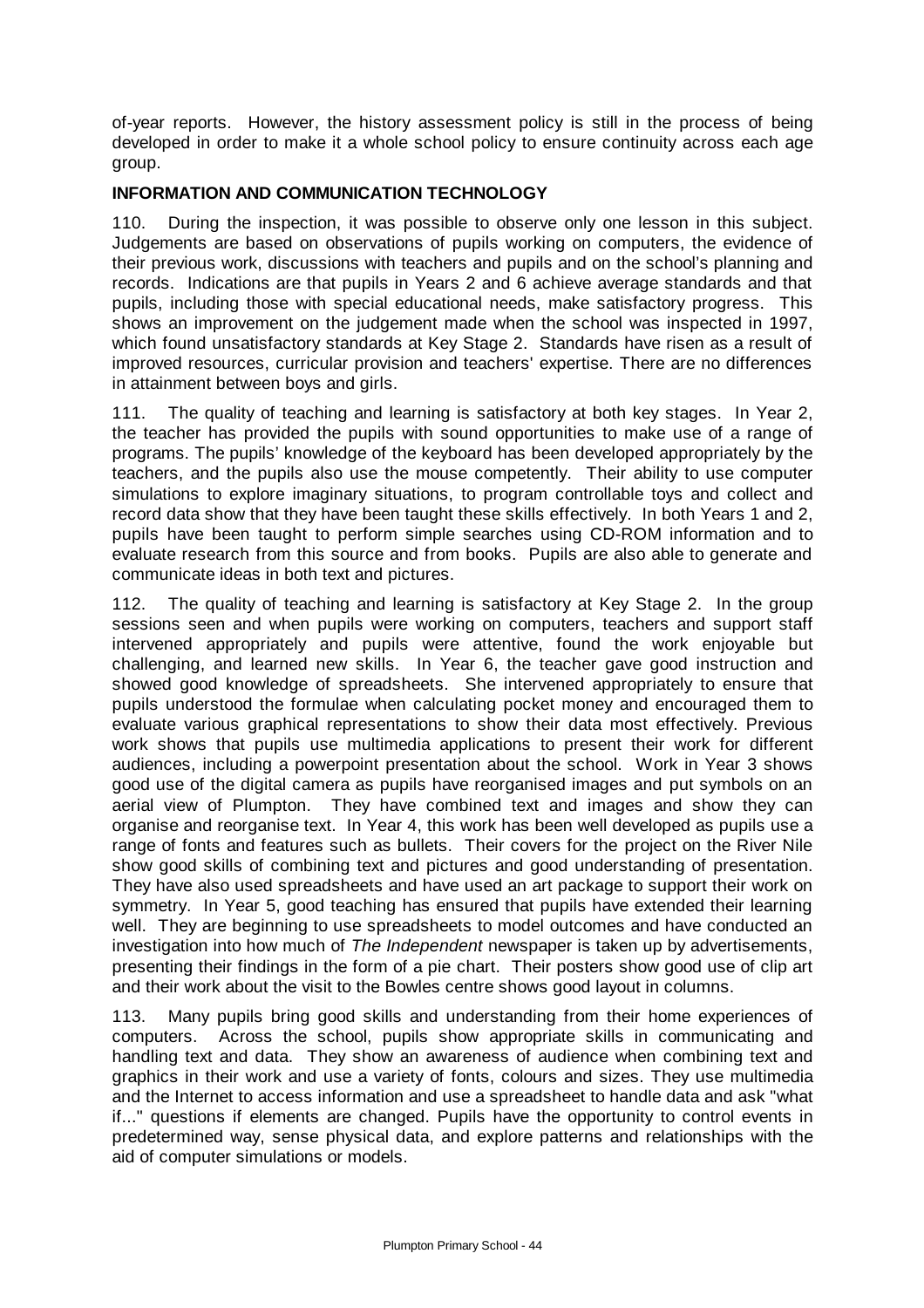114. The co-ordinator has only recently taken on the role. He is very knowledgeable and highly skilled in the subject. He gives good support to colleagues but has not had the opportunity to monitor teaching of the subject. The school has adapted national guidelines to ensure that pupils receive a balanced programme, which builds systematically on previously acquired skills and assesses them at the end of each topic with a simple tick list of " I can do.... " statements. The subject contributes well to the development of a technical vocabulary and supports and enhances data handling in mathematics. In literacy lessons, pupils draft and redraft their work directly to screen and extend their use of the features of the software. The use of information and communication technology across the curriculum is developing soundly. Pupils make appropriate use of word processing to produce their work and presentations, and are confident in accessing information for various topics. They have access to a scanner and digital camera to support their work and are beginning to use the Internet and e-mail. The computer suite and classroom computers are generally well used.

# **MUSIC**

115. Standards in music are above average in Year 2 and Year 6. This represents a significant improvement since the previous inspection, when standards were found to be average at Key Stage 1 and below average at Key Stage 2. All pupils, including those with special educational needs and pupils who speak English as an additional language, achieve well in the subject and show great enjoyment in music making.

116. Since the previous inspection, the school has appointed a music specialist, who has very good expertise in the subject and high expectations of what pupils are able to achieve. She teaches pupils throughout the school, and also organises a school production, which involves music, drama and dance. As a result of her input, the subject now enjoys a high profile throughout the school, and the quality of teaching at both key stages is at least good, and often very good. In the previous inspection, teaching was "sound" overall, and unsatisfactory in a minority of lessons. Very good teaching in a Year 2 lesson led to good attainment as pupils increased their knowledge and understanding of musical notation and pitch. The teacher's calm, quiet approach engaged pupils' interest and held their attention, and her good organisational skills ensured that pupils worked productively in five groups using chime bars and glockenspiels to compose their own music. Good teaching of skills enabled pupils to follow a rhythm and respond appropriately to symbols, notation and hand signals.

117. At Key Stage 2, the teacher's good relationship with the pupils and her firm but calm management of a large group contributed very well to a productive singing practice for all four classes. Pupils responded with enthusiasm to a series of warm-up exercises, which they clearly knew well, and which prepared them very effectively for singing and controlling their breathing. Vocal exercises helped them to achieve good pitch and the teacher was quick to spot any missed notes and model the correct pattern. There was very good emphasis on diction, as the teacher led pupils in saying the words of a song before singing them, and pupils were reminded often about the importance of good posture when singing. It was obvious that pupils have been taught very well over a period of time, as they sang with confidence and a very good sense of rhythm and pitch. After singing a round in four parts, they sang *Seek Ye First the Kingdom of God* with a descant. In a Year 6 lesson, the teacher developed pupils' listening and appraising skills well as they compared two pieces of music by Stravinsky and discussed how the composer used different musical elements to communicate particular moods and effects.

118. The school also employs a peripatetic music teacher from the East Sussex Music Service to provide recorder tuition for pupils in Year 3. The lesson observed was very good and enabled pupils to make very good progress in learning to play the recorder. The teacher gave very clear demonstrations, as when she showed pupils how to 'pinch' in order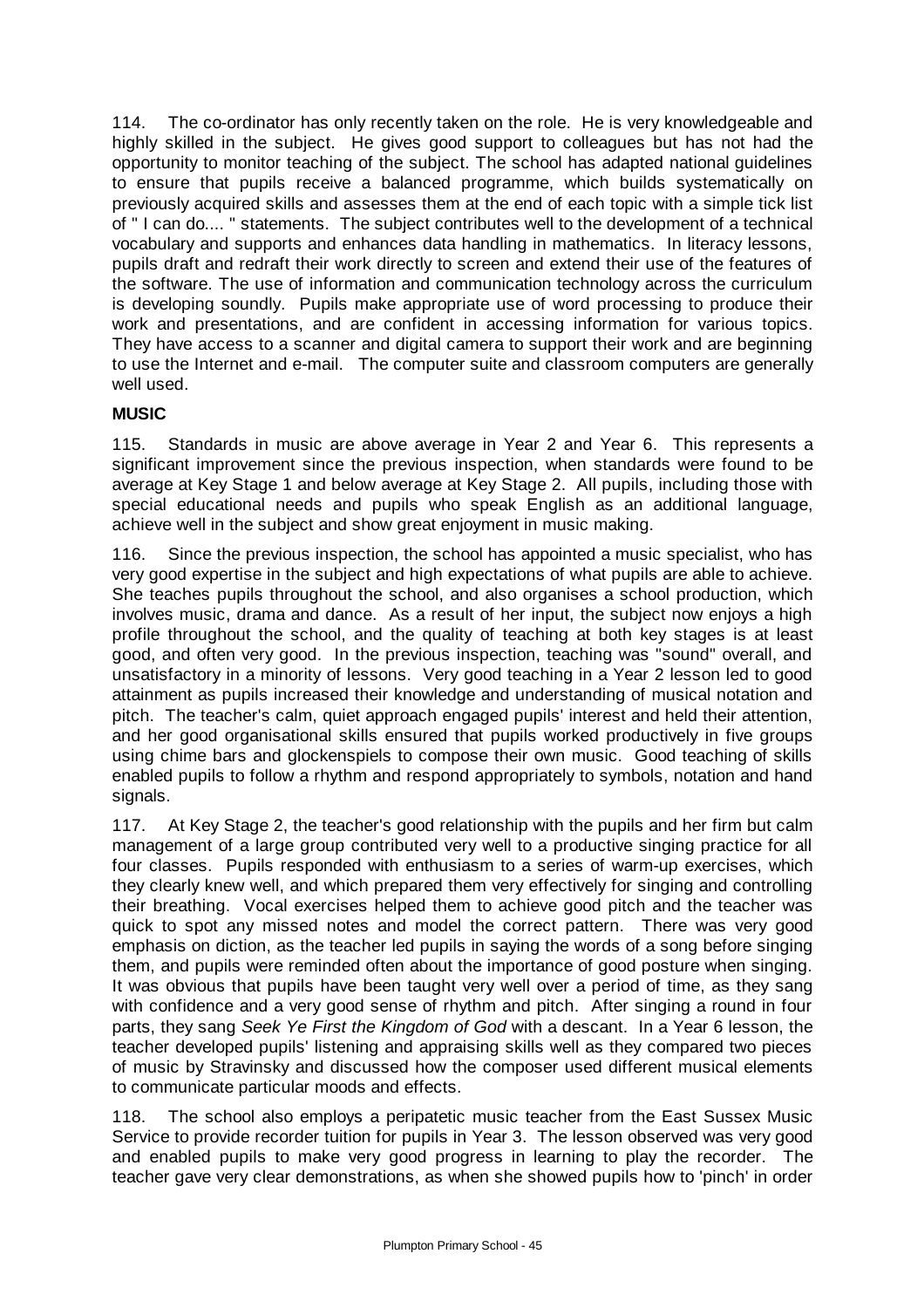to play top E and G. She demonstrated the fingering for F sharp very clearly for those pupils who were having difficulty and helped pupils to create a pleasant sound by reminding them to "watch the tone quality". Pupils showed good levels of skill in playing five note exercises and made a good attempt at reading the music for *My Bonnie lies over the Ocean*. Other pupils receive tuition in brass or violin from visiting music teachers.

119. The subject is very well led and promoted by the co-ordinator. This is an improvement since the previous inspection when there was no subject leader. The coordinator has introduced a new scheme of work to the school, which is due to be reviewed in the light of national guidelines for the subject. She has expanded pupils' awareness of an increasingly wide variety of musical styles from different cultures, including jazz, spirituals, blues, protest songs, music from India, Africa and Brazil and a range of classical music. Assessment procedures are sound, although only recently introduced. The coordinator liaises closely with class teachers, who are also involved in the lessons and often take notes about how well the pupils are progressing. Information and communication technology is not used sufficiently to support teaching and learning. The subject is well resourced. There is a good supply of high quality tuned percussion instruments and a good number of drums and tambourines. Productions such as *Peter Pan*, which is currently in rehearsal, allow every member of the school to take part in making music and performing to an audience. The curriculum is further enhanced by visiting musicians, such as an Afro-Caribbean drumming workshop, and opportunities for pupils to participate in music festivals with other schools.

## **PHYSICAL EDUCATION**

120. Pupils in Years 2 and 6 attain average standards in physical education. Only games activities and swimming were observed during the inspection, but analysis of teachers' planning and discussion with pupils contribute to this judgement. Standards in swimming are above average at both key stages. Achievement, including that by pupils with special educational needs and English as an additional language, is good at both key stages. These findings are similar to those of the previous inspection. There are no differences in attainment between boys and girls in either key stage.

121. The quality of teaching and learning is good at Key Stage 1. This judgement is an improvement on the previous inspection when teaching was considered "sound". In a Year 1/2 games lesson observed, the teacher began by reminding pupils of the need for a 'warm-up' session before commencing the lesson. The main activity, an introduction to simple team games, was organised well by the teacher using a hoop and two skipping ropes to define the activity's perimeters. The organisation and management of this lesson gave the youngest pupils an opportunity to begin to develop their skills in playing within a small team. The teacher was actively involved in the lesson and paused at appropriate intervals to point out good practice in the activity. In the parallel Year 1/2 lesson on the same topic, pupils were given the opportunity to observe and analyse each other's performance, thereby improving their own skills and understanding. The teacher, a physical education specialist, showed very good knowledge and understanding of the subject and insisted on good, quiet behaviour during the lesson to enable all pupils to learn well. The lesson was well paced with challenging activities, and improved pupils' understanding of simple games tactics. In a Year 1/2 swimming lesson, parent helpers were used very well to assist pupils and to ensure the safety of all pupils during the lesson. Good teaching of techniques helped pupils to improve their style. The most able pupils were used very well to demonstrate front crawl. Constant praise and encouragement gave pupils the confidence to improve their swimming skills and the teacher's relationship with the pupils encouraged them to give of their best.

122. The quality of teaching and learning is also good at Key Stage 2. This also represents an improvement since the last inspection, when teaching was judged to be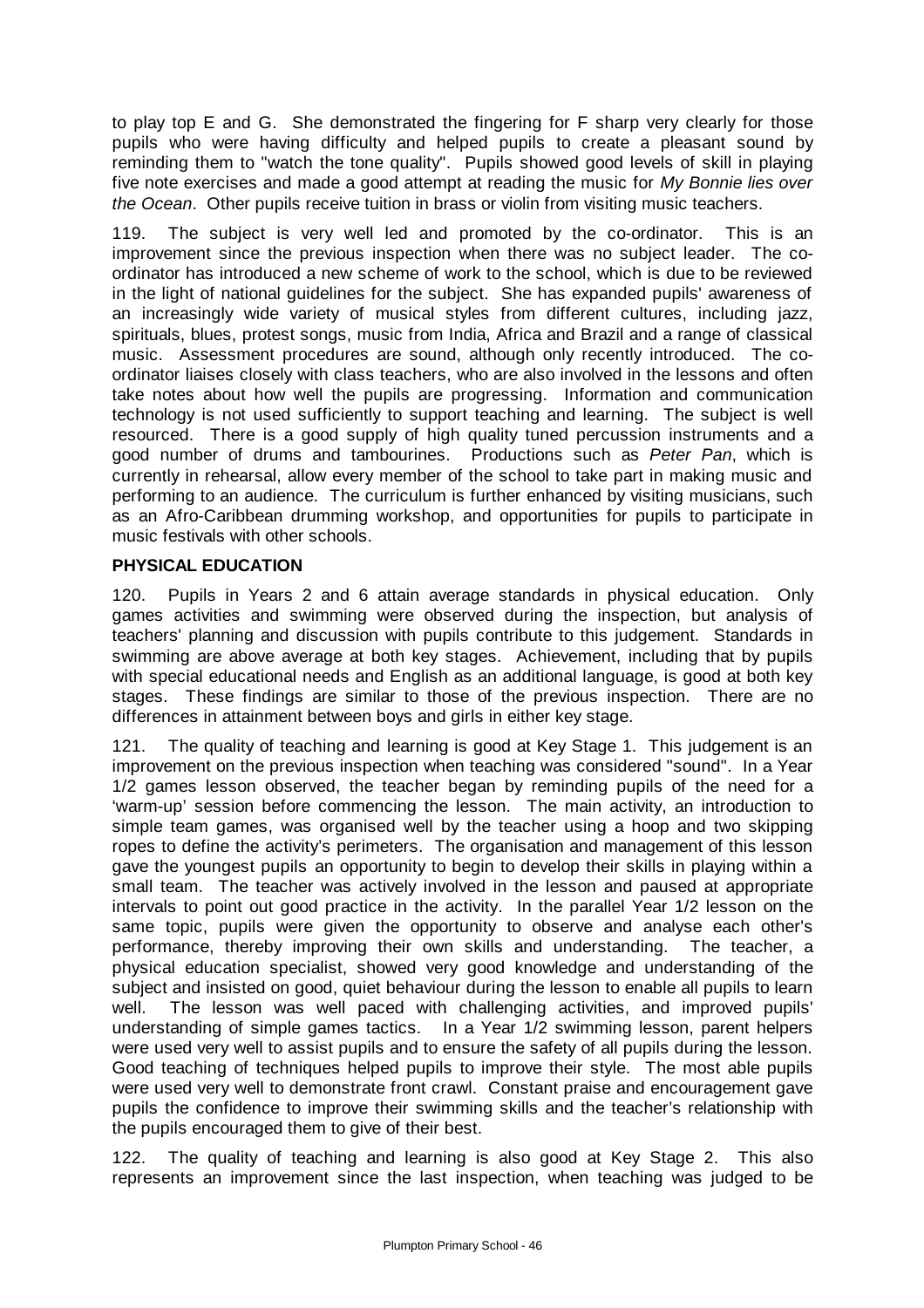sound overall. Only two lessons were observed, one in athletics and the other in swimming. In the Year 5 swimming lesson, there was a high regard for safety with an adult helper acting as a lifeguard. The lesson was very well planned and organised to develop pupils' swimming skills and the teacher kept a very good record of individual pupils' progress. The teacher showed a very good knowledge of swimming, giving clear, precise instructions and placing the emphasis on style and efficient use of the arm stroke. Breathing techniques for the crawl were also emphasised well to enable pupils to achieve the most efficient stroke. All pupils showed a good capability to evaluate each other's performance. Year 6 pupils showed a good understanding of running techniques and an awareness of pacing and stride patterns when running different distance races. The teacher introduced a lively warm-up session and most pupils understood the reasons for a warm-up. In the initial activity, pupils had to turn 'domes' into 'discs' in a restricted space on the field in a limited time. This fast paced activity gave pupils a good opportunity to use a short stride pattern to practise and consolidate their sprinting skills. Good planning gave pupils the time to assess their own performance, whilst appropriate grouping enabled pupils of all abilities to compete against their own targets.

123. All teachers observed during the inspection were confident in teaching the subject. The subject co-ordinator is only in his second year of teaching, but is very well qualified and provides good leadership for the subject. A subject policy is in place and a scheme of work, based on national guidelines, is being used which fully covers the requirements of the National Curriculum. The co-ordinator has not had the opportunity to monitor the teaching of physical education but teachers' planning is regularly examined to ensure progression in learning from year to year. Assessment procedures are satisfactory and pupils are assessed in relation to National Curriculum levels at the end of each unit of work. However, these assessment sheets are being reviewed in the near future. The physical education curriculum is enhanced by a good range of extracurricular activities, including soccer, netball, basketball and badminton. Pupils in Years 5 and 6 make a residential visit to an outdoor activity centre in the summer term, which contributes well to their physical development. At present, no extracurricular sporting activities are provided for Key Stage 1 pupils. The school has its own swimming pool and all pupils receive swimming tuition during the summer term. Resources for the subject are generally good, although the hall is relatively small. Pupils have the benefit of a large playing field and hard surfaced playground. An outdoor activity area has recently been completed.

# **RELIGIOUS EDUCATION**

124. It was not possible to see more than two lessons during the inspection, both of which were at Key Stage 2, and there was no work available from pupils in either Year 6 or Year 2. Judgements are based on these observations and on discussions with a limited sample of pupils in these year groups. Although the pupils were able to discuss the work they had covered, their knowledge and understanding were limited and they were confused about aspects of different religions. Overall, in Years 2 and 6, standards do not meet the expectations of the locally agreed syllabus for religious education. This represents a decline in standards since the previous inspection. In other year groups at Key Stage 2, there was sufficient work available to see that the pupils have covered the syllabus in suitable depth and met the requirements laid down. Work was well presented and recorded their studies into Christianity, Islam and Hinduism. Work from the more able pupils was well presented and detailed. The work of the less able pupils in Year 4, however, was very brief and often unfinished.

125. There was insufficient evidence to make definitive judgements about the quality of teaching and learning at Key Stage 1. However, the absence of any recorded work is a weakness. Although the pupils knew about the important festivals of Christianity, and its principal beliefs, their understanding of other aspects of religion was very limited. At Key